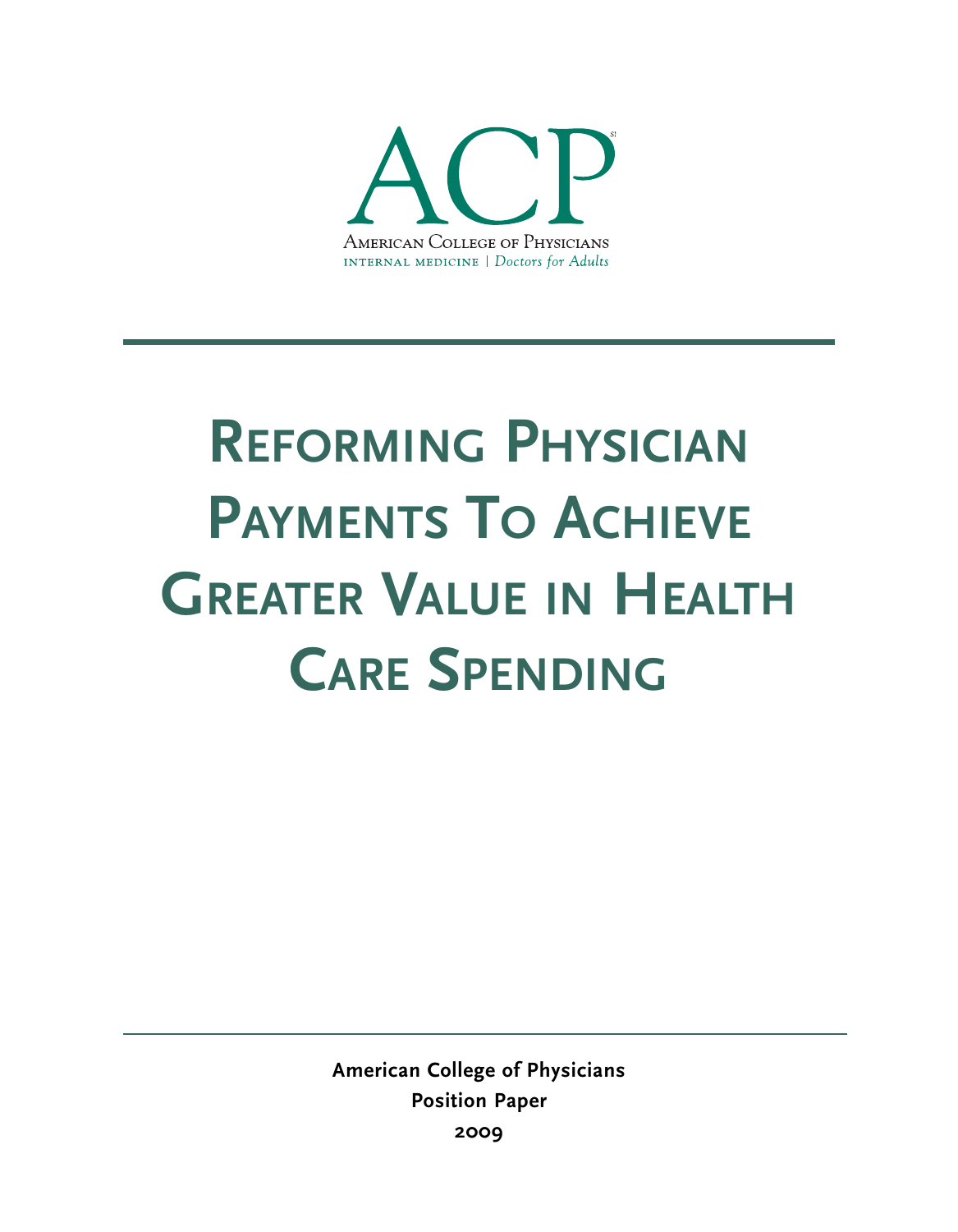# **REFORMING PHYSICIAN PAYMENTS TO ACHIEVE GREATER VALUE IN HEALTH CARE SPENDING**

A Position Paper of the American College of Physicians

This paper, written by Brett Baker and Robert Doherty, was developed by the Medical Service Committee of the American College of Physicians: Yul D. Ejnes, MD, FACP, *Chair*; Mary M. Newman, MD, FACP, *Vice Chair*; Anne-Marie Audet, MD, FACP; Peter Basch, MD, FACP; M. Douglas Leahy, MD, MACP; Stephan D. Fihn, MD, FACP; William R. Hersh, MD, FACP; Mandy Krauthamer, MD, MPH; Keith Michl, MD, FACP; Stephen G. Pauker, MD, MACP; Mark Richman, MD, MPH; Michael C. Sha, MD, FACP; Rama Shankar, MBBS; It was approved by the Board of Regents on 20 April 2009.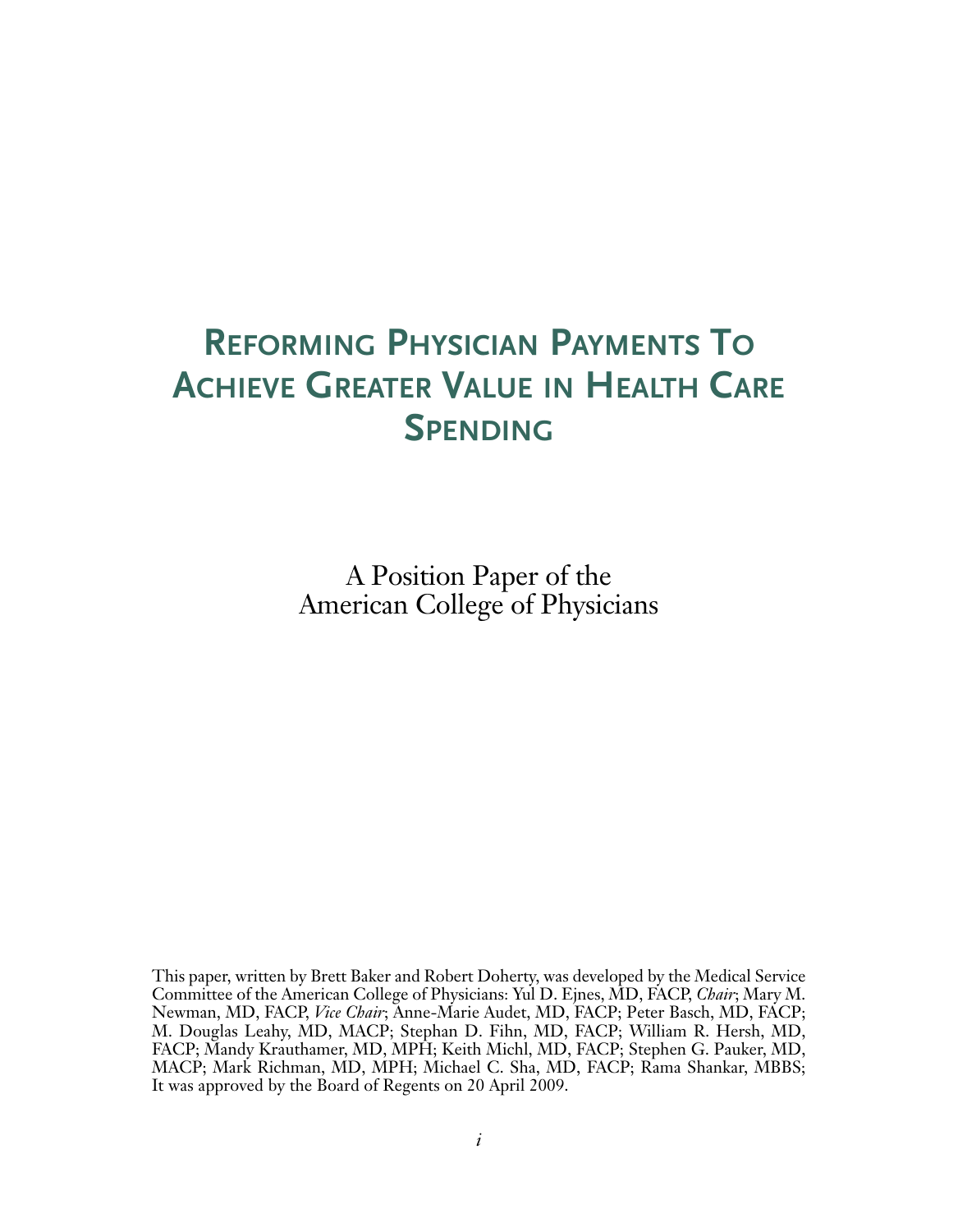How to cite this paper:

American College of Physicians. Reforming Physician Payments to Achieve Greater Value in Health Care Spending. Philadelphia: American College of Physicians; 2009: Policy Monograph. (Available from American College of Physicians, 190 N. Independence Mall West, Philadelphia, PA 19106.)

Copyright ©2009 American College of Physicians.

All rights reserved. Individuals may photocopy all or parts of Position Papers for educational, not-for-profit uses. These papers may not be reproduced for commercial, for-profit use in any form, by any means (electronic, mechanical, xerographic, or other) or held in any information storage or retrieval system without the written permission of the publisher.

For questions about the content of this Position Paper, please contact ACP, Division of Governmental Affairs and Public Policy, Suite 700, 25 Massachusetts Avenue NW, Washington, DC 20001-7401; telephone 202-261-4500. To order copies of this Position Paper, contact ACP Customer Service at 800-523-1546, extension 2600, or 215-351-2600.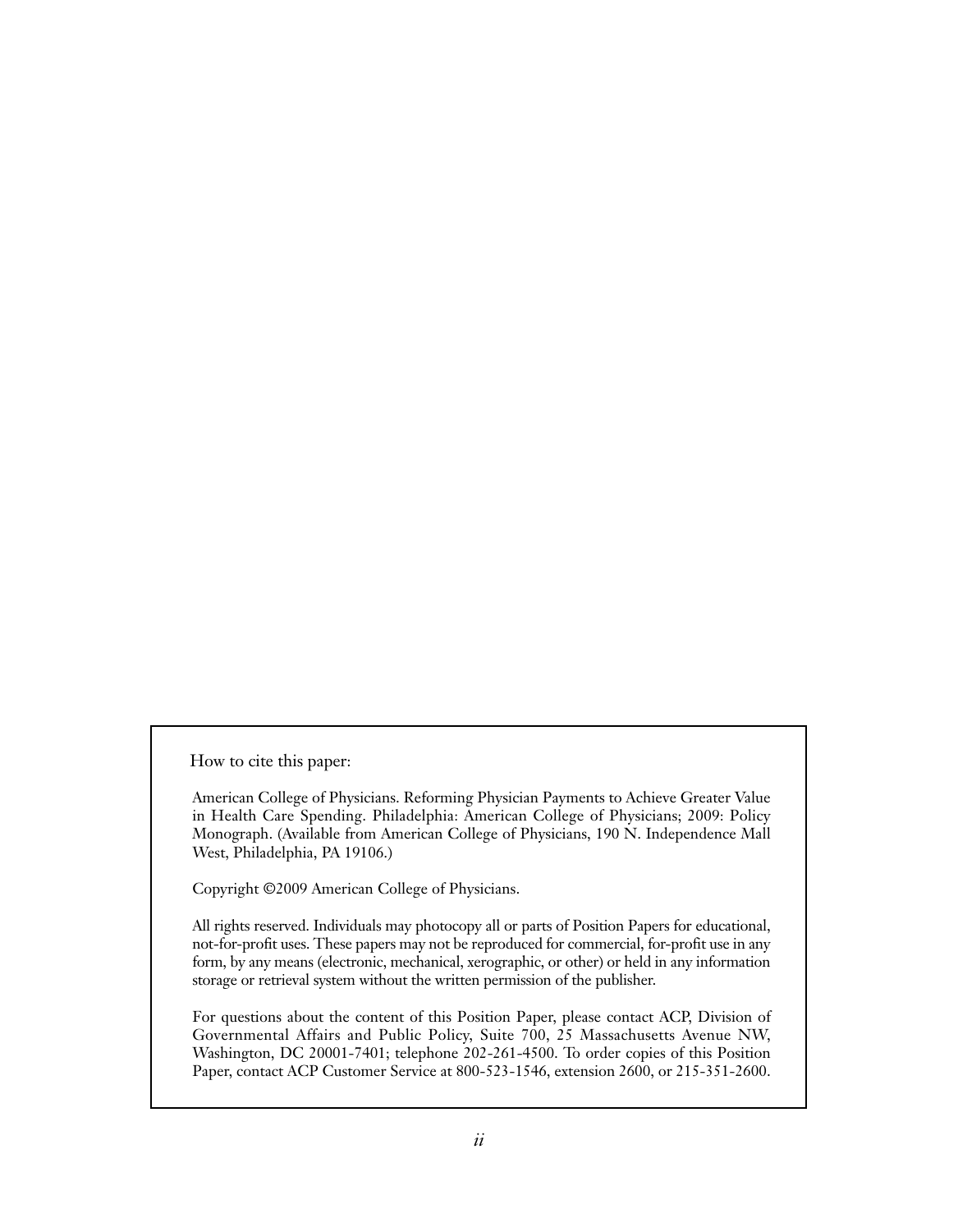# **I. Introduction**

The problems inherent in the system we use to pay physicians for furnishing health services are well documented. Prominent among them is that most physicians are compensated principally on the basis of the volume of services they provide. Fee-for-service payments create incentive for physicians to provide more services, not necessarily the services that are most effective for a particular patient. Further, the fee-for-service system involves substantial inequities in how payment rates are determined, which have contributed to a decline in interest in the practice of primary care specialties that is at crisis level. This supply problem is especially troubling because primary care is consistently associated with better outcomes and lower costs. The October 2008 ACP paper, *How is a Shortage of Primary Care Physicians Affecting the Quality and Cost of Medical Care?: A Comprehensive Evidence Review*, documents the value of primary care that has been established by over 100 studies over the past two decades.

This dysfunctional system extends beyond direct payments to physicians. It also lacks incentives to facilitate coordination among the different providers in the health care system. It rewards episodic, acute care by individual clinicians rather than coordinated, comprehensive, longitudinal care provided by physicians working in collaboration with other health care professionals. Specific reform proposals aim to change the broader payment system to align incentives across providers to reward efficient, high-quality, coordinated care.

Comprehensive reform of the payment system must involve improvements to physician payments and changes to improve coordination of care across providers. Both are urgent and essential to meeting patient needs and maintaining a sustainable health care system. This paper contains the ACP recommendations aimed at realizing comprehensive payment reform. The College's recommendations involve two main components:

- The need to design, test, and evaluate new payment models that align incentives with appropriate, high-quality, efficient, coordinated, and patient-centered care, followed by rapid expansion of the models shown to be most effective. The ACP-recommended changes would provide expanded testing of the promising Patient-Centered Medical Home (PCMH) reform model while facilitating steps that optimize the ability to learn from these tests and rapidly extend the model as appropriate. The College recommends elements that should be included in the other innovative payment reform models to be tested to determine their ability to replace the current volume-based payment system with a system that fosters the above attributes. It recommends a process by which multiple innovative models can be developed, pilot-tested, and then rapidly expanded, should the initial results of the pilots support such expansion.
- The urgent need to improve payments made under the existing fee-for-service system that is based on the Resource-Based Relative Value Scale (RBRVS). The ACP-recommended changes would generate increased interest in the practice of primary care specialties by increasing primary care physicians' compensation to a level that is competitive with the earnings of physicians practicing in other specialties. They would improve the accuracy of fee-for-service payments—removing the potential for clinical decisions to be influenced by factors other than the patient's best interest. They would provide relief from the Sustainable Growth Rate formula system used to annually update Medicare physician payments—a long-broken system which generates uncertainty that harms the ability to operate a physician practice and provides updates that lag behind medical inflation. These changes should be made concurrent with the development, testing, and expansion of new payment models. ACP views them as essential to transition to more comprehensive payment reform.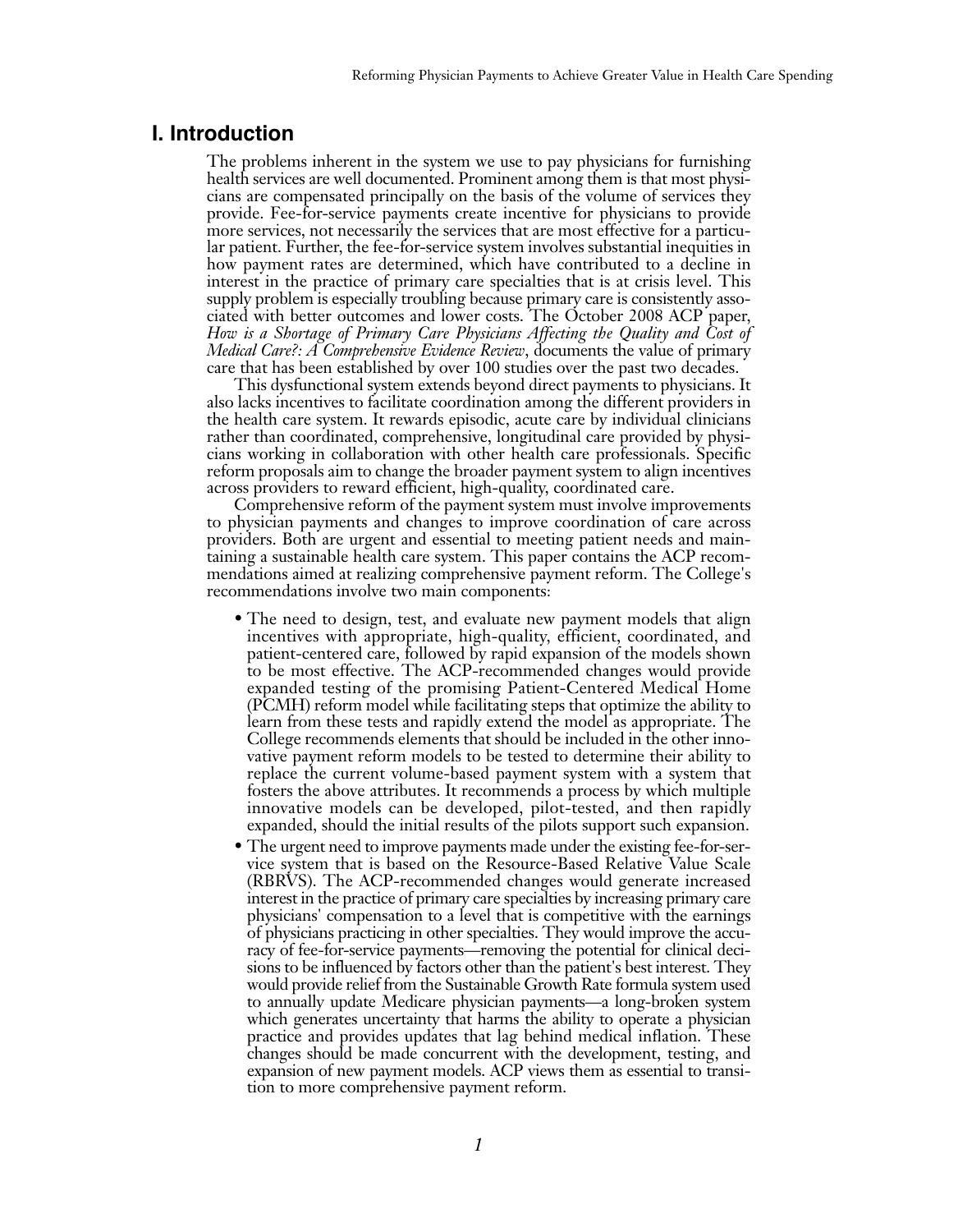# **II. New Payment Models Are Needed to Increase Value in Health Care Spending**

#### *Recommendation*

**1. ACP strongly supports the need to develop new payment models that align physician incentives with effective and efficient care instead of paying on the basis of the volume of services.**

# **III. Recommended Elements for New Physician Payment Models**

#### *Background*

New payment models that policymakers are considering include continued expansion of the PCMH model and testing of the PCMH in the context of alternative payment models, Accountable Care Organizations, paying for bundles of services for an episode of care on the basis of past treatment patterns, paying for bundles of services associated with care that would be provided according to evidence-based guidelines, making a capitation payment to primary care physicians for the full range of primary care services, and others. Some of these models preserve an element of fee-for-service and others would entirely replace fee-for-service with a bundled payment structure.

Most of these alternatives are in the early stages of testing and some are still conceptual and lack definition. This lack of real-world experience poses a challenge to policymakers. The will to act is rivaled by the number of reform options. Facing a similar dilemma, ACP is articulating elements it believes should be included in payment reform models. These elements, identified below, are supported by literature and other information. The College intends for these elements to contribute to the reform debate by guiding policymakers in crafting payment reform proposals. They also provide ACP with a framework for evaluating existing and new proposals.

#### *Recommendations*

- **1. New payment models should support specific policy objectives to ensure accuracy, predictability, and the appropriate valuation of physician services**
- Recognize the value of primary care physicians and services
- Provide immediate/short-term payment increases to signal that primary care is valued
- Recognize services provided outside of face-to-face encounters with the patient
- Improve accuracy in the valuation of physician services
- Recognize the value of patient-centered, longitudinal, coordinated care services and the cost of providing these services
- Recognize the value of critical elements of chronic care delivery, such as disease self-management and follow-up, and the cost of providing these services
- Recognize the value of quality improvement and performance measurement on the basis of evidence-based quality, cost efficiency, and patient experience of care, and recognizing the cost of obtaining these data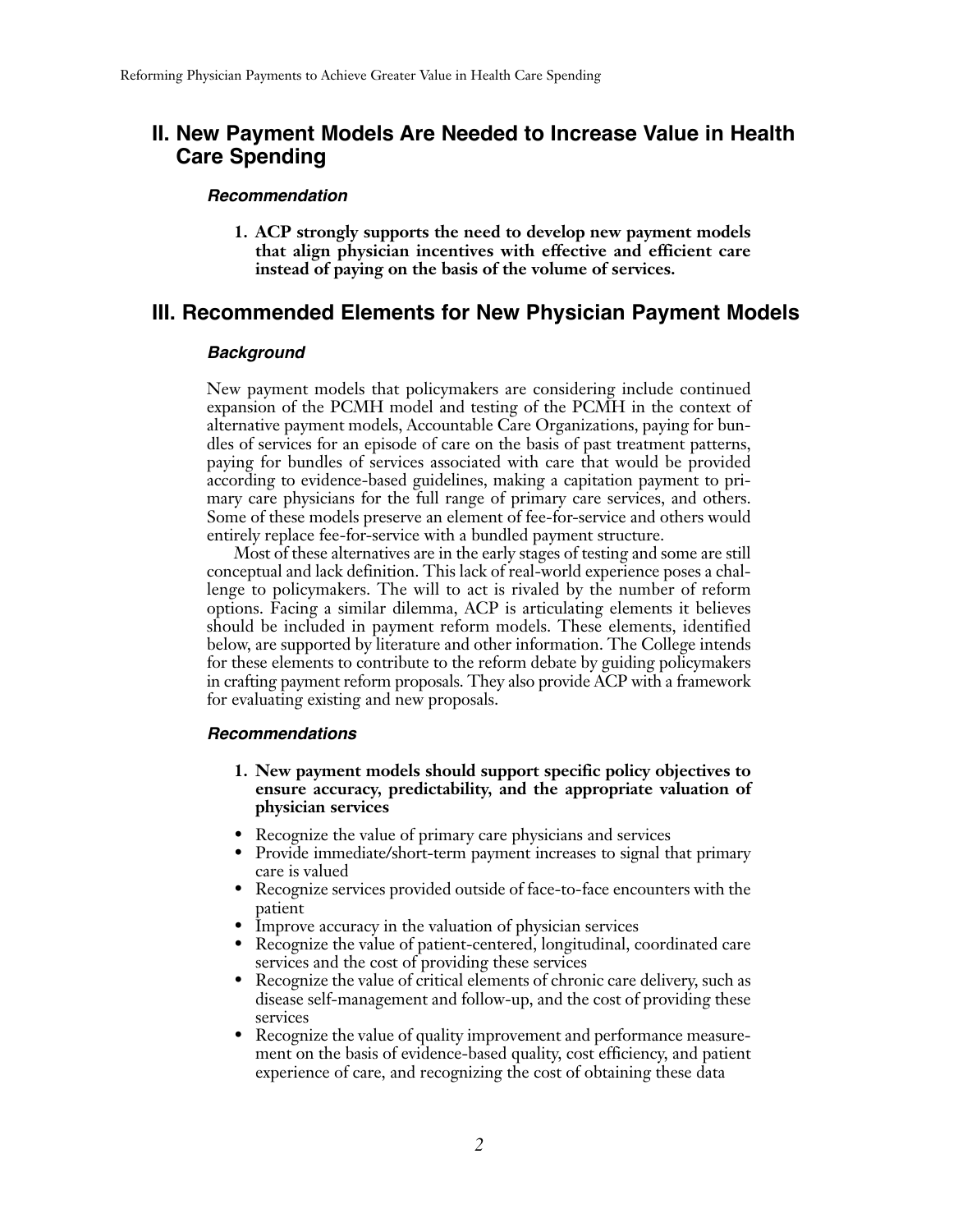- Provide, at a minimum, a transition to a unit of payment that diminishes the incentive to increase volume, ensures appropriateness, and promotes greater accountability
- Recognize and appropriately value the complexity, time, and costs associated with sicker-than-average patients, avoiding a potential disincentive for physicians to treat patients with more complex conditions
- Recognize quality and efficiency and reward appropriate stewardship of resources while promoting and maintaining high quality

These elements are largely derived from the recommendations to improve payments under the current fee-for-service system that we present later in this paper. The rationale supporting those recommendations justifies the use of these elements to guide payment reform.

Efforts to link payments to quality of care and resource use are underway. Medicare has maintained a program since 2007 that pays physicians a bonus for reporting on quality measures. The Centers for Medicare & Medicaid Services (CMS) is working to formulate a complete plan for being a more active purchaser of health care services. The agency intends to submit its Value-Based Purchasing plan to Congress by May 2010. Numerous private sector initiatives are also underway. ACP encourages innovation and the testing of approaches to determine how to best effect improvement in a logical and sustainable manner. Other ACP-identified essential reform elements provide guidance on how physician quality and resource use can be incorporated into payment reform.

#### **2. New payment models should increase value to the health care system**

- Promote comparative/cost-effectiveness research
- Foster coverage policies that reflect clinical evidence related to treatments
- Promote transparency in reporting on the quality and cost of care in a manner fair to physicians
- Promote increased transparency for all stakeholders and health care sectors

ACP supports comparative effectiveness research on available health care interventions and the dissemination of results to all stakeholders. Further, the College supports the availability of explicit and transparent cost-effectiveness information because it is vital to obtaining the most value for our health care expenditures (1).

ACP supports the availability of information on the quality and cost of care physicians furnish to patients because it has the potential to guide informed consumer decisions. This information must be derived from a process that is fair and acceptable to stakeholders (2).

If organizations that represent consumers, employers, unions, physician organizations, and health plans agree on a set of principles to guide reporting on physician performance, this would provide confidence that a diverse set of stakeholders can agree on a process. ACP has supported this effort to promote transparency, fairness, and external review of programs that rate physicians (3).

The same transparency regarding the quality and cost of physician care is appropriate for other health care stakeholders. For example, it is estimated that nearly 10% of private health plan revenue is consumed by administrative costs, with approximately 8% attributed to billing and insurance-related functions (4). Health plans should detail their administrative and other non–medical care expenses in addition to information on other business practices. ACP expects to release a paper on the role of transparency throughout the entire health care system late in 2009.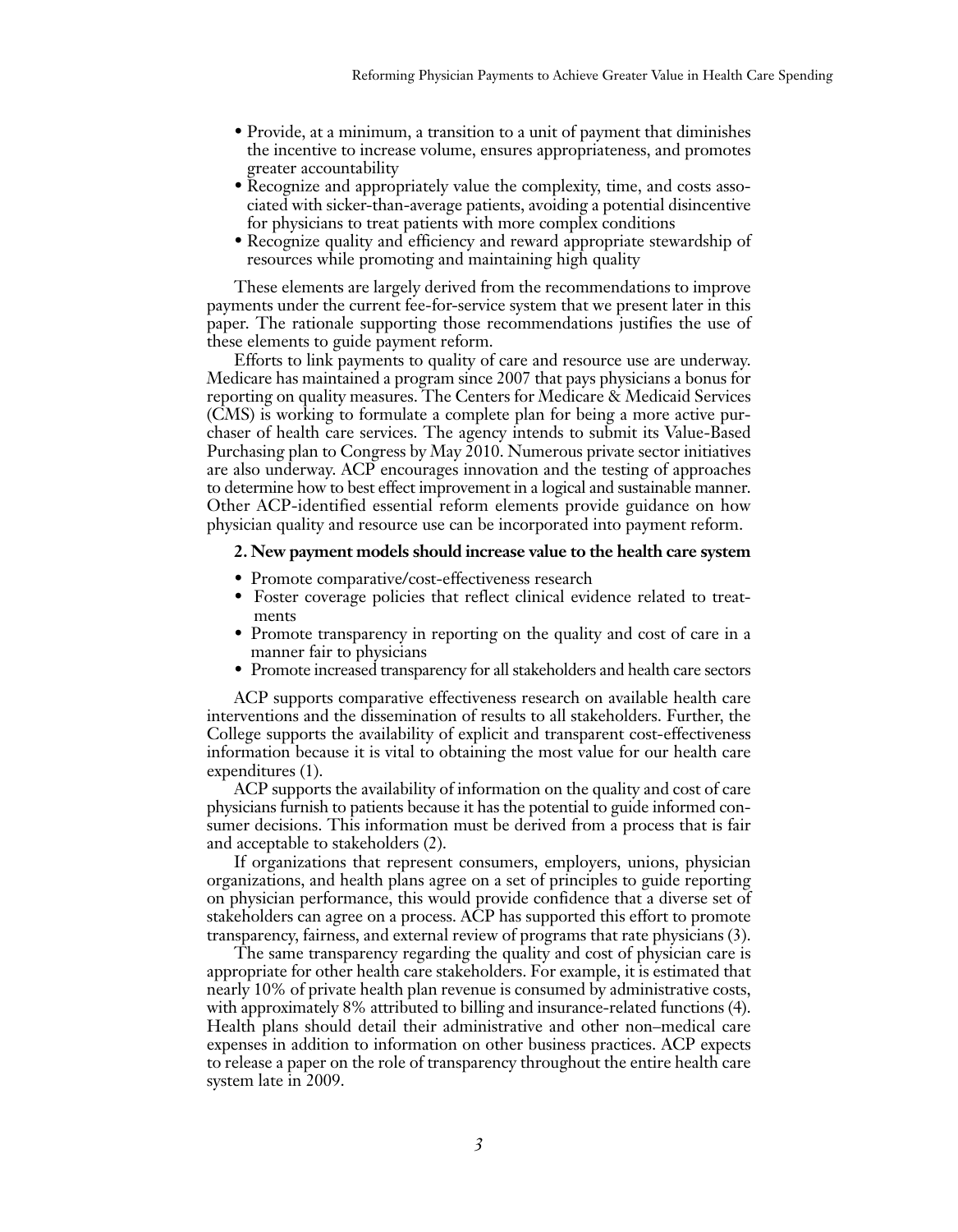#### **3. New payment models should support patient-centered care and patient engagement in shared decision-making**

- Engage and empower patients; promote shared decision-making
- Ensure that patient financial liability in obtaining evidence-based treatments is reasonable
- Include the expectation that patients assume some degree of responsibility for their health
- Encourage team-based care in which a physician directs and/or collaborates with other health care professionals, as well as office-based staff and other personnel, to meet the needs of patients
- Structure payments to reward physicians for providing care that reflects the needs and preferences of the patient (patient-centered care), with emphasis on activities that satisfy requirements for the practice to be recognized as a Patient-Centered Medical Home
- Provide incentives that support care to all patients on a physician panel and avoids patient segmentation by condition and/or type of care, which requires multiple delivery models that are overly disruptive to practice
- Provide for ongoing input from patients and organizations that represent them.

The idea that patients should be more informed and active participants in their health care is widespread. The AARP identifies patients partnering in decisions about their care, increasing their self-management ability, and living healthier lifestyles as components of reform (5). The readiness of patients to participate actively, especially those with low income, is unclear (6). AARP calls for patient financial contributions, in the form of premium expenses and outof-pocket costs, to be capped at 10% of income (7). These factors illustrate the challenge of increasing patient involvement without imposing unreasonable demands on patients.

ACP supports the PCMH delivery model to facilitate better care and increased satisfaction and recommends that it be supported by an enhanced payment structure that recognizes its value. The College commitment to teambased care is reflected in its 2009 position paper on the role of nurse practitioners in medical care (8). In addition, ACP is working with multiple stakeholders through the Patient Centered Primary Care Collaborative to maximize the role of pharmacists in providing care through a PCMH and is interested in the Veterans Administration's effort to identify the optimal primary care team. Whether members of the team are employed by the practice or the practice has access to them through arrangements, care from an interdisciplinary team that addresses the comprehensive needs of the patient—medical, psychological, and social—is the goal.

As new payment models are developed, the emphasis should be on approaches, like the PCMH, that support a holistic approach to patientcentered care. For instance, proposals for different care and payment systems for prevention, acute minor illness, acute serious illness, and chronic conditions would likely lead to further fragmentation.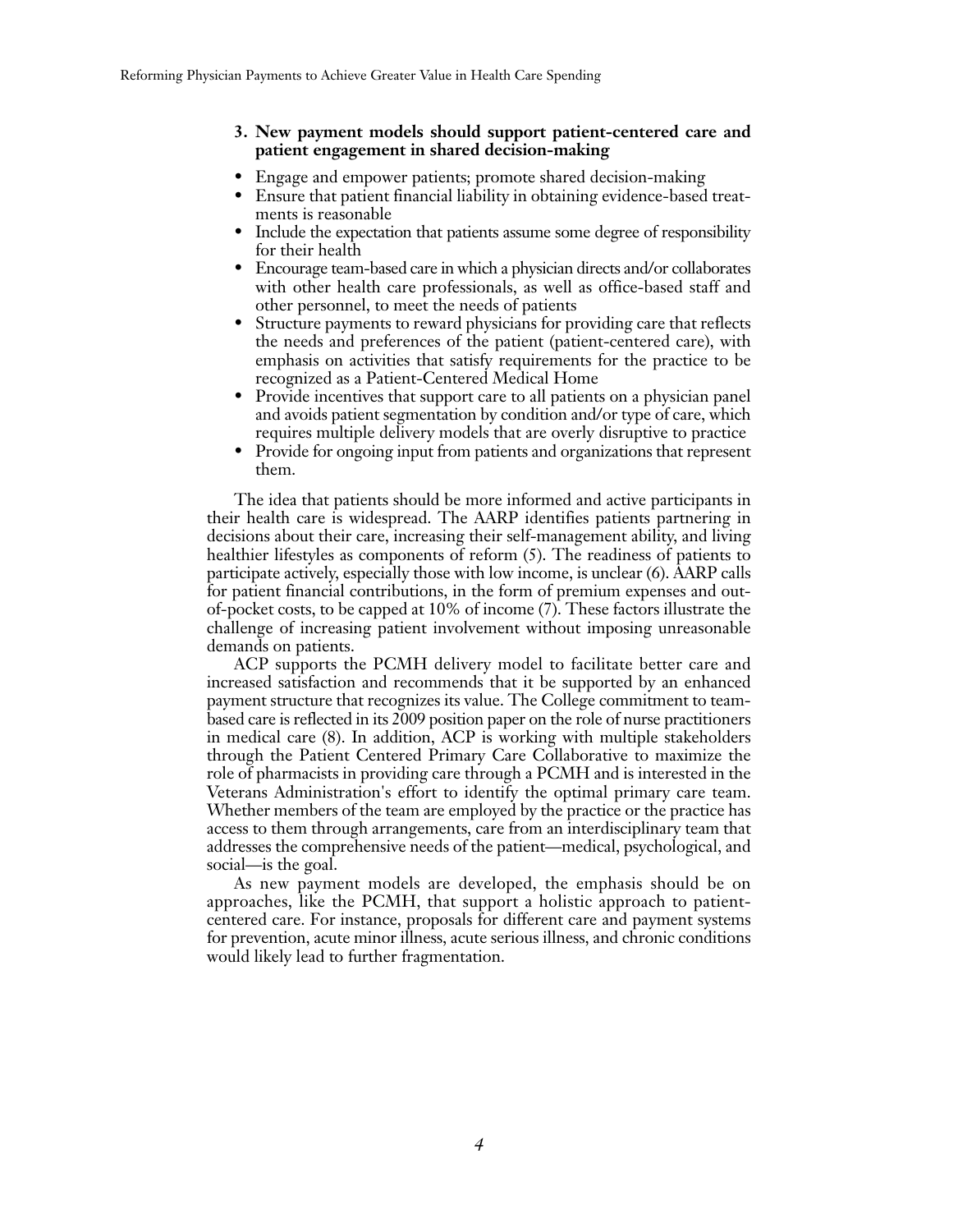#### **4. New payment models should encourage appropriate expenditures on physician services**

- Provide, at a minimum, a pathway to eliminate the Sustainable Growth Rate formula system and do so in a way that is sustainable and politically viable
- Provide predictable and stable updates to Medicare physician payments through a mechanism that enables all services to realize positive updates but ensures a positive update for primary care services
- Examine the appropriateness of growth in expenditures on physician services at a sub-aggregate level; for example, by type of service
- Assess the impact of changes in expenditures on physician services, such as Part B spending, in the context of the overall Medicare program, such as Part A or Part D spending
- Assess cross-system physician expenditure impacts at a sub-aggregate level; for example, on Part A spending
- Recognize the value of primary care services and the urgent need for action that can redistribute expenditures toward primary care services

Discussion later in this paper supports the need for Medicare payments that are maintained and updated in a manner that is fair, predictable, and stable; recognizes the value of primary care; and accounts for the impact that physician expenditures have on other health system sectors. Utilization, spending, and impact should be monitored over time to ensure that the physician payment system remains viable and to determine needed adjustments.

#### **5. New payment models should align incentives across the health care system**

- Encourage hospitals, physicians, and other health care professionals and providers to work toward shared objectives
- Ensure that the data and other informational element needs inherent to a model, such as attributing patients to physicians or identifying an episode of patient care, can be achieved in a manner that is accurate and understandable to stakeholders
- Provide fair policies and/or formulae for distributing money if payments are intertwined—either as a single payment for a bundle of services or through a shared savings fund
- Provide a clear indication of the expected impact of any mechanism aimed at aligning incentives across the health care system by addressing:
	- 1. Timing, including whether testing is prudent;
	- 2. Whether the model is predictable in a way that enables essential business planning;
	- 3. Whether the model is sustainable;
	- 4. Whether the model is practical for physicians and other stakeholders; and
	- 5. The degree, if any, to which physicians and other stakeholders are at financial risk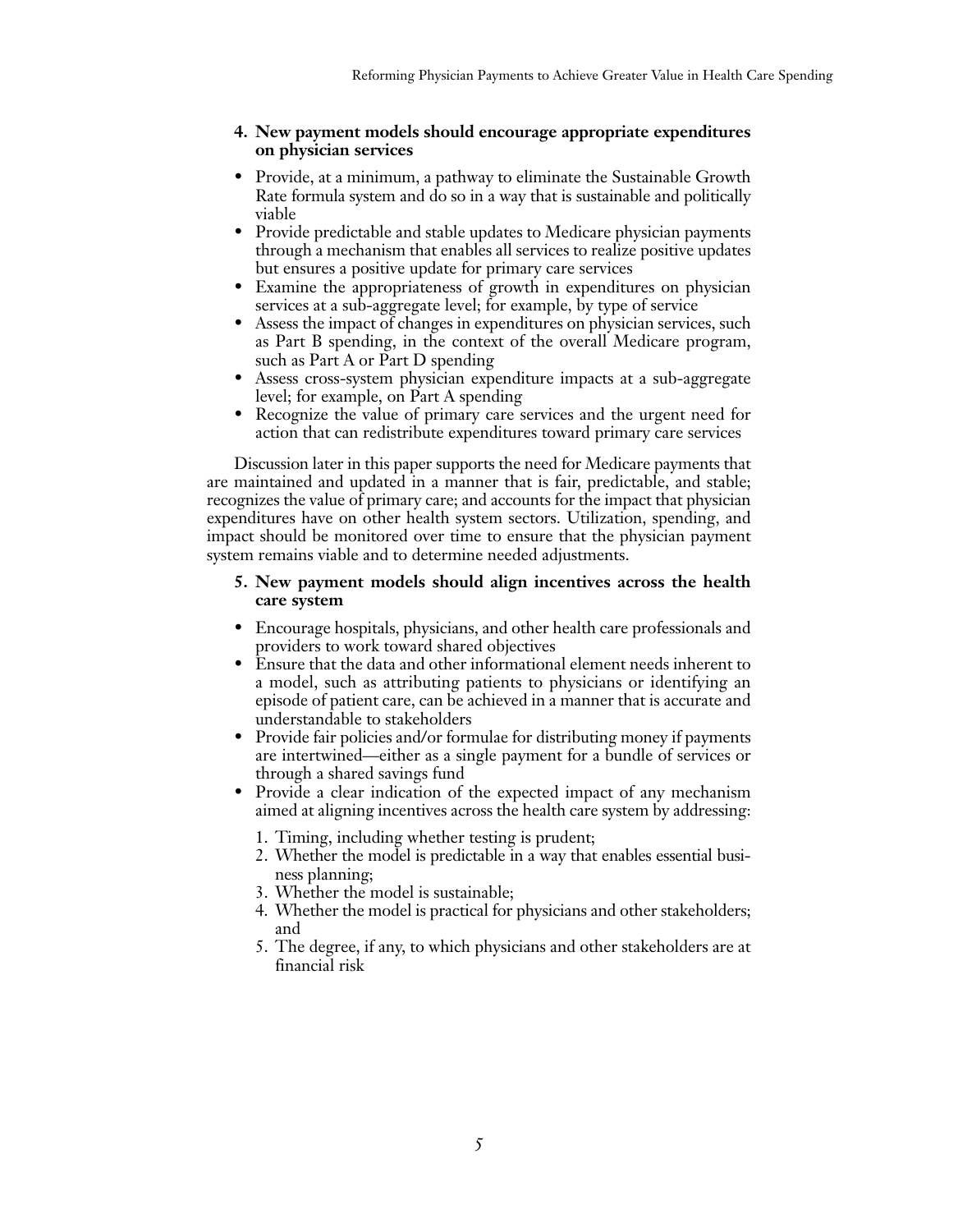Payment system changes to facilitate improved coordination between health system sectors can be instituted in a variety of ways, including through incentives that are:

- In the physician payment system, to encourage communication and coordination with other settings, such as a hospital;
- In the hospital (or other sector) payment system, to encourage communication and coordination with other settings, such as physicians in ambulatory practice;
- Intertwined into multiple payment systems, such as physician and hospital; and/or
- Included in a new, comprehensive, cross-sector payment system.

The CMS has launched demonstration projects and is taking other steps related to promising payment reform models. It is conducting a demonstration that allows hospitals to share savings that result from efficiencies with the physicians who helped to achieve them. In the Medicare Hospital Gainsharing demonstration, hospitals can reward physicians for a direct portion of the savings generated through collaborative efforts. Outside of the demonstration project sites, the law prohibits hospitals from paying physicians for reducing services to beneficiaries even if those services are duplicative or generate improved quality (9). Also, the agency has initiated an effort to broadly change Medicare regulations to provide clearer guidance as to acceptable gainsharing arrangements, which is being informed by public comments.

The agency is engaged in a bundled payment demonstration project called the Acute Care Episode demonstration. In January 2009, CMS announced six hospitals that will participate in a demonstration that will provide bundled payments for inpatient services paid by Part A and Part B that are related to certain cardiac and orthopedic procedures. The bundled payment will be shared among the hospital and the physicians participating in each patient's care. Hospitals will receive savings generated through improved coordination and efficiency and have the ability to share them with the physicians or teams that participate in the provision of care. Thus, the bundled payment demonstration also incorporates the gainsharing concept. The beneficiary will also share in any savings through reduced copayments (10).

Medicare hospital re-admissions are frequent and costly (11). Accordingly, policymakers are increasingly interested in addressing avoidable hospital re-admissions, potentially through changes in payment policy. As decreasing preventable readmissions would greatly benefit patients and reduce expenditures, this is an appropriate area on which to focus. The physician payment system could be modified to provide a direct payment to physicians for treating a patient in the ambulatory setting within a specified period of time after discharge. Providing a direct incentive to conduct a specific set of real-time activities—such as discussion with hospital or attending hospitalist, review of discharge summary, or medication reconciliation—to promote a better transition is another alternative. A more comprehensive approach would be to measure hospital re-admission rates on certain conditions for which they are common over a certain time frame and reward the hospitals and the physicians involved for improvements compared with an established baseline.

ACP is encouraged that innovative payment reform ideas, in addition to those discussed above, have the attention of policymakers and aim to improve coordination across sectors. These include establishing Accountable Care Organizations and other, more comprehensive approaches to bundling payments. Because of the likely magnitude of the change and its disruptive impact on affected stakeholders, the process, expected impact, and intent must be made clear.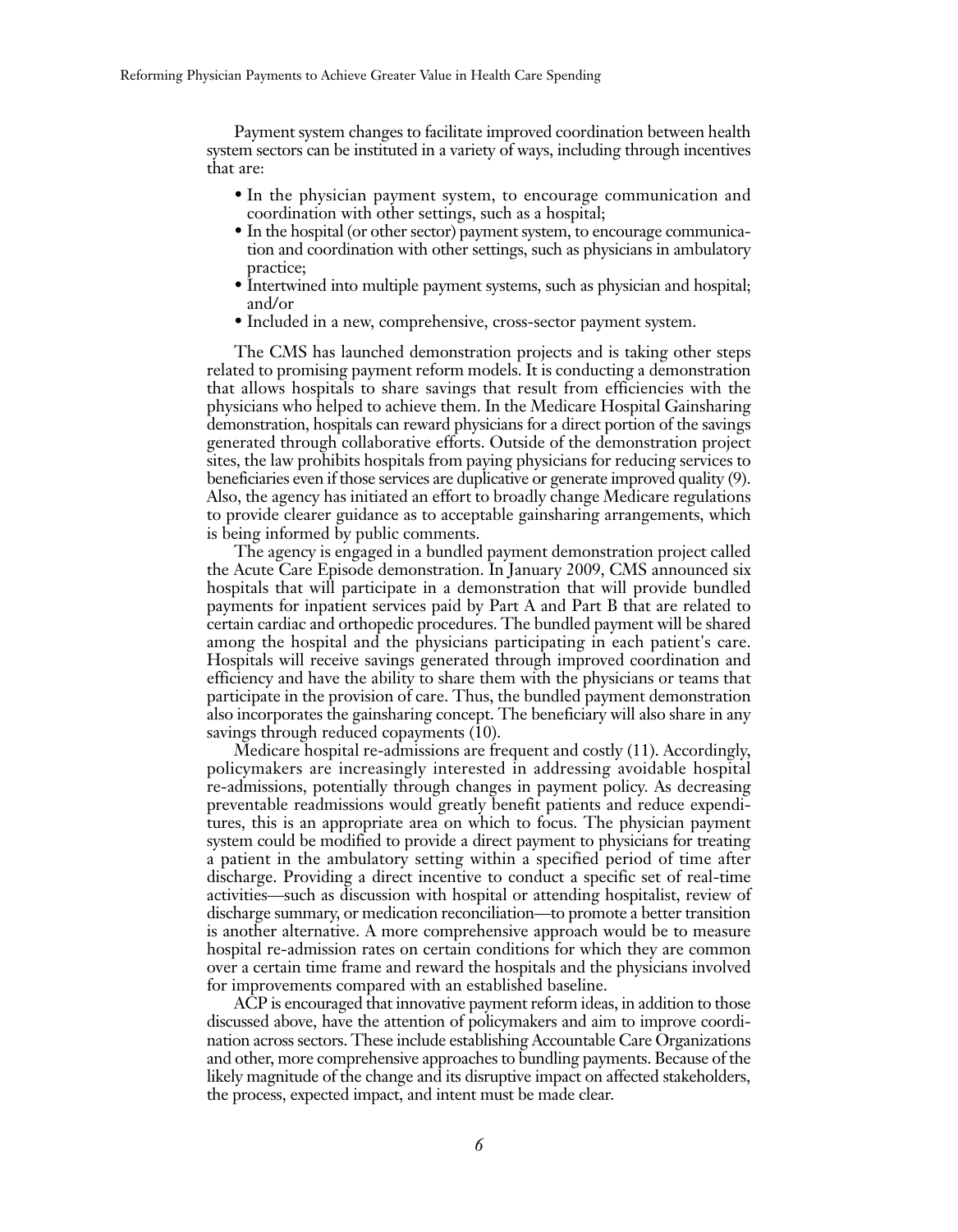#### **6. New payment models should encourage the optimal number and distribution of physicians in the workforce**

- Have as an explicit payment policy goal that the numbers of physicians who enter primary care and the proportion of those who remain are sufficient to meet the expected increased demand for adult primary care
- Provide a mechanism to assess the extent to which reforms achieve primary care workforce or environment improvement goals

As described earlier, payment and earnings expectations play a prominent role in physician career choices, and improvements to primary care payments are imperative. ACP further documents the dire primary care workforce situation and provides recommendations for attracting and retaining primary care physicians in areas other than payment, such as debt relief and practice environment improvements, in its "Primary Care Solutions" position paper.

#### **7. New payment models should encourage the use of health information technology that has the capabilities needed to support clinicians' efforts to improve the quality and effectiveness of care**

- Provide positive financial incentives to facilitate the adoption and use of Health Information Technology (HIT) that are, at a minimum, of a sufficient amount and duration to ensure physician interest
- Apply payment penalties for failure to adopt or use HIT only after a foundation is established that involves appropriate standards, provides reasonable functionality, and ensures interoperability
- Include a mechanism to monitor the foundational elements described above, if the policy penalizes failure to adopt or use HIT through payment reductions after a phase-out of payment incentives. Planned payment reductions should be halted if it is determined that the foundational elements have yet to be realized
- Recognize that the realization of widespread use of interoperable HIT extends beyond acquisition and maintenance costs and addresses the need for appropriate industry standards, technical support, and physician practice workflow changes

ACP is pleased with the funding included in H.R. 1, the American Recovery and Reinvestment Act of 2009 (ARRA), and commends President Obama and the Congress for their commitment to promote the adoption and use of Electronic Health Records (EHRs). ACP strongly supports the positive Medicare payment incentives the law makes available.

The College believes, however, that it is imperative that the overall environment be hospitable to the purchase of EHR systems before penalties are imposed that would reduce baseline payments to physicians not using certified systems beginning in 2016. Although the planned penalties will not adversely affect physicians for some time, small and/or rural practices, which are in the greatest need of assistance, stand to lose the most if penalties take effect before the barriers to their HIT adoption and use are addressed. ARRA requires or sets in motion activities to create an environment in which EHRs that harness the potential of the technology—including the establishment of standards and processes—are commonly available. However, there is no guarantee that the challenges will be met in the time frame envisioned.

Although Congress could pass legislation that delays payment penalties or otherwise amends the current law (and the current law does permit exemption from penalties for yet-to-be-defined hardship cases), it is prudent to identify goals that must be met, with associated time frames, and to establish a process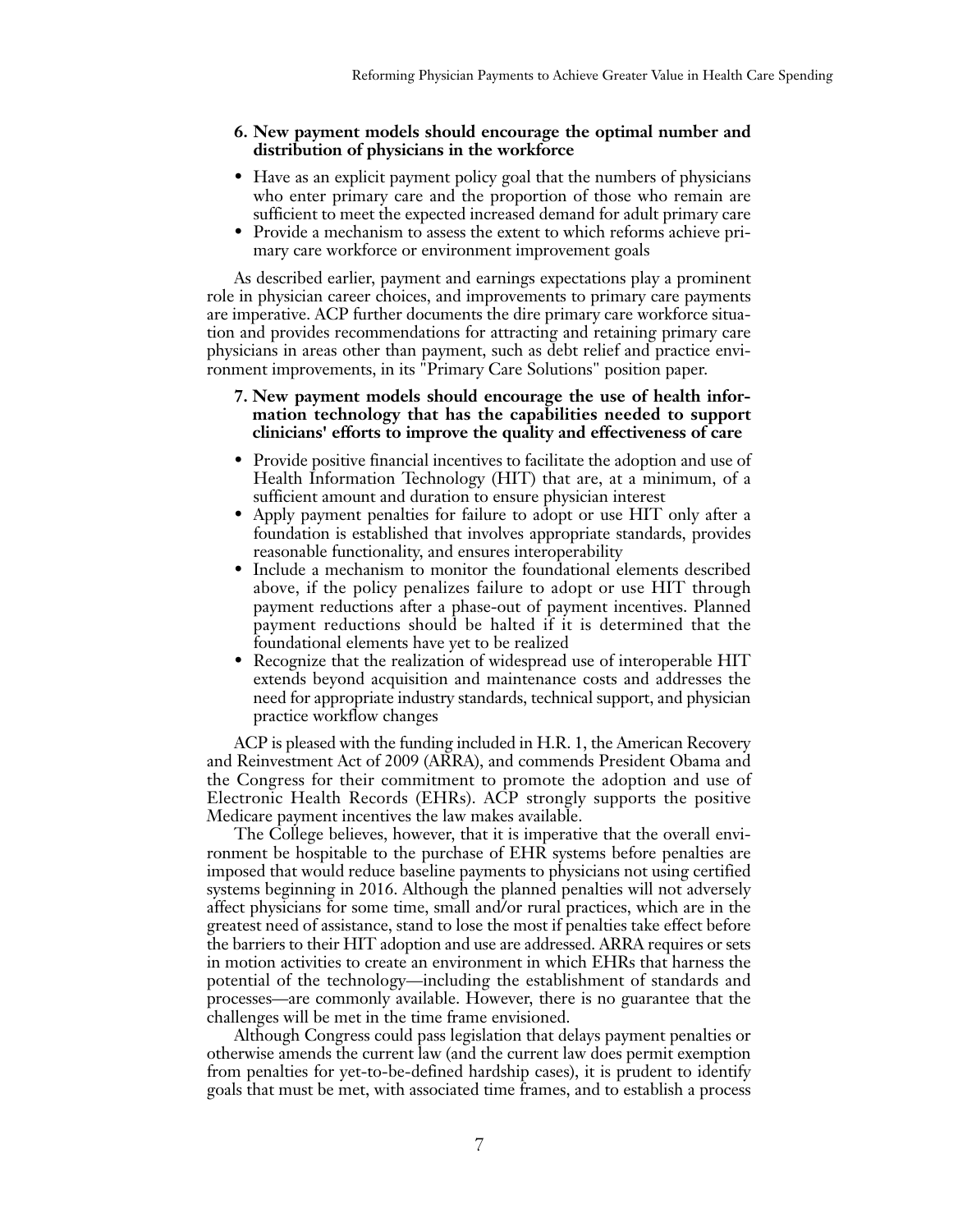by which penalties are reassessed when these goals are not met. Specific benchmarks that reflect the needed progress include but are not limited to certifying the sufficient availability of HIT, including at reasonable cost, and certifying that technical capabilities, including functionality and interoperability, are applicable to small and/or rural practices. Imprudent HIT purchase in the face of impending penalties would be devastating to these practices.

Further, the situation of a recently trained physician starting a new practice must be addressed as the HIT incentive program rules are developed. It is important to avoid disadvantaging physicians who establish a practice during either the positive incentive phase or the subsequent penalty stage.

This process for monitoring progress against established benchmarks to avoid unwarranted penalties is appropriate for any Congressional or other policy action that aims to achieve a policy objective by providing a positive financial incentive for a period of time followed by a financial penalty.

#### **8. New payment models should recognize differences in practice characteristics, including the prevalence of small practices**

- Recognize the specific challenges of small physician practices—where most patients receive their care
- Recognize challenges patients have in receiving care in rural and other underserved areas, which are typically served by small practices
- Limit or otherwise clearly define the extent to which physician payment is "at risk," because the acceptance of risk as incurred by an insurer is an insurmountable obstacle for most physician practices
- Provide physicians the ability to participate in a payment approach that best suits the needs of their practice. This element is essential during the testing phase and likely to remain necessary even after successful models are identified and made a permanent part of the Medicare program.

A report describing ambulatory care visits provided in physician offices states that ambulatory medical care is the largest and most widely used segment of the health care system, with more than 900 million visits in 2006. The report found that approximately 82% of office visits are furnished in practices with five or fewer physicians. Whereas about 31% of office visits are provided in solo practices, 46% are furnished by single-specialty groups and another 22% by multispecialty practices (12).

A recent Commonwealth Fund report finds that bundled payments can prompt physicians and other providers to organize better. It states that the more organized the provider organization (with independent physician practices and hospitals being the least organized), the greater the extent to which it is feasible to bundle payments. It identifies a bundled payment on a continuum that lists fee-for-service payments as the least bundled and global payment per enrollee as the most bundled (13). Many of these bundled payment concepts differ from the capitation model that was once prevalent during the managed care movement; for example, bundled payments would account for services furnished by multiple providers and payment amounts would be determined based on specific conditions or episodes.

Although ACP supports using payment policy to facilitate better care coordination and more accountability, the Commonwealth Fund finding, which it expresses as a graph, demonstrates the challenges faced by small and nonintegrated physician practices. The large physician practices participating in the Medicare Group Practice demonstration project, which allows the practices to share in system-wide Medicare savings they generate over a baseline, have invested in the capability to better coordinate care to patients. These organizations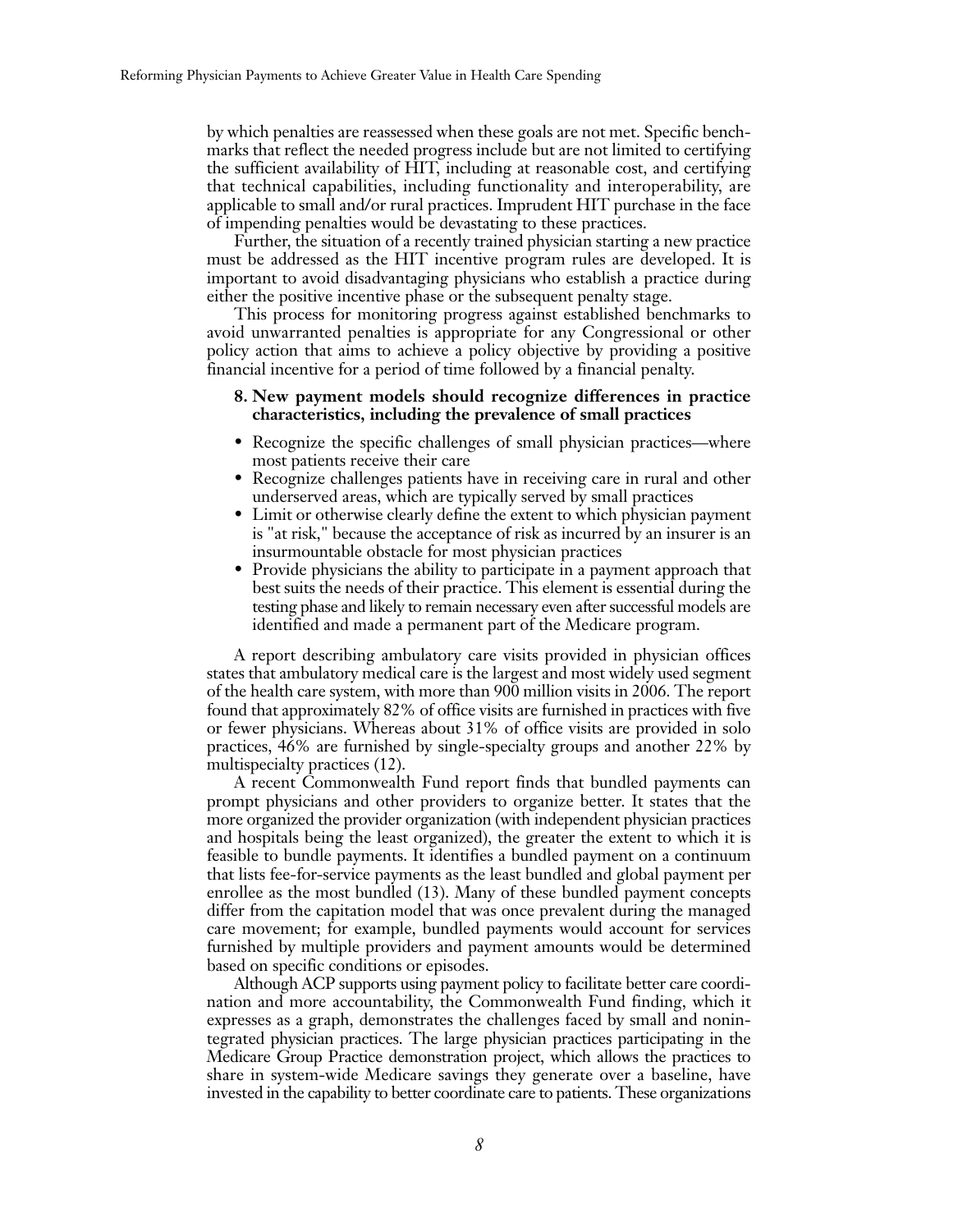have not only made the investment to improve patient care but have done so with the expectation that this better care will generate efficiencies that generate savings, from which their share will at least equal costs (14).

Small physician practices are generally hesitant to make up-front investments in hopes of generating a return. EHR adoption provides an example. Depending on the size of the practice and its applications, EHR acquisition costs an average of \$44,000 per physician. The average annual ongoing costs of maintenance and support are about \$8,500 per physician (15). Physicians cite these costs as the largest barrier to EHR adoption (16). Costs are also associated with training and lost productivity; a 2005 study found that 14 small practices that implemented a HIT system experienced a decline in revenue of \$7,500 per physician because of lost productivity (17). Collectively, investment and maintenance is a financial commitment that spans the life of the practice. This obstacle is especially acute for physicians in small practices, where three-fourths of all Medicare recipients receive outpatient care (18).

Large practices and integrated delivery systems may find programs that provide back-end reward through a shared-savings model viable. Small practices generally lack the up-front capital to make the personnel and infrastructure investments needed to generate efficiencies that would bring shared savings rewards. Accordingly, a model that provides some resource assistance to small practices to invest in increased capability is likely needed to make back-end shared savings possible.

- **9. New payment models should seek to minimize the imposition of new administrative tasks and costs on physician practices and seek to reduce the cumulative burden of existing requirements that detract from patient care.**
- Assess the impact of the new payment model on the administrative tasks and costs required of physicians and physician practices and have an explicit goal to not impose additional tasks that are unnecessary
- Ensure that the cost of any new administrative requirements inherent in new models, such as achieving PCMH recognition, be recognized in the payment structure
- Ensure that inherent new administrative requirements be designed to minimize burden and are facilitated through technology when possible
- Have an explicit goal of reducing existing administrative tasks and costs imposed on physicians and practices under the current, primarily volume-based payment system
- Replace medical review processes that involve Medicare personnel review of medical record documents to assess the necessity of services billed to the program with processes that encourage accountability on the basis of measurement of quality, effectiveness, and efficiency of care
- Recognize that primary care and principal care physicians—those with a longitudinal relationship with patients—have an especially heavy administrative workload

Practicing physicians are forced to navigate a myriad of regulations and requirements unrelated to direct patient care, which put a strain on their practice and adversely impact their satisfaction. A 2007 survey of fourth-year medical students found that they perceived internal medicine as requiring more paperwork, which was, among other considerations, a factor in specialty choice (19).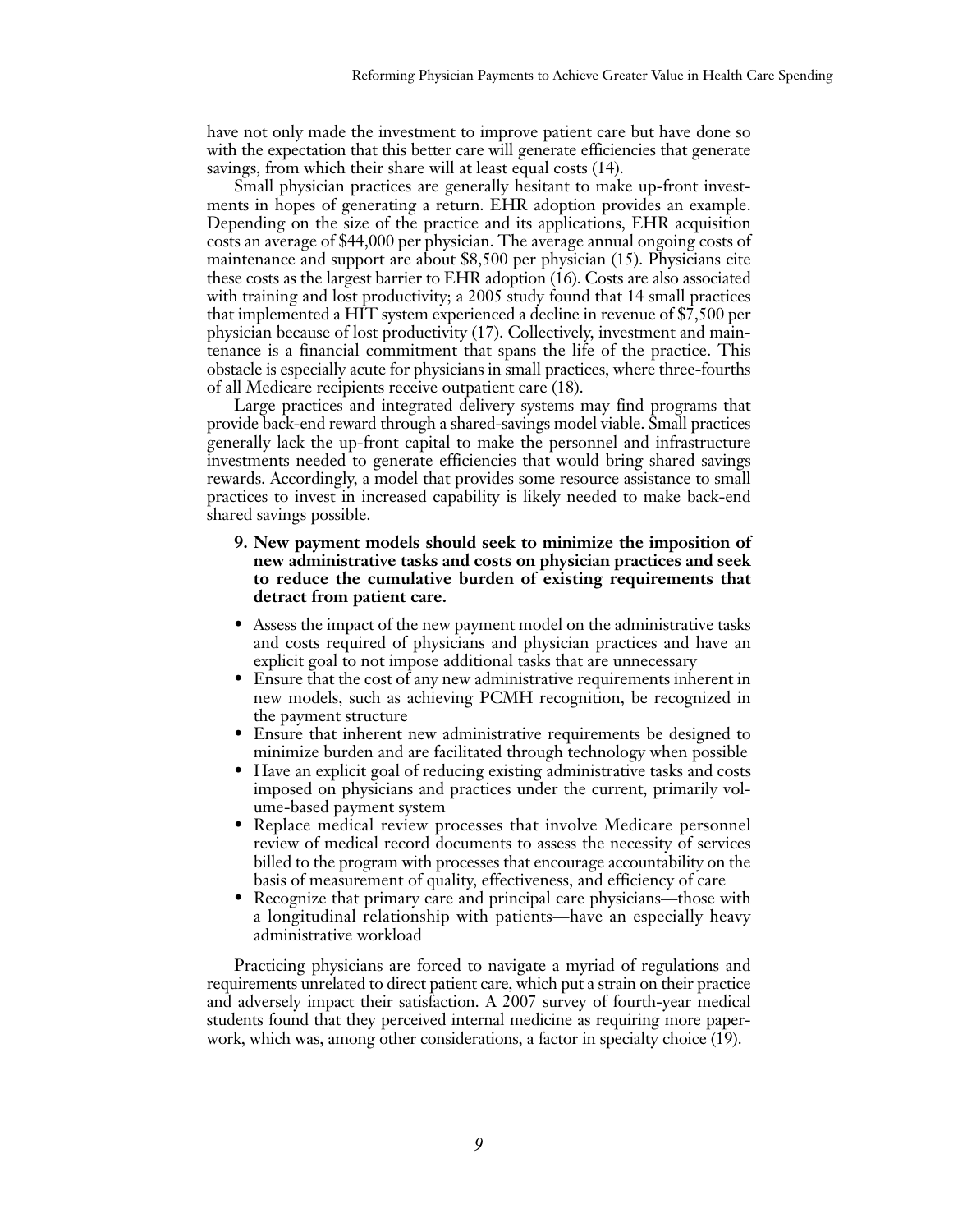#### **10. New payment models should recognize the costs to physicians associated with the transition to the new payment structure**

• Recognize the costs—in terms of lost productivity, training, and infrastructure—associated with transition to a new payment system.

Physicians affected by use of innovative payment models will experience a disruption in their operations. The magnitude of this disruption is likely to be commensurate with the extent to which the model deviates from the current system. Basing payments to physicians, in part, on their performance would likely require practices to provide additional information pertaining to the care they furnish. Basing payments, in part, on how an individual interacts with the larger delivery system is likely to require coordination with other entities, such as other physicians and hospitals. It is important to understand the impact on physicians to ensure that their practices can comply with the operational requirements imposed by new payment models.

#### **11. New payment models should allow for on-going evaluation and assessment for change**

• Provide mechanisms to monitor and assess the impact of reform, including individual elements, and make modifications as appropriate

# **IV. Process for Testing Innovative Payment Reform Models to Achieve Maximum Benefit**

#### *Background*

Numerous reform proposals are being considered. However, most if not all are largely untested. Experience and evidence are needed to assess the feasibility, impact, and sustainability of these proposals. Multiple innovative models should be tested and evaluated, with an emphasis on the most comprehensive of models. Reform proposals should possess the elements defined earlier in this paper. ACP intends to use these recommended elements to evaluate proposals. An environment that provides for the design, implementation, and evaluation of reform models is needed to provide policymakers and other stakeholders with the information needed to determine the best payment reform path to achieving optimum performance from our health care system.

#### *Recommendations*

- **1. Congress should provide the Secretary of the Department of Health and Human Services (HHS) Secretary with the authority and funding to conduct voluntary pilots of innovative models to better align physician payment with desired outcomes pertaining to quality, cost-effectiveness, and efficient patient-centered care and to create a fast-track process and timeline for widespread adoption of the models that are shown to have the greatest positive impact on these desired outcomes. Congress should direct the HHS Secretary to take the specific steps below to guide this effort.**
	- **a. Establish criteria for determining which physician payment reform models should receive priority for fast-track funding and implementation. Such criteria should be determined in consultation with physicians, consumers, and other stakeholders, and specifically include the ACP-recommended reform elements articulated in this paper.**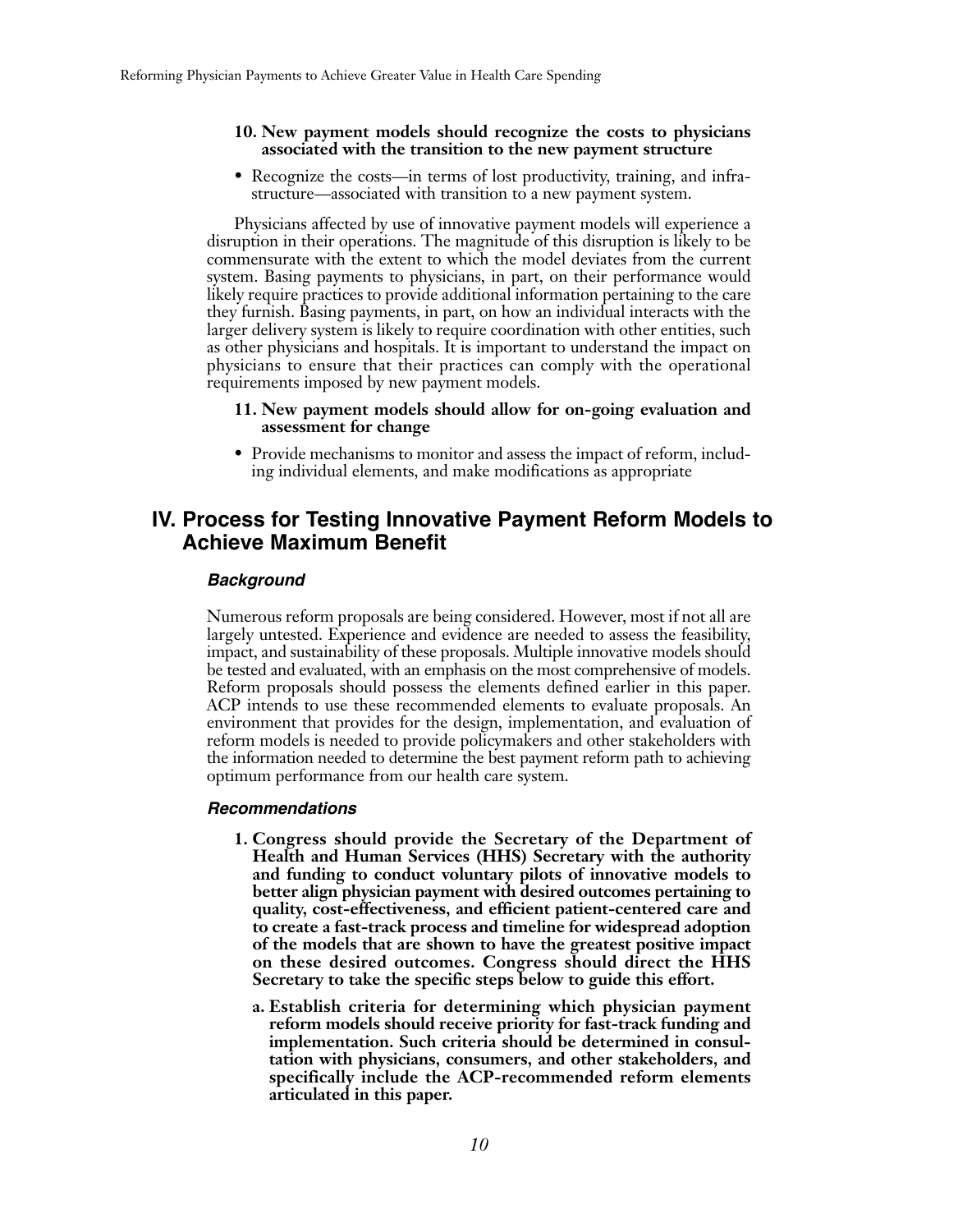- **b. Select payment models, on the basis of the criteria referenced above, for fast-track funding, implementation, and evaluation on a pilot basis, not constrained by the usual requirements for research and development funding, such as the requirement that all pilots be implemented on a budget-neutral basis. The Secretary may prioritize and stagger the timeline for implementation, but highest priority projects should begin as soon as practicable. Priority should be given to piloting payment models that specifically aim to improve the primary care physician practice environment.**
- **c. Establish a technical advisory panel of health policy experts, consumers, physicians (including primary care physicians), and other stakeholders to provide advice to HHS on design, implementation, and evaluation metrics for each pilot selected under such fast-track authority. This technical advisory panel shall also assist HHS in ongoing assessment of each pilot as data become available.**
- **d. Create processes to allow for voluntary participation by a wide range of physician practices, primary care, and non–primary care practices alike to participate in the projects selected under the fast-track authority, recognizing that different models may be more or less applicable to specific types of physician practices and specialties. Direct the Secretary to make technical assistance and practice transformation support available to practices that elect to participate.**

Medicare and other payers urgently need to develop, initiate, pilot, and then expand effective new models of physician payment that realign incentives from volume of services to effective, efficient, patient-centered, team-based, and coordinated care. The HHS Secretary should be given the funding and fasttrack authority to identify the most promising models for reform, on the basis of policy criteria to be developed in consultation with outside experts, which should receive priority for pilot testing and subsequent expansion under fasttrack authority. Timelines and benchmarks should be established to enable the Secretary to make decisions, also in consultation with outside experts, on which pilots have demonstrated the greatest potential to improve patient care to merit rapid expansion into the broader Medicare population. This effort should include continued expansion and evaluation of the PCMH, through standalone testing of the model by Medicare and other payers, and likely as part of more comprehensive innovative reform models. The Medicare Payment Advisory Commission (MedPAC) should also provide guidance throughout this effort.

Other ideas being discussed to improve the ability to test, evaluate, and expand reform models may supplement our recommended process. The potential establishment of a Medicare Chronic Care Practice Research Network provides an example. Congress has directed MedPAC to study the feasibility and advisability of such an undertaking (20). Establishing a mechanism that compiles and disseminates information on state-based payment reform efforts would be another contribution. A Rhode Island project that aims to provide benchmarks and strategies for improving private health plan payments for primary care is an example of an idea worthy of sharing broadly. The federal government and other states would benefit from this information-sharing mechanism.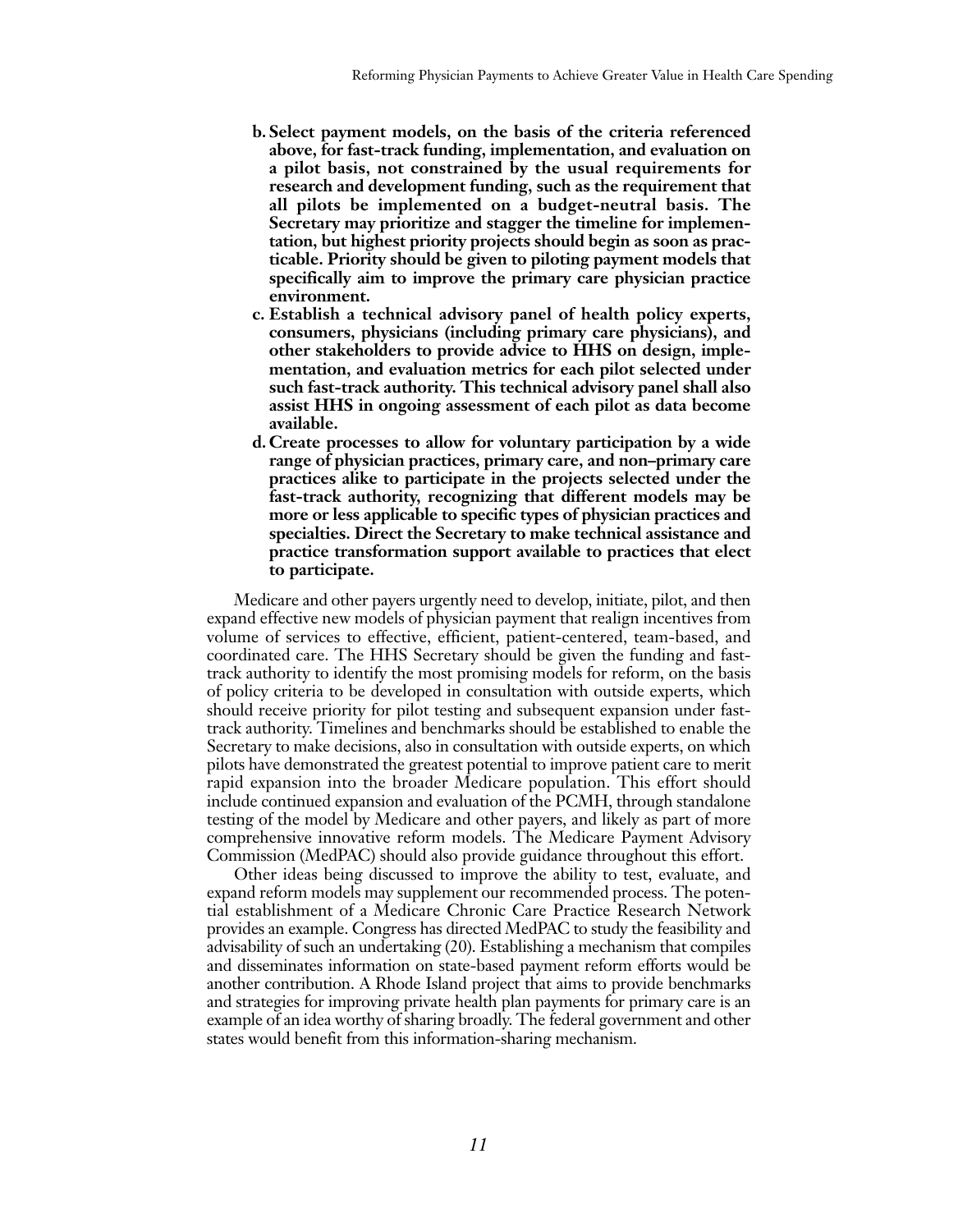# **V. Optimizing Benefit Related to the Patient-Centered Medical Home Model**

#### *Background*

The PCMH is a promising reform model for improving the quality of patient care while restraining or reducing costs. ACP was instrumental in developing the delivery model and articulating a supporting payment structure (21). The College helped to establish a process to recognize PCMH practices and advocate for testing (22). These efforts were intended to define the PCMH and promote stakeholder confidence in the model.

The objective behind these efforts has largely been met; the PCMH enjoys the support of a wide range of health care stakeholders, including physician organizations, consumer organizations, employers, health plans, and qualityfocused organizations (23). Policymakers view it as a promising reform model, with Congress authorizing the Medicare Medical Home demonstration project through a 2006 law and supplementing it with dedicated funding and increased ability for expansion through a 2008 law. The Medicare Payment Advisory Commission recommends a Medicare medical home pilot project to supplement the demonstration currently being developed that focuses on practices that use advanced health information technology (24). Other pieces of federal legislation have been or are likely to be introduced that would direct additional Medicare medical home test projects. Numerous states are incorporating PCMH tests into reform of their Medicaid and State Children's Health Insurance Program (SCHIP) programs (25). Numerous private payers are participating in PCMH test projects, many involving multiple health plans, that are underway or being developed across the country (26).

The enhanced payment that supports PCMH practices is intended to benefit primary care and other physicians who provide whole-person, longitudinal, patient-centered care of patients. The intent is to reward physicians for providing effective, efficient care, which is expected to result in overall savings. In addition to increasing compensation to these physicians, the payment structure is intended to provide physicians the ability to increase practice capability in terms of infrastructure and personnel that form a cohesive interdisciplinary team.

#### *Recommendations*

- **1. ACP recommends that Congress expand and/or supplement the existing Medicare medical home demonstration with a national pilot project.**
- **2. ACP recommends that Congress direct CMS to work with private-payer PCMH test projects to include Medicare beneficiaries to ensure that projects include the great majority of patients in a physician's panel.**
- **3. ACP recommends that the HHS establish a PCMH "National Coordinator," housed in the Office of the Secretary, to lead an office with the resources to coordinate government involvement pertaining to all PCMH-related activities. These activities include:**
- **Coordinating PCMH efforts that pertain to Medicare, Medicaid, and SCHIP**
- **Considering proposals to expand and/or supplement the existing Medicare Medical Home demonstration project**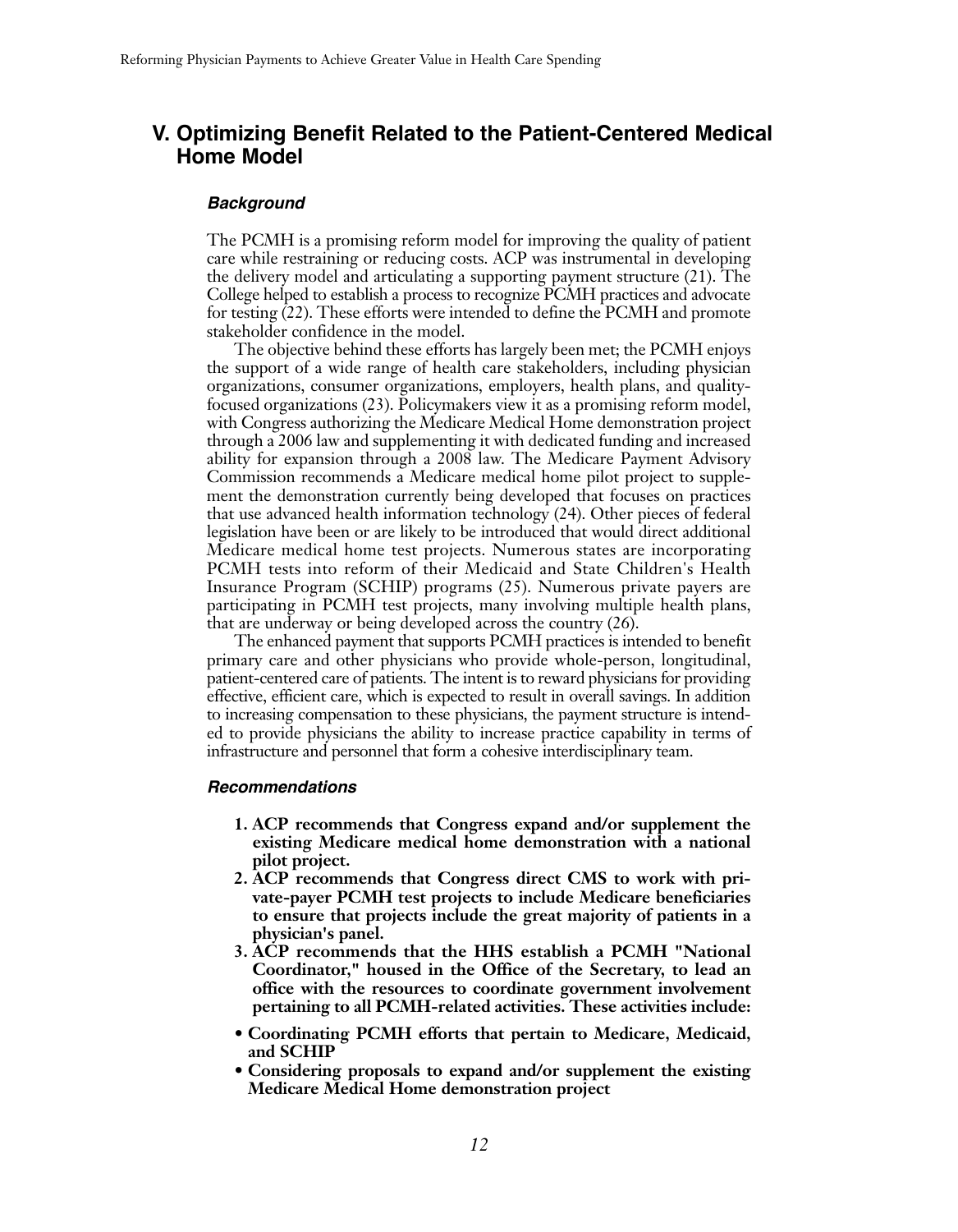- **Assessing private payer PCMH test projects and related efforts**
- **Ensuring that the evaluation of government and, to the extent practicable, private test projects provide optimal information to assess the model**
- **Working to establish a payment structure to support practices that receive voluntary PCMH recognition and a timeline for implementing it during the period in which the Medicare Medical Home demonstration and other test projects are playing out, to be able to expeditiously transition to the model if it meets quality and cost benchmarks**
- **Linking other federal initiatives that complement PCMH test projects in areas in which there is overlap**
- **Facilitating technical assistance and other support to small practices interested in achieving PCMH capabilities and recognition**
- **Applying experience from other CMS demonstrations, including past projects involving similar goals**
- **Coordinating with the Agency for Health Research and Quality research agenda**
- **Coordinating with the Health Resources and Services Administration in its role in physician workforce issues**
- **Working with other federal agencies and departments as appropriate.**

Rewards for having and using high-level practice capability, as signified by PCMH recognition, should be available to physicians throughout the country through a national pilot. Although the current Medicare demonstration allows Congress to expand the project if quality increases but cost does not or if costs decrease but quality does not, CMS is not currently authorized to expand the demonstration nationally if it proves successful (27). A pilot would inherently provide CMS the ability to incorporate the PCMH as a permanent part of the Medicare program if it demonstrates success.

It is essential that PCMH test projects involve enough patients or payers to make participation worthwhile to practices. Physicians are unlikely to go through the process of receiving PCMH recognition and applying practice improvements to all patients if they will receive rewards tied to only a small number of patients in their total panel.

Addressing this problem requires collaboration between payers. CMS states that 86% of beneficiaries meet the eligibility requirements to participate in the Medicare demonstration. A physician in a PCMH-recognized practice must have at least 150 eligible patients on his or her panel to participate (28). Although panel size is difficult to determine with precision because of differing definitions, a 2003 ACP member survey indicated that internists typically have nearly 1,500 "active" patients, described as patients seen in the past 2 years (29). Beneficiaries included in the Medicare demonstration will represent a small percentage of the total panel, even if all eligible beneficiaries elect to participate.

Even a PCMH test project involving multiple private payers is limited in its ability to include a great majority of patients on a physician's panel in the project. The Colorado Multi-Stakeholder, Multi-State PCMH Pilot project will not come close to including nearly all patients in the project despite participation from six private health plans and the state Medicaid program (30). It is necessary for Medicare and private payers to join together to conduct a PCMH project that will be intuitively appealing to physicians and patients. Although CMS has identified the presence of private sector PCMH test activity as one criterion it is using for selecting the eight geographic states or sites for the Medicare demonstration (31), ACP perceives this as a secondary priority for the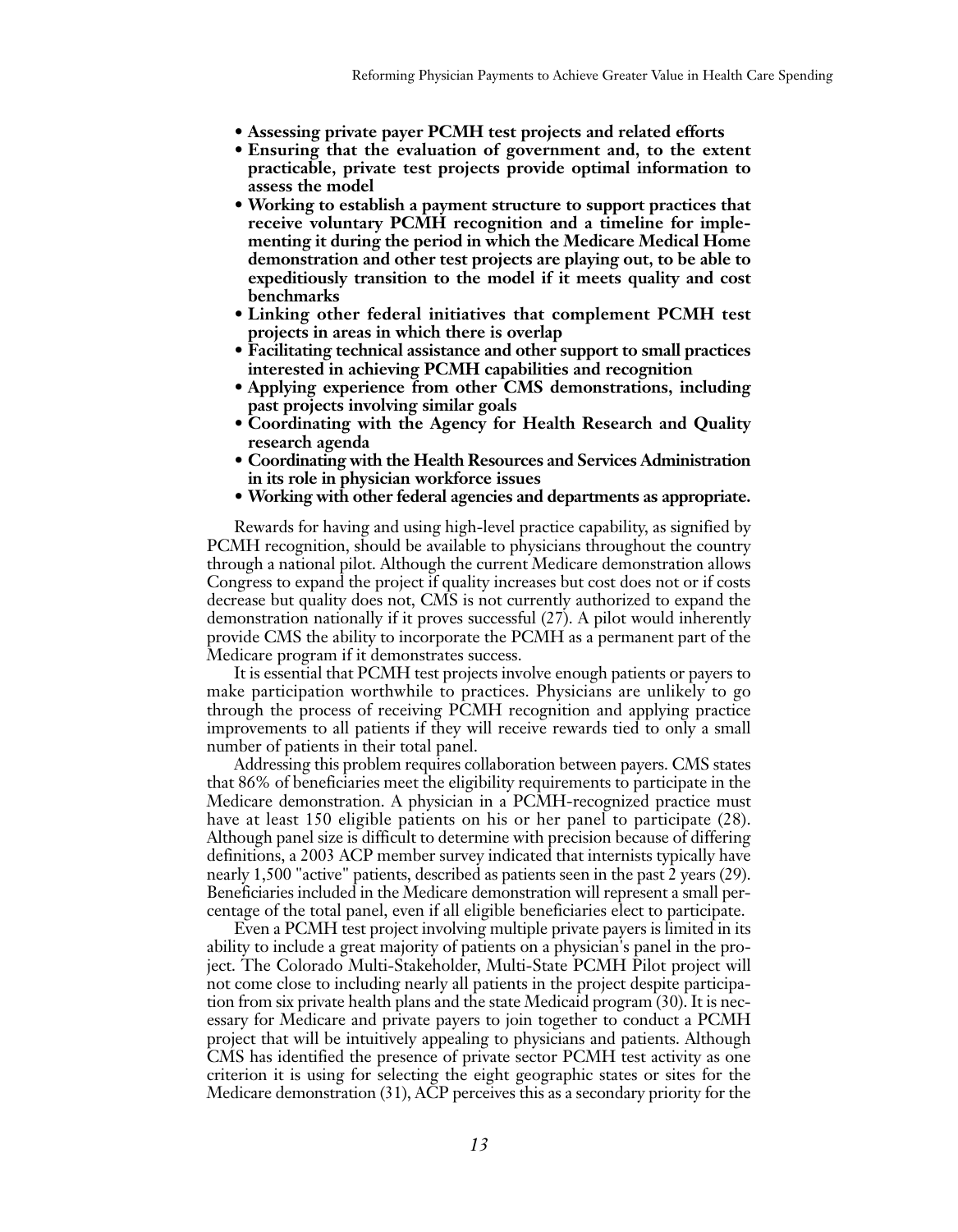agency. The federal government must be more proactive in jointly testing the PCMH in conjunction with private payers.

Understanding the impact that payment changes and support to participating practices have in determining test results is important. The various projects being conducted by Medicare, Medicaid, SCHIP, and private payers differ in the extent to which they enhance payment and other support, such as access to a patient registry to help manage patient population, to physicians in medical home practices for providing patient-centered care. Although ACP appreciates the willingness of payers to invest in testing the PCMH model, underfunding test projects could compromise the ability to accurately assess the model. The enhanced support in the various projects may need to be adjusted on the basis of each project's experience. Maintaining this information centrally would be invaluable.

The ability to centrally receive and assess information related to PCMH test projects would enable the federal government to develop a payment structure that supports the model while results are coming in and to establish a timeframe for broader implementation. Barring adjustments driven by information pertaining to projects, ACP has recommended that the payment structure include:

- A severity-adjusted, per-patient, per-month fee to cover care coordination efforts and needed infrastructure
- Continued fee-for-service payments
- A quality-based performance component.

Considering the dire primary care environment—and the contributing role played by the current payment system—as well as the demands of an aging population, it is prudent to be proactive regarding implementation of reform models that demonstrate success. The College recognizes, however, that other payment models might also prove to be effective in supporting care delivered through a PCMH and that several different PCMH payment models could be studied in innovative model pilot tests.

Practices must demonstrate that they have the structure and capability to provide patient-centered care to be recognized as a PCMH. The most recently used PCMH recognition module classifies a qualifying practice as one of three medical home levels, each indicating a progressive level of capability (32). Although practices must demonstrate capability beyond what is typical, they have some ability to reach the requisite PCMH recognition score in different ways. ACP is aware that government programs exist that address focused areas that are relevant to the PCMH. The current scope of work governing the Medicare Quality Improvement Organization (QIO) program involves 14 organizations that focus on improving transitions in care, such as inpatient-toambulatory setting, in certain geographic areas. HHS maintains a program that facilitates the ability of physicians to provide language translation services to patients. A National Coordinator could leverage activities such as these that are being conducted through government programs.

Establishing the position of a PCMH National Coordinator in a well-funded office would enable the federal government to be aware of the wide range of activities relevant to the PCMH; be directly involved in the activities of its choosing, to leverage all efforts to maximize the benefit of this promising reform model; and have a cohesive plan for broader implementation if the model proves successful. Of note, it would also raise the profile of the PCMH, consistent with the interest it has received from stakeholders.

Advancing the PCMH concept is an important step toward realizing more comprehensive payment reform. The PCMH can play an important role in innovative reform models that are worthy of testing.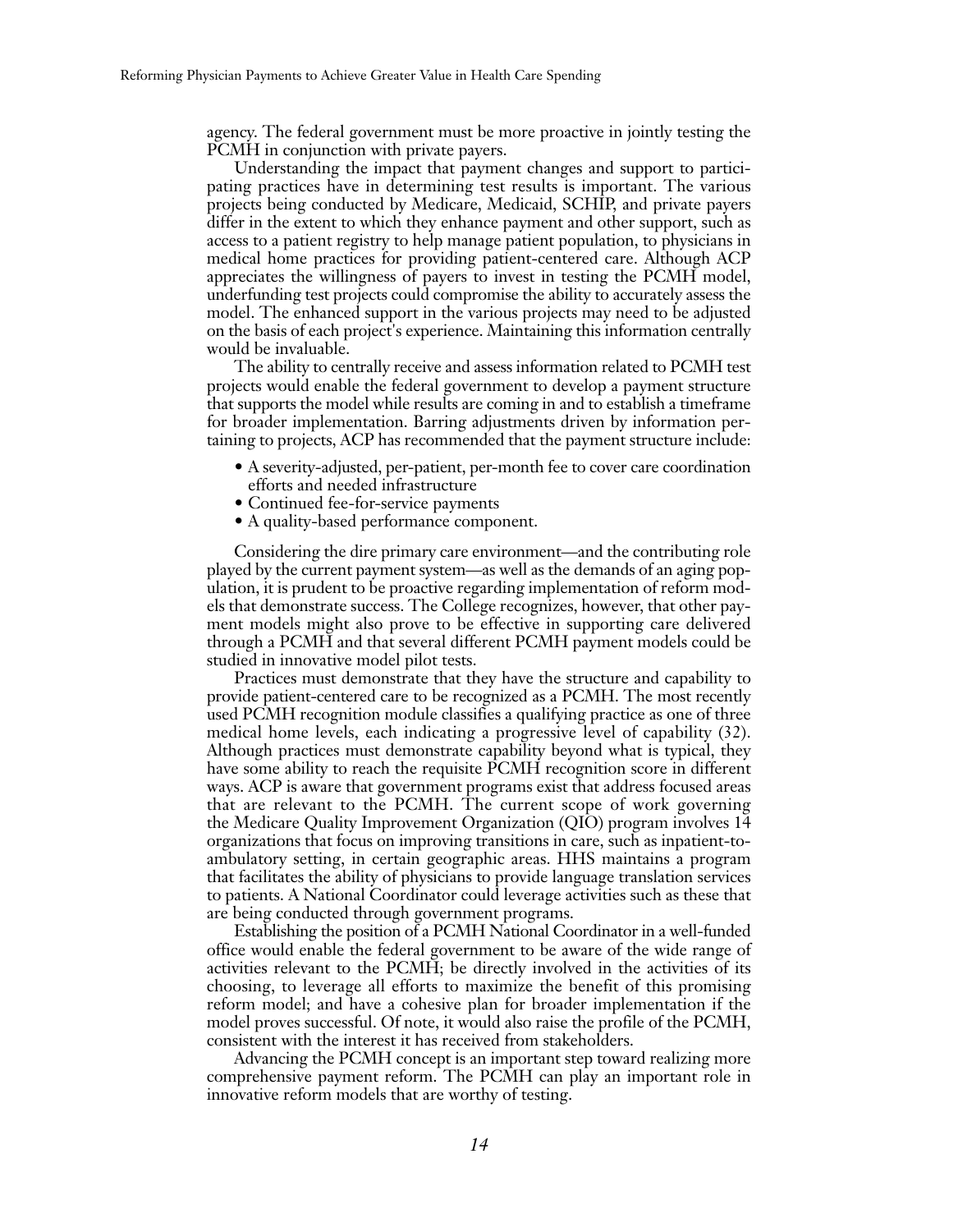# **VI. Immediate, Sufficient, and Sustained Improvements in Payments to Primary Care in the Current Medicare Fee-for-Service System**

#### *Background*

For the purposes of this section of the paper, ACP defines "primary care physicians" as general internists, geriatricians, family physicians, and pediatricians. Our definition is largely consistent with definitions used in the references cited throughout this section. Although the College does not doubt that other specialties face looming shortages and other serious challenges, the primary care physician workforce is in crisis. Without urgent and significant action, it may be beyond repair.

The demand for primary care in the United States is expected to grow at a rapid rate, whereas the nation's supply of primary care physicians is declining. This divergence between supply and demand comes at a time when the value of primary care is increasingly documented and understood.

The Association of American Medical Colleges (AAMC) estimates a shortage of about 46,000 primary care physicians by 2025, which accounts for about 37% of the total physician shortfall (33).

Primary care physicians are leaving the field—through early retirement or career change—at a higher rate than colleagues in other specialties (34). Medical students' career plans are even more disheartening. Only 2% of fourth-year medical students indicated that they planned to enter a career in general internal medicine, according to a 2007 survey of 11 U.S. medical schools (35).

A 2008 ACP paper cites over 100 articles that show the value of primary care. The paper, which describes a review of literature over the past 20 years, highlights the critical importance of primary care in providing patients with better outcomes at lower cost (36). An example of the evidence cited in the paper is the description of a study showing that a 1% increase in the number of primary care physicians per 10,000 people in a state was associated with a rise in that state's quality ranking by more than 10 places and a reduction in overall spending by \$684 per Medicare beneficiary (37).

The factors that contribute to the decline in the primary care physician supply are multifaceted and complex. They include the rise in medical education debt and the administrative hassles that have caused great dissatisfaction with the current practice environment. An ACP description of these issues and recommendations to address them are included in the College 2009 position paper "Solutions to the Challenges Facing Primary Care Medicine: Comprehensive Strategies from the American College of Physicians."

The recommendations in this section focus on the key—and perhaps predominant—factor driving the declining interest in primary care: Lower compensation relative to other specialties. Reliance on a payment system that rewards volume of services provided plays a significant role in this payment discrepancy.

The income gap between primary care and other specialties is real and growing (38). Currently, the average primary care physician earns approximately 55% of the average earnings for all non–primary care physician specialties (39). Over a 35 to 40-year career, the gap in income between primary care physicians and the midpoint income for other physicians is \$3.5 million. The income of a radiologist or orthopedic surgeon, specialties at the higher end of the physician income scale, is nearly three times higher than that of a primary care physician (40).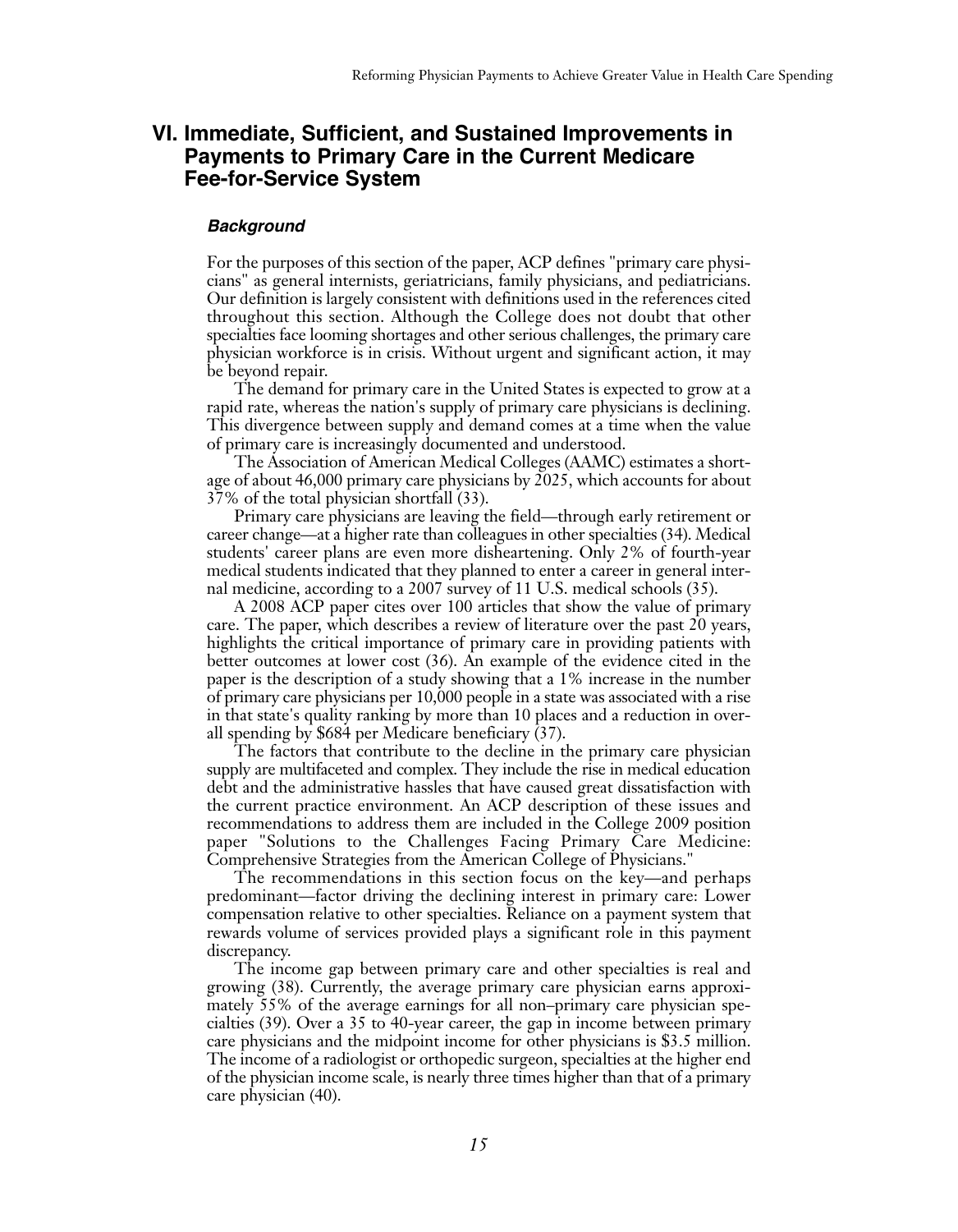The role of income in specialty selection is well documented. A 2007 survey of the perception of fourth-year medical students pertaining to internal medicine, compared with other specialties they had chosen or considered, is telling. Respondents perceived internal medicine as having lower income potential while requiring more paperwork and a greater breadth of knowledge (41). A recent study compared residency position fill rates with average starting salaries by specialty. It found a strong direct correlation between higher overall salary and higher fill rates with U.S. graduates. The specialties of pediatrics, family medicine, and internal medicine (all disciplines) have the three lowest starting salaries. In 2007, only about 42% of first-year family medicine residency positions were filled by U.S. medical school graduates, compared with approximately 94% in orthopedic surgery (42).

Patients will benefit if primary care physicians are paid commensurate with their value. As noted above, the availability of primary care is consistently associated with better outcomes and lower costs of care, yet the lack of competitiveness in primary care compensation compared with other specialties is a principal factor behind the growing shortage of primary care physicians. The shortage of primary care physicians will continue to grow, leading to poorer outcomes and higher costs of care, unless immediate steps are taken to make primary care compensation competitive with other specialties. It is illogical to maintain a payment system that discourages primary care practice at a time when need and demonstrated value are increasing. Dramatic and urgent action is needed. The minimum of 7 years required to train a primary care physician reinforces the need to act to improve pay before the primary care workforce cannot be revived.

ACP believes that the development of new payment models, as discussed earlier in this paper, will prove to be the most effective longer-term strategy for realigning payment policies to support comprehensive, longitudinal, and coordinated care by primary care physicians. Such new models, by providing compensation to primary care physicians consistent with the value they provide, will make primary care more attractive to new physicians and help retain the existing primary care physician workforce. In the meantime, however, most primary care physicians are likely to continue to be paid under traditional feefor-service, and most patients will continue to receive their care from physicians paid under such a system. Accordingly, compensation for primary care physicians must be made competitive with other specialties, even as new and better payment models are developed that align payment directly with the value of services being provided. Making immediate and sustained payment improvements in the current system will help facilitate a primary care base that can serve as a foundation of our health care system under new payment models.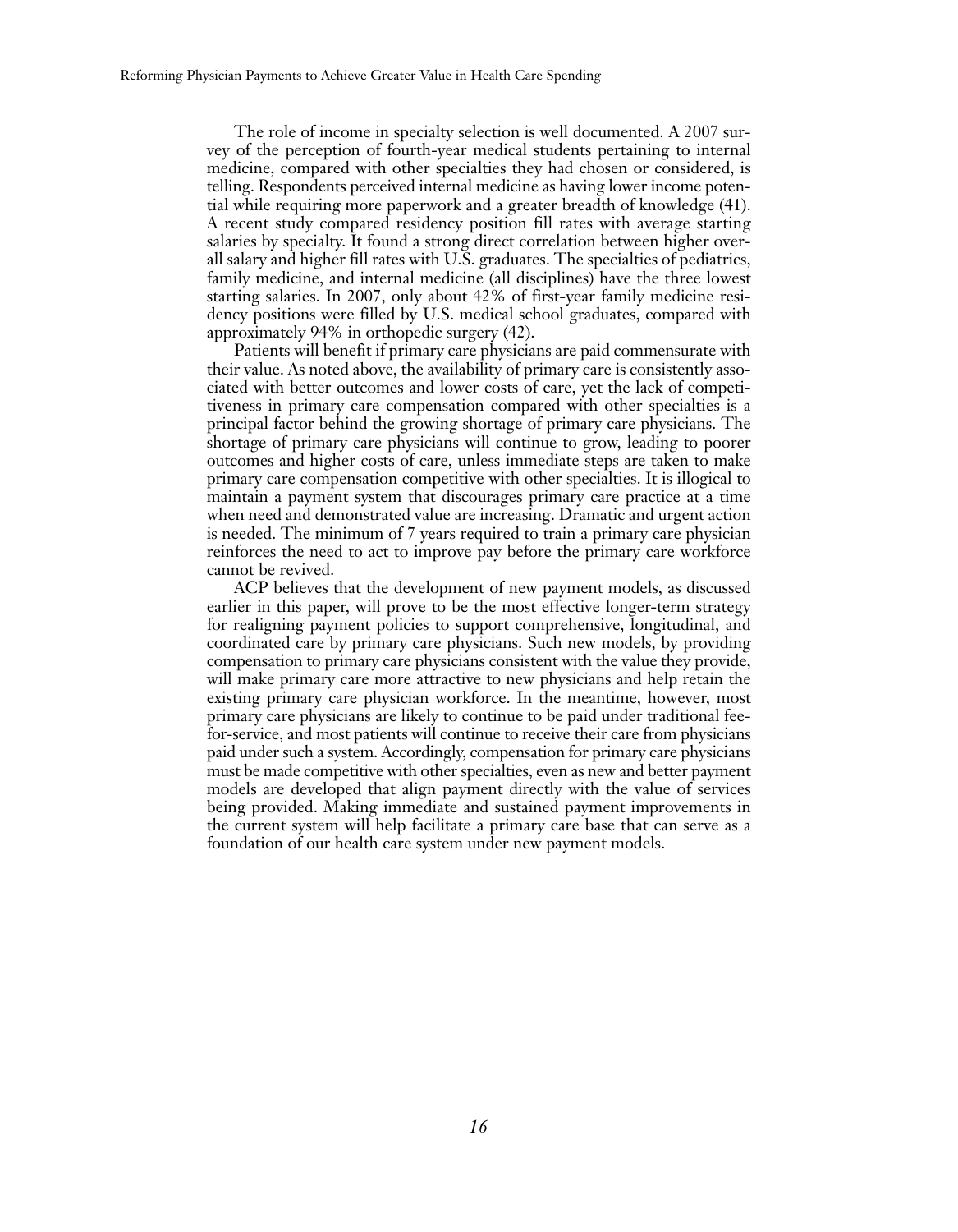#### *Recommendations*

- **1. As new payment models are developed, piloted, evaluated, and then implemented on a large-scale basis, the federal government and all purchasers and payers of health care must also make immediate improvements in existing payment systems, on the principle that compensation of primary care physicians should be competitive with that of physicians in other specialties.**
- **2. The federal government should take the lead in working with other purchasers and payers to conduct a price and market sensitivity analysis—to which all payers should contribute—to determine the level of compensation needed to make primary care competitive with specialty and other career choices for physicians.**
- **3. Until such a market sensitivity analysis is completed and its results are assessed, the federal government and other purchasers and payers should take the interim step of setting a target benchmark for annual compensation increases for primary care physicians, based on the best available current data, to close the percentage gap in the average annual compensation for primary care physicians compared with other specialists.**
	- **a. As a starting point, ACP recommends that the target be set at 80% of the annual compensation received by the median or average compensation of all non –primary care specialties.**
	- **b. Medicare fee-for-service payments to primary care physicians should be increased over a 5-year period to account for the program's proportional contribution to achieving the target annual compensation level. This should be implemented as soon as practicable through an adjustment to payments, as determined by the existing fee-for-service methodology. The adjustment each year should be no less than one fifth of the amount needed to reach the 80% threshold over the 5-year period.**
	- **c. The initial 80% target could be adjusted once the results of the market and price sensitivity analysis are completed. Specifically, Congress should charge the Secretary of the HHS to determine whether the plan to make primary care competitive with other specialties needs to be revised once the market and price sensitivity analysis is complete.**
	- **d. The HHS should conduct an annual analysis of the impact that each year's payment increase has on the primary care workforce to determine whether it—and changes in other factors that determine specialty selection and practice choice—is achieving the intended effect. This analysis should include comparison against benchmarks for the number, proportion, and availability of primary care physicians.**
	- **e.Congress should provide a dedicated source of federal funding to support increases in Medicare payments to primary care physicians. The increase should not be accomplished in a budget-neutral manner, which entails redistributing money with the physician payment pool. This dedicated source should be funded by the decrease in costs in other parts of the Medicare program that are expected to result from more robust primary care and by other means deemed by the Congress or through authority provided to the Secretary of the HHS.**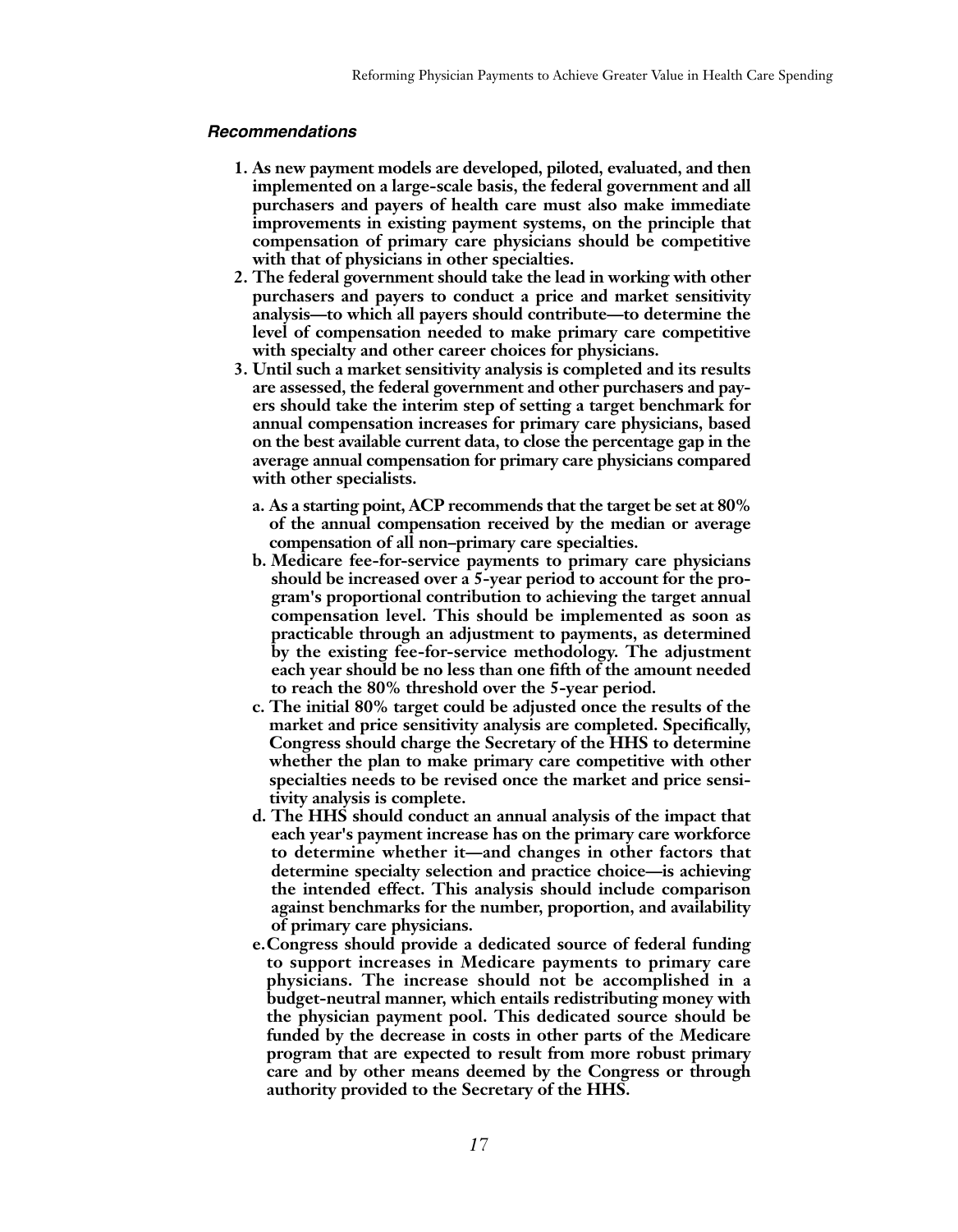#### **4. The federal government should disseminate information pertaining to its efforts to adjust its payment system to make primary care specialties more competitive and viable to private health plans and other purchasers of health care, such as state governments and employers.**

To eliminate differential income as a critical factor in medical student and resident choice of specialty, the average net income for primary care physicians needs to be raised to be competitive with the average net income for all other specialties. As a starting point, ACP recommends setting the target percentage of primary care physician income at 80% of the average income of all other specialties. ACP has calculated that Medicare and all other payers would need to increase their payments to primary care physicians by approximately 8% per year over a 5-year period, above the baseline for all other specialties, to bring the average of the median earnings for primary care physicians to 80% of those for all other specialties, all other factors being equal.

The plan to increase payment to primary care physicians by 8% per year above the baseline for other specialties should remain in place until data are available that justify modification. The results of a market competitiveness and price sensitivity analysis would be used—along with other emerging data—to adjust the plan. The market competitiveness and price sensitivity analysis should take into account the additional years of training associated with specialty training programs; any expansion of existing programs and development of new ones to reduce or eliminate student debt for physicians selecting primary care careers; and other relevant factors, such as any redistribution of payments that result from implementation of ACP recommendations to refine the RBRVS that are presented later in this paper. An annual study of the pay increase impact is prudent, even though it is unlikely that dramatic changes could be detected in the first year.

Achieving competitiveness with non–primary care specialties is warranted and essential to reverse the declining interest in primary care that has reached crisis. Addressing the unwarranted payment disparity will help physicians-intraining view primary care as a viable practice option.

ACP recognizes that calling for increased compensation for primary care physicians, especially at a time when the United States is in a severe economic downturn, may be difficult for some to accept. Yet the evidence is clear that unless primary care is compensated at levels that are competitive with other specialties, the numbers of physicians choosing primary care will continue to decline, leading to poorer access, higher costs, and worse outcomes for patients. Other countries have raised the incomes of primary care physicians and found this to be effective in reversing the movement away from primary care. The United States can learn from their experience. Increased payment to primary care should be linked to a process to monitor the adequacy of medical students and residents who select primary care specialties and the overall supply of primary care physicians to determine how long such a policy should be continued.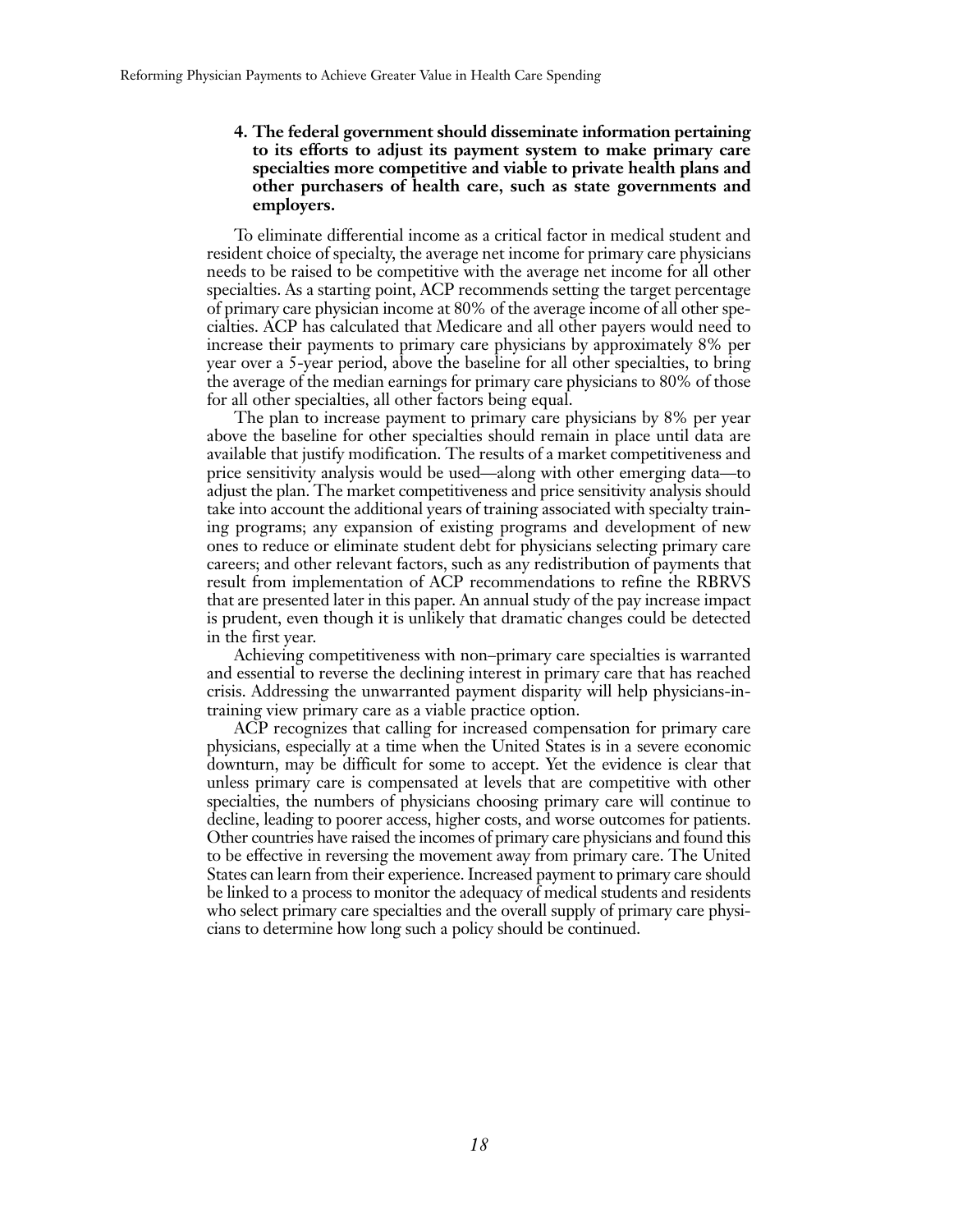#### **The Role of Medicare**

Medicare, as the single largest purchaser of health care in the United States, has a particular responsibility to lead. A number of influential stakeholders are urging policymakers to take action to boost Medicare primary care payments. Although these recommendations fall short of the steps ACP is recommending, they represent an increasing call for action.

MedPAC recommends that Medicare pay a bonus for primary care services furnished by primary care–focused practitioners. Although MedPAC would yield to Congress to determine the precise bonus payment amount, it identifies the 10% bonus currently paid for services furnished in health professional shortage areas and the 5% bonus that was until recently paid for services in areas with a low physician-to-population ratio as a starting point for discussion. The Commission initially made this recommendation in June 2008—when it devoted an entire chapter in its *Report to Congress* to "Promoting the Use of Primary Care"—and reiterated it in its March 2009 *Report to Congress* "to emphasize its importance." The MedPAC rationale for the bonus payment is that primary care services are undervalued and that physicians focused on furnishing primary care services cannot increase the frequency with which they furnish these services—as could be more readily done for tests and minor procedures—to increase their revenue (43).

It is unclear whether MedPAC intends for its recommendation to represent a one-time adjustment or a sustained adjustment over several years until the compensation gap between primary care physicians and other specialists narrows significantly. Further, the MedPAC-recommended adjustment would enhance revenue to eligible primary care physicians by less than the decided-on amount of increase because the increase would apply only to specific evaluation and management services and not all the services. An adjustment of 10% using the MedPAC approach, whether for a single or even over multiple years, will be insufficient to make primary care competitive with other specialties. The inability of the bold MedPAC recommendation to result in competitiveness illustrates the severity of the discrepancy.

Although ACP appreciates MedPAC's attention to the payment disparity problem, its recommendation that the bonus payment not increase the overall amount that Medicare spends on physician services deviates from the College's position that the funding should not be restricted in this budget-neutral manner. Instead, funding should take into consideration the impact of primary care in reducing overall Medicare costs, including Part A cost avoidance associated with reductions in preventable hospital, emergency department, and intensive care unit services associated with increased or improved primary care. Other non–budget neutral funding may be required as a supplemental source.

The Commonwealth Fund, understanding the need for action to boost primary care, supports the MedPAC primary care bonus recommendation. The Commonwealth Fund also recommends that the adjustment be budget-neutral, projecting that it, coupled with other changes in the way Medicare updates payments for physician services that are beneficial to primary care services, will generate lower expenditures (44).

In addition, the amount of the adjustment should not be left up to Congress to decide and enact each year, but should instead be scheduled in advance so that annual compensation increases in increments until competitiveness with other specialties is reached. Such predictability is needed to influence the career decisions of medical students who are contemplating the current and future potential of primary care compensation, as well as to help established primary care physicians who may be considering a career change or early retirement.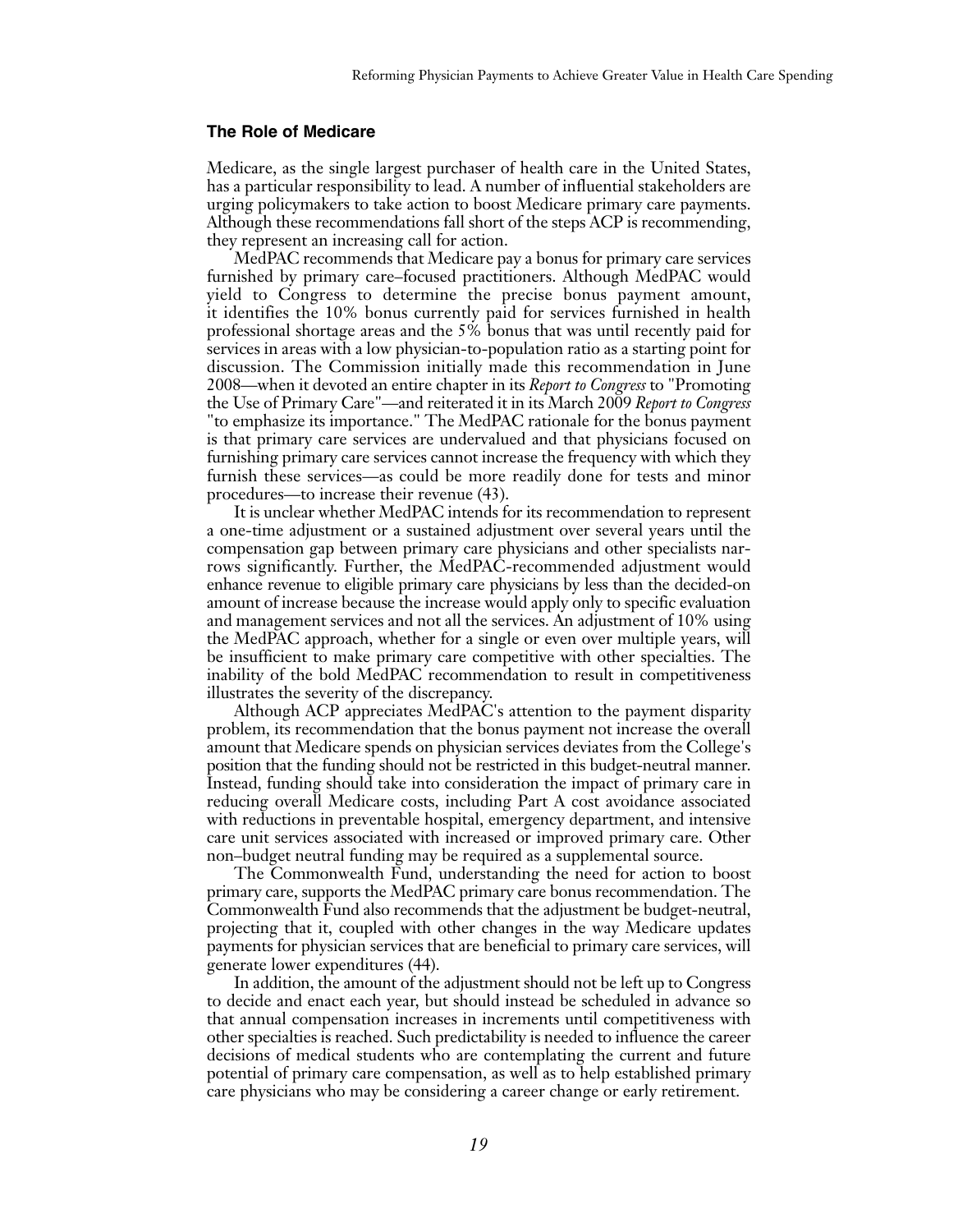#### **Role of Private Payers**

Recognition of the need for private payers to contribute toward closing the income gap is growing. MedPAC states that application of a focused Medicare bonus payment by private payers would have the benefit of promoting primary care throughout the health care system (45). The National Business Group on Health (NBGH), which represents over 270 large employers who provide coverage for 55 million Americans, recommends a focus on primary care as part of comprehensive health care reform. In addition to urging primary care as the foundation for an efficient, high-quality health care system, NBGH recommends that "payment policies should recognize the value of primary care and primary care-like services." The NBGH believes it is necessary to reduce payment for services that are overvalued and generate increased efficiency to avoid increasing overall expenditures (46).

Although we call for Medicare to lead, the need for private payers to improve primary care physicians is great. ACP estimates that Medicare patients make up 40% of the typical internist's patient panel, meaning that most patients are covered by other sources—most commonly private insurance.

The results of a 2006 American Medical Association (AMA) survey of private health plans, Medicaid plans, Workers' Compensation plans, and TRICARE show that most non-Medicare plans use the RBRVS to determine payments but convert the RBRVS relative value units (RVUs) in a manner that results in higher payment for non–primary care services (47). These findings are significant because the AMA survey involves payers that provide health insurance coverage to over 123 million enrollees, with private insurance plans accounting for 79 million of the total.

Specifically, the survey found that 85% of private payer respondents use the RBRVS. Private payers, like Medicare, use a conversion factor to convert RBRVS RVUs to payment amounts. Most of these payers, unlike Medicare under its current payment methodology, use multiple conversion factors. The number of conversion factors used by private payer respondents is below.

- One conversion factor: 41%
- Two conversion factors: 9%
- Three to five conversion factors: 13%
- Six or more conversion factors: 38%

Private payers that use multiple conversion factors often establish a conversion factor for specialties or major service types. The average payer specialty or type of service conversion factors are below. This information is the average of all payers, because private payer–only specialty or type of service–specific conversion factor amounts are not readily available. As a point of comparison, the Medicare 2006 single conversion factor was \$37.90. Whereas the average single conversion factor maintained by non-Medicare payers is an amount similar to the Medicare 2006 factor, those who maintain multiple conversion factors do so to the detriment of primary care services.

- Other payer single conversion factor: \$38.04
- Primary care or E/M service: \$44.78
- Radiology: \$48.91
- Surgery: \$51.95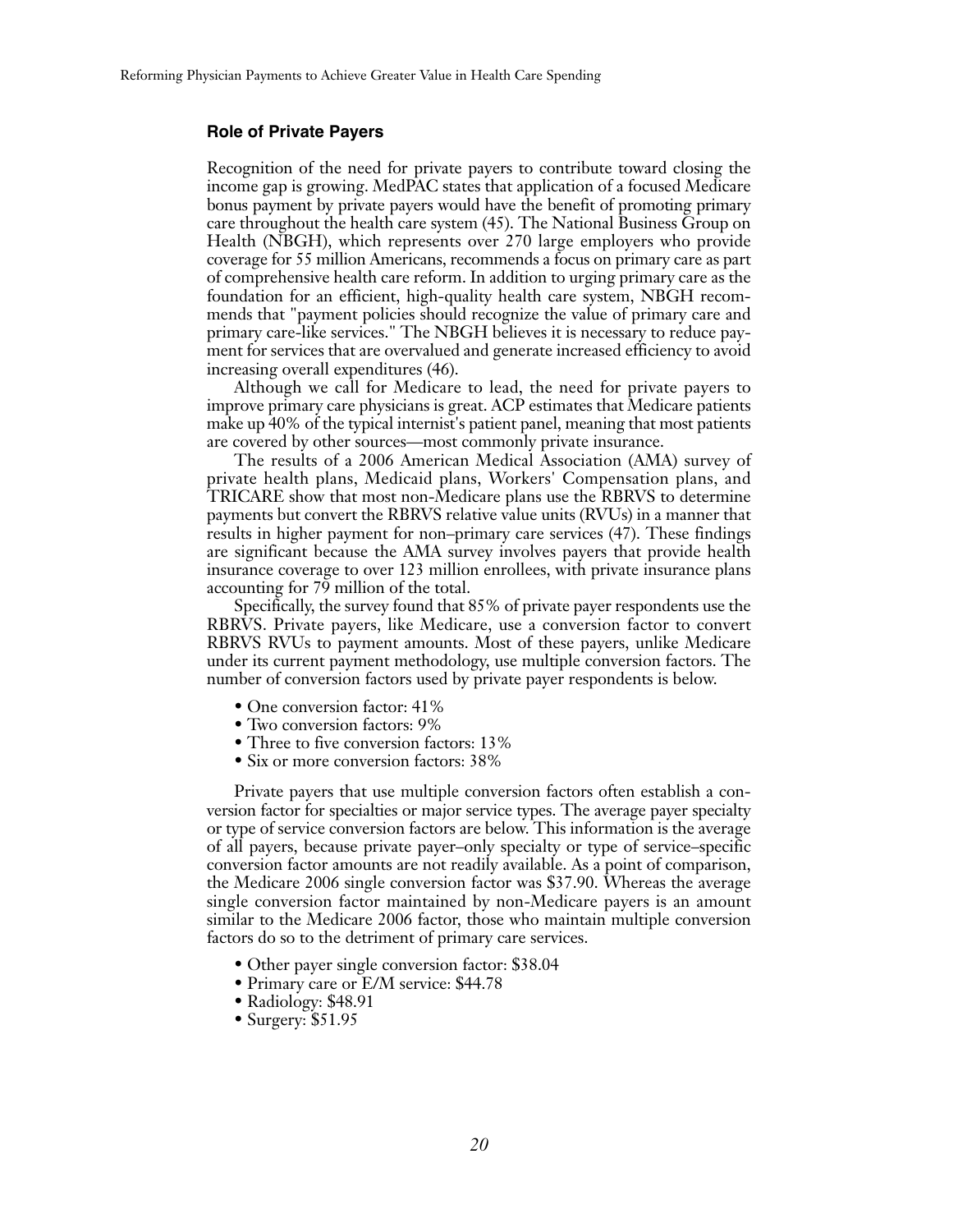Medicare has historically undervalued payment for primary care services, such as evaluation and management services. Private payers use the Medicare methodology and then compound this effect by paying more for non–primary care services. To break this cycle, the government must disseminate information on its effort to increase primary care compensation to make primary care specialties competitive and enlist employers to urge health plan changes. Although we realize that market forces and other factors determine private payer rates, the contribution to the payment disparity is stark and must be addressed.

#### **Other Relevant Efforts**

The initiation of thoughtful efforts to analyze the primary care problem and develop potential solutions is a further sign of traction toward receptivity to our recommendations.

The Council on Graduate Medical Education (COGME), a government entity that advises the Administration and Congress on physician workforce issues, has contracted for a study to research the factors that influence specialty choice and distribution. The study is expected to analyze the impact of income on specialty choice, as well as other factors, to determine how to increase the number of primary care physicians by making those specialties more attractive and/or manipulating training slots. The Council intends for the study to trigger an official report (48).

Rhode Island, through its Office of the Health Insurance Commissioner, is engaging in a project to define affordability priorities and standards for health insurers in the state. The initial recommendation of a project Advisory Council is that the most effective action health plans can take to improve the affordability of the health care system in Rhode Island is to redirect a greater portion of their medical payments in the coming years to primary care. Primary care spending baselines, benchmarks, health plan–specific spending targets, and regulatory consequences are to be established as part of the project (49).

It is encouraging that other countries have achieved success in attracting more primary care physicians by increasing payments to be more competitive with other specialties. The physician compensation program introduced into the English National Health Service in 2004 with an emphasis on improving chronic care increased family physician income by 58% through 2006 and "helped increase recruitment into primary care (50)." Further, many countries that rank higher in quality and lower in cost than the United States structure their payment system to better support care coordination and team-based care and reward care that is furnished consistent with evidence. Although the differences in how countries finance and pay physicians for care make direct comparison difficult, the emphasis on primary care internationally is instructive (51).

#### **Implications and Discussion**

In addition to helping to reverse the declining interest in the practice of primary care, improving compensation will enable these primary care physicians to spend more time with patients—understanding their problems, making a diagnosis, and discussing treatment options, as opposed to rushing to see as many patients in a day as possible. This should result in improved physician–patient relationships and a more rational use of resources.

The expenditure required to boost primary care is an investment—an investment in a more solid foundation on which to build an improved health care system—that will yield a better quality of patient care at lower overall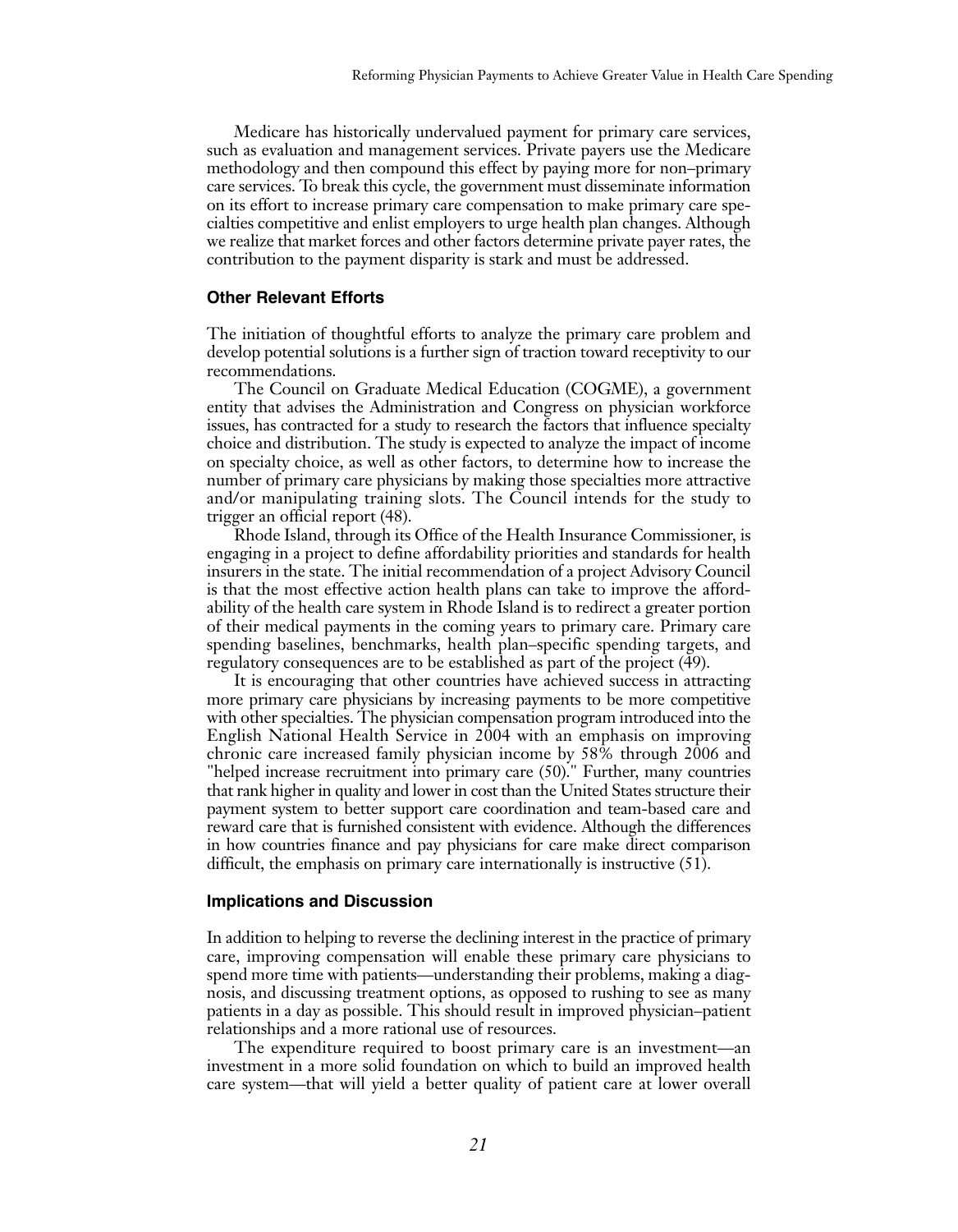system cost. Devising a methodology that projects the impact of primary care on other parts of Medicare/sectors of our health care system is prudent and provides a mechanism to fund increased payments for cost-effective primary care. Even if the funding source derived from projected savings needs to be supplemented by other non–budget-neutral sources, dedicating such funding is a wise expenditure for a necessary investment. Additional funding could be derived from other reforms. ACP has identified some potential changes, many of which are technical in nature, that could help fund the primary care increase. They are available at www.acponline.org/advocacy/events/state\_of\_healthcare/ options09.pdf. This initial expenditure is small considering the high likelihood of success and the large cost of inaction.

As mentioned previously, boosting compensation to primary care physicians and other changes through the fee-for-service system is one component, to be accompanied by testing of innovative payment models intended to facilitate a move to a more rational payment system. The College believes that new payment models that align incentive with value will ultimately do more to support the value of primary care physicians than will making improvements in fee-forservice payments; however, even the most promising new payment models need further development, testing, and evaluation.

ACP recognizes that some may question the idea of benchmarking a payment increase to primary care physicians to the current average level of compensation to non–primary care physicians, because this could be viewed as reinforcing the current perverse incentives for volume. The reality, however, is that most patient care continues to be reimbursed under a fee-for-service system and improvements to payments under this system are a necessary step to reverse the growing shortage of primary care physicians. Such improvements in fee-forservice must not be viewed as a substitute for the need to design and implement new payment models that fundamentally alter incentives to bring greater value to patients; indeed, development and implementation of such new models is urgent and must go hand-in-hand with improving fee-for-service to recognize the value of primary care.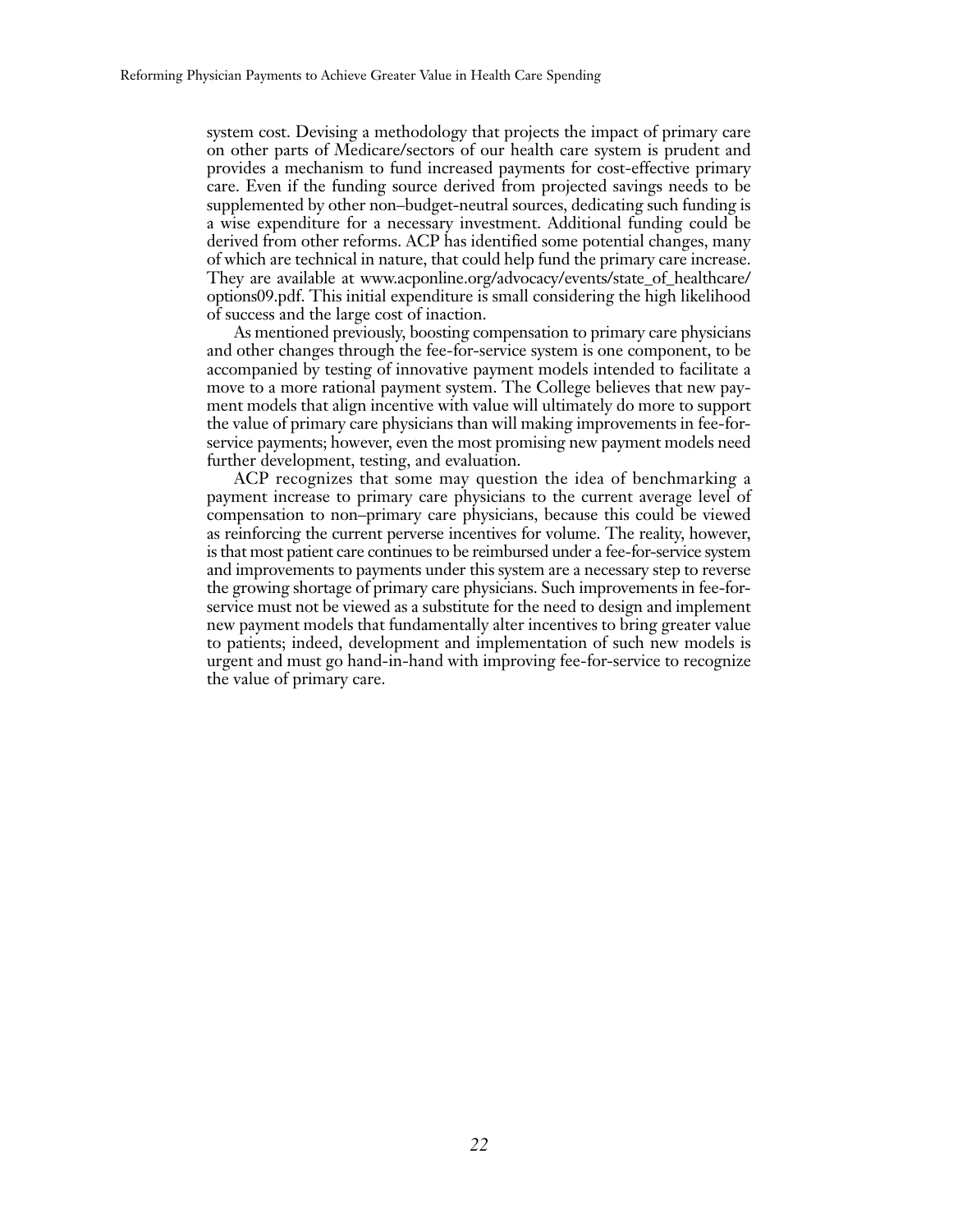# **VII. Other Improvements to the RBRVS on Which the Fee-for-Service System Is Based**

#### *Background*

Congress requires that the CMS use the RBRVS to determine Medicare feefor-service payments to physicians. The RBRVS measures the resource costs required to provide each physician service, ranking each service relative to all other services. These resource costs are expressed in the form of RVUs. The total relative value assigned to each service is divided into three components:

- Physician work—consists of factors recognizing the time it takes to perform the service, the technical skill and physical effort, the mental effort and judgment, and the potential risk to the patient. On average, physician work accounts for 52% of the total RVU of a service.
- Practice expense—consists of factors recognizing the direct costs, such as for equipment, supplies, and administrative and clinical staff, and the indirect costs, such as office rent and utilities, that the physician incurs in providing the service. On average, practice expense accounts for 44% of the total RVU of a service;
- Professional liability insurance—reflects the cost of professional liability insurance associated with performing the service. On average, professional liability insurance accounts for 4% of the total RVU of a service.

Medicare adjusts the RVUs for each of the three components to reflect cost differences by geographic area, known as Geographic Practice Cost Indices (GPCI). It converts the geographically adjusted total RVU for each service into a payment amount by multiplying it by a dollar multiplier, called a conversion factor.

The Medicare payment formula is:

#### Payment Amount = [(Work RVU × Work GPCI) + (PE RVU + PE GPCI) + PLI GPCI)] × Conversion Factor

The great majority of non-Medicare payers, including private health plans, use the RBRVS as the basis for determining payments (52).

CMS maintains the RBRVS through annual and periodic updates to RVUs assigned to each service and changes to the underlying methodology. It is imperative that these changes be appropriate because the RBRVS drives approximately \$80 billion in annual Medicare payments for physician services and substantial amount in payments made by other payers. Recent reports from MedPAC (53) and the Center for Studying Health System Change (54) have highlighted the adverse effect of improperly valued services, or misvalued services, on our health care system. Misvalued services distort incentives and may result in the overuse or underuse of specific services on the basis of financial as opposed to clinical reasons. Inappropriate valuation of services also affects physicians' decisions to enter or remain in specialty fields that perform undervalued services.

The College included a series of recommendations in a 2006 position paper, "Reform of the Dysfunctional Healthcare Payment and Delivery System," aimed at improving the RBRVS. Some of the recommended changes have been made. However, more needs to be done to enhance the accuracy and fairness of the RBRVS system. Although there is significant interest in moving away from a system that pays for discrete physician services in an overarching system that provides incentive to increase volume, refining the RBRVS remains crucial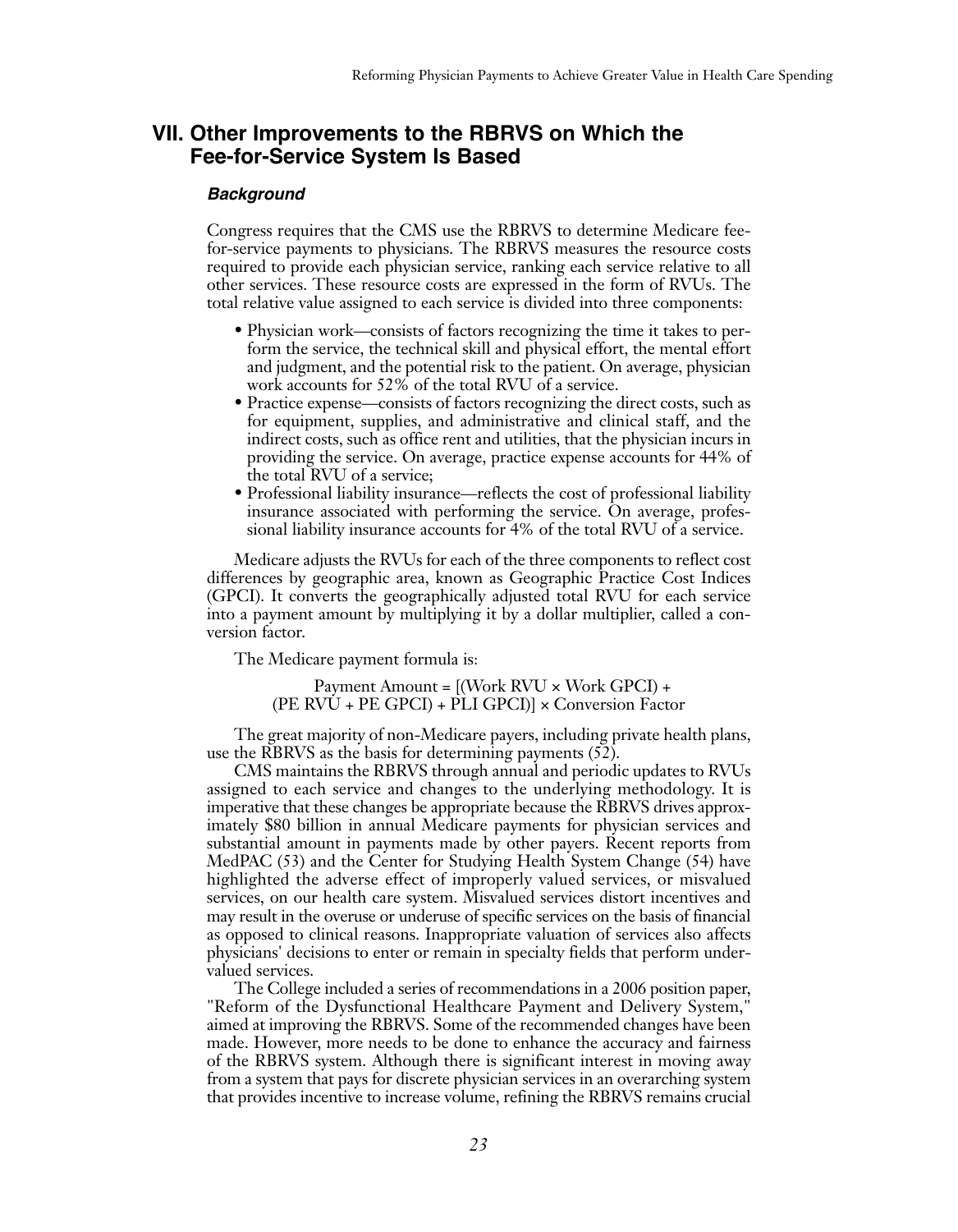until new payment models are designed and implemented on a widespread basis. Innovative payment models are likely to be tested, and even models that dramatically change incentives may still, at least in part, be based on current fee-for-service payment rates that are built by RVUs. In addition, Medicare can make payment policy changes within the context of the RBRVS to facilitate a transition to models of care that focus more explicitly on improving care coordination.

Recommendations in this section of the paper aim to improve payments and the larger practice environment—to primary care physicians and internal medicine subspecialists. Some recommendations benefit all physicians. Most important, the recommendations are intended to benefit patients by improving the quality, effectiveness, and efficiency of care provided in the United States.

#### *Recommendations*

#### **Improving the Accuracy of Relative Value Units Assigned to Physician Services**

1. **ACP recommends that the federal government improve the methodology for determining practice expense relative value units, including by revising the assumptions that overvalue high-cost equipment.** The federal government should establish mutually exclusive equipment categories for all services with each assigned its own percentage utilization rate. Any "savings" that result from these changes should be put back into the physician payment pool of dollars to be redistributed through payments for all other services, which would include primary care services. In addition, CMS should continue with its plan to update the specialty-specific practice cost data it uses in its practice expense methodology and consider other appropriate actions.

MedPAC recommends an increase in the percentage rate at which equipment is assumed to be operating (55). The use of a higher utilization rate assumption would spread the cost of the equipment over more units of service. This is because the physician payment for using the equipment for each service is based on the assumed use of the equipment over its lifetime. If the assumed utilization factor is less than the actual use of the equipment, the payment for that equipment is higher than warranted. CMS uses the 50% equipment use assumption rate it established in 1997 without access to specific equipment use information. A MedPAC 2006 survey of selected markets indicated that advanced imaging equipment use was significantly higher than the current 50% assumption. The RUC also recommends that CMS revise its assumed utilization rate to better reflect the use of high=cost equipment. Overpaying for advanced imaging services (e.g., CT, MRI) provides incentives that can contribute to rapidly rising utilization. Further, the high acquisition cost for advanced imaging equipment provides a strong incentive to optimize the amount of time it is in use (56).

In response to CMS interest, the AMA is facilitating a survey of physicians that collects practice cost data that will enable the agency to plug this more recent data, which is meant to capture a snapshot in time for all physician specialties, into the methodology it uses to determine practice expense RVUs. This is an important step toward ensuring the complex multistep methodology produces the fairest and most accurate RVUs possible. We encourage CMS to use the specialty practice cost data that AMA will soon provide and explore other changes to improve the methodology.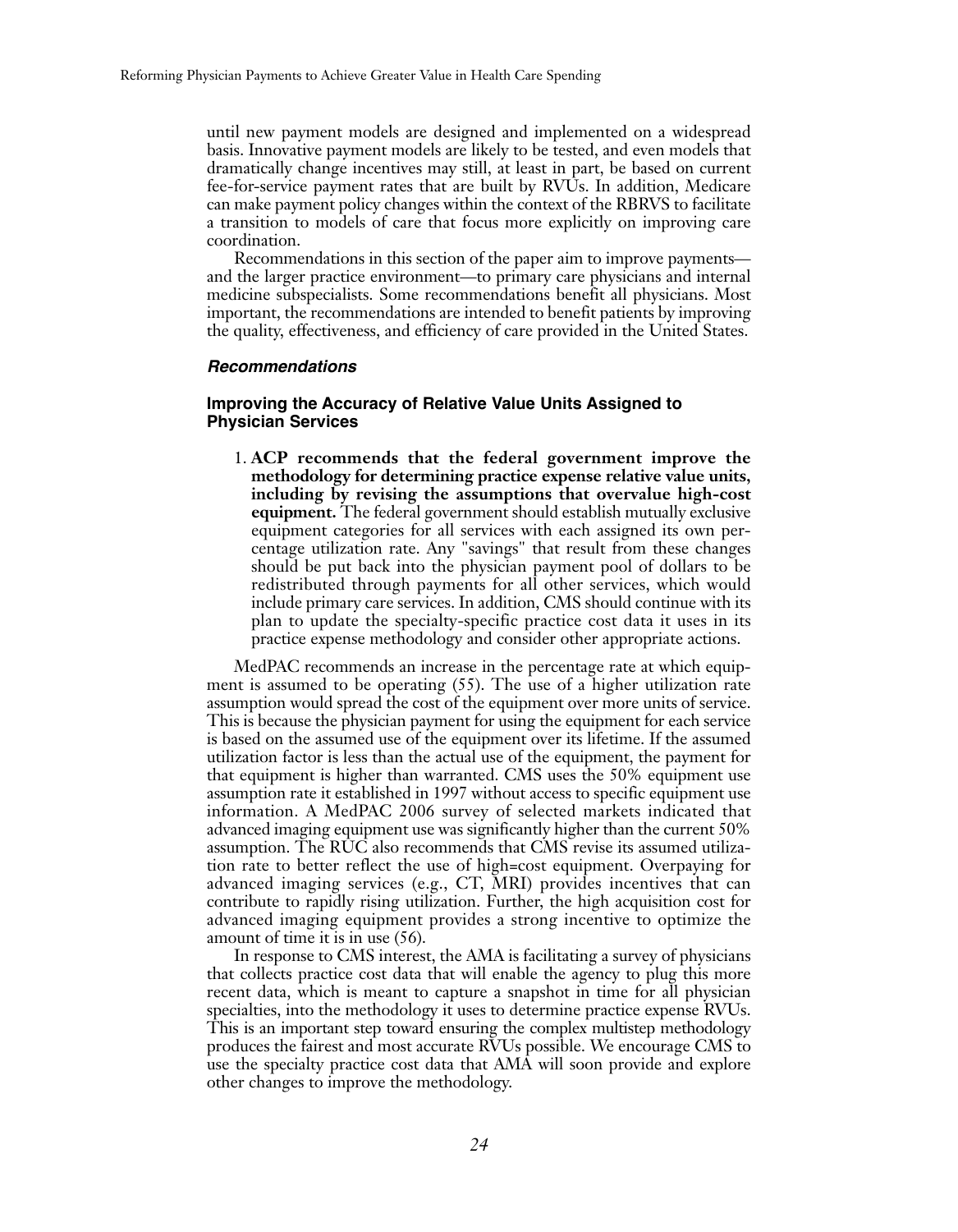**2. ACP recommends that the federal government establish a group of independent experts to advise CMS in its process of reviewing relative value units. It should focus on identifying potentially overvalued services and data sources that can be used to improve the accuracy of relative value units.** The group should supplement the advice that is currently provided by the American Medical Association/Specialty Society Relative Value Scale Update Committee (RUC), an entity composed of representatives appointed by physician specialty organizations that makes relative value recommendations to CMS. Congress can direct CMS to take this action or the agency can use its existing authority.

In its March 2006 *Report to Congress*, MedPAC recommended that CMS establish an expert panel to guide review of RVUs assigned to physician services, citing concern that the RUC is ill-suited to identify and address services that may be overvalued. While the RUC has put processes in place to focus on misvalued services, ACP is not convinced that the RUC process is well-suited for taking decisive action to correct overvalued services. Accordingly, ACP continues to recommend that an expert panel be established and charged to focus on overvalued services. Including representatives without a direct financial stake in the fee-for-service payment system would enhance the ability of this panel to accomplish this mission. Specifically, the panel should include Medicare contractor medical directors; experts in economics, technology, and physician payment from the private sector; and patient consumer representation.

CMS should identify data sources that provide information on cost, time, and other factors involved in furnishing services. In addition to receiving guidance from the expert panel, CMS should work with other parties inside and outside government (e.g., Kaiser-Permanente or other staff model health maintenance organizations, hospital systems, the Department of Veterans Affairs, and the National Institutes of Health) to obtain real data. Examples of how data pertaining to services that have been furnished to patients could be used to promote accurate RVUs are below.

- A review of hospital logs that document surgical procedures indicates that the amount of time recorded to perform many procedures is generally lower than the amount of time assigned to the procedures in the RBRVS methodology, which are typically established through survey responses reporting by a relatively small number of physicians. As the amount of time a physician devotes to furnishing a service is a factor in determining its RVU, excessive times probably distort payments (57).
- Some physician specialty organizations maintain repositories of information pertaining to services/procedures furnished to patients. These specialty organizations are to be commended for compiling and using these data for quality improvement. The RUC has used these data to some extent in determining RVU recommendations pertaining to certain services; however, application of these data in this context has been somewhat selective. It may be possible to apply data from repositories that were collected for reasons unrelated to payment to maintenance of RVUs.
- **3. ACP recommends that the federal government study the process by which CMS receives input on the appropriate relative value units for each physician service.** The study should assess the degree to which physician representation is commensurate with contributions toward care of patients, with an emphasis on primary care and treatment of the chronically ill; and how the current statutorily mandated budget neutrality requirement impacts recommendations to CMS.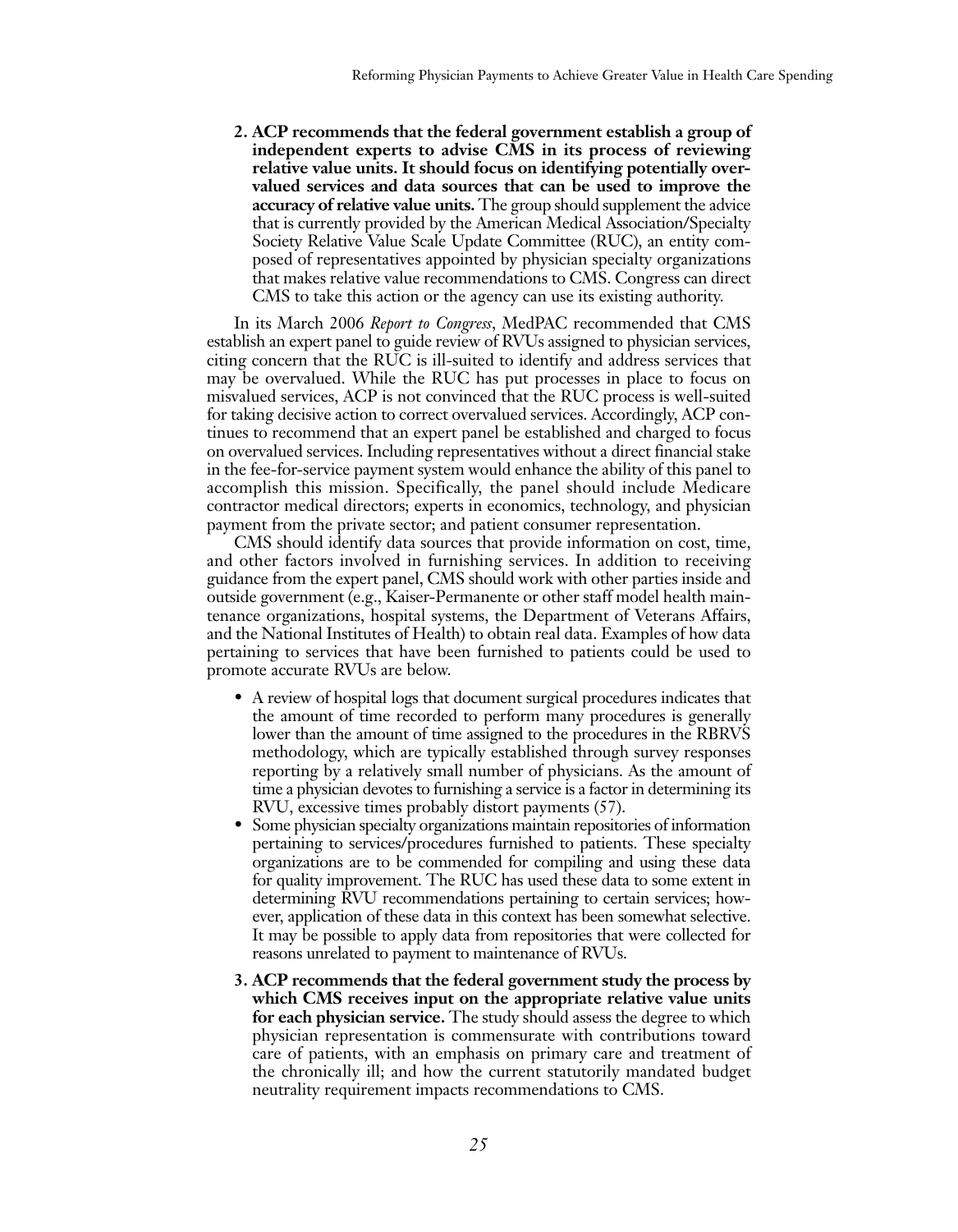CMS has historically accepted over 90% of the recommendations it has received from the RUC (58). ACP has participated in the RUC since its 1992 inception and commends the RUC for its many contributions. The College remains concerned, however, that the RUC composition is skewed toward physicians who predominantly perform procedures and/or focus on single organ systems. In its March 2006 *Report to Congress*, MedPAC noted that some medical specialties felt that primary care specialties were not well-represented at the RUC. MedPAC went on to identify alternative options for determining representation: "Representation on a panel such as the RUC can be defined by the percentage of total EM [evaluation and management] services furnished by a specialty or by the proportion of total Medicare physician expenditures, or in other ways." Studying the process by which CMS receives input on the appropriate RVUs for physician services would contribute greatly toward ensuring that the process is objective and includes balanced representation of the physicians, including those who have expertise and experience providing whole-person, comprehensive, and longitudinal care.

#### **RBRVS Changes to Facilitate Improved Care Coordination**

- **1. ACP recommends that Medicare make separate payment for services that facilitate care coordination and promote patientcentered care, including:**
- **Comprehensive coordination of a patient's care, including care related to transition between settings**
- **Evaluation and management provided to an established patient by phone**
- **Evaluation and management provided to an established patient using Internet resources**
- **Collection and review of physiologic data, such as from a remote monitoring device**
- **Education and training for patient self-management**
- **Anticoagulation therapy management services**
- **Current or future services as determined appropriate by the Secretary of HHS.**

The Medicare fee-for-service payment system continues to be anchored to a face-to-face encounter with a patient. CMS has declined to provide separate payment for many discrete services that do not involve the physician seeing the patient face-to-face. CMS maintains this position despite the fact that, in most cases, procedure codes describing these services exist that would allow physicians to bill for them and that agency has assigned RVUs, with the assistance of the RUC, to these services. CMS must recognize the value in allowing care to be furnished in the most efficient manner. Patients would certainly benefit from Medicare payment policy changes that expand the options by which they receive needed care.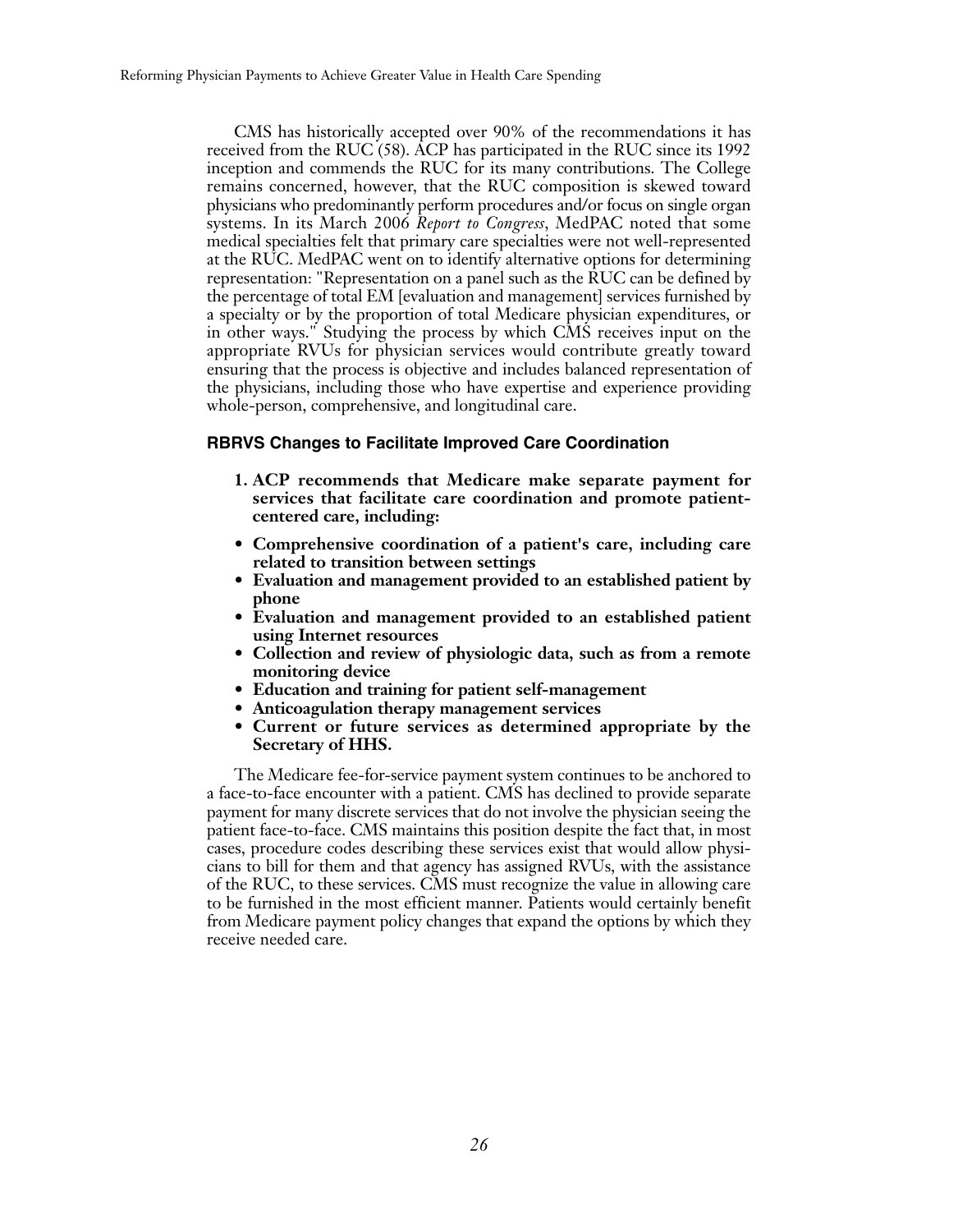#### *Paying for Services Currently Defined and Exercising Authority to Expand Needed Care Options*

Making a separate payment for providing a clinical service to a beneficiary known to the physician that is unrelated to a face-to-face encounter, by phone or e-mail, would facilitate care that is more convenient for the patient. Paying for discussing whether care plan changes are needed as a result of clinical data derived from a remote monitoring device is likely to result in more timely care. Facilitating the ability of physician practices to educate patients to better manage their own condition is a sound investment.

Paying for some of these services would provide an incentive for physicians to be proactive in identifying and reaching out to patients in need of interventions instead of being reactive and waiting to be contacted by the patient when he or she needs care. The Secretary of the HHS could also use the authority we recommend to find innovative ways to reward timely, efficient care. For example, the agency could establish payment to physicians for using a registry, which is likely to be electronic but could be also be paper, to effectively manage their patient population by identifying patients who need interventions consistent with evidence-based guidelines and providing those services in a timely manner. Medicare must deviate from its position that payment is tied to in-person care because this often presents a barrier to optimal care.

Patients would benefit from having access greater access to physician services when face-to-face encounters are needed. Providing increased access through extended office hours, however, is a challenge as many practices are already stretched to capacity and maintaining longer hours involves real practice costs. Medicare could provide incentives for physicians to extend office hours by making an extra payment for service furnished during non-routine business hours. Existing procedure codes that indicate a service was provided during non-routine times (e.g., weekday evening, weekend) provide a mechanism CMS could use to make extra payments.

#### *Implications and Discussion*

These services are likely to result in care that generates savings in other settings. The misguided Medicare payment policy pertaining to billing for services to beneficiaries on the blood-thinning drug warfarin provides an example. The Medicare payment policy that requires the physician (or member of the clinical team) to see the patient face-to-face to bill for the careful management required for this dangerous drug provides an obstacle to optimal care. CMS should make separate payment for existing procedure codes that describe a bundle of anticoagulation management—including face-to-face and non–faceto-face services—to enable physicians to be paid for care furnished in the manner most efficient for the physician and the patient. The existing procedure code describes a small bundle of services furnished by a single physician over a relatively short period. Other procedure codes are structured this way (e.g., physician oversight of the care provided by a home health agency over a 30-day period). As the concept is already established and falls short of the "bundled payments" approached being considered as a more far-reaching innovative payment reform model, we view payment for the anticoagulation management bundle as covering a discrete service. The same concept would probably apply to the yet-to-be-established procedure code describing comprehensive coordination of a patient's care. Such a procedure code would probably describe all coordination-related services not currently adequately covered through payment for other services furnished over a 30-day period.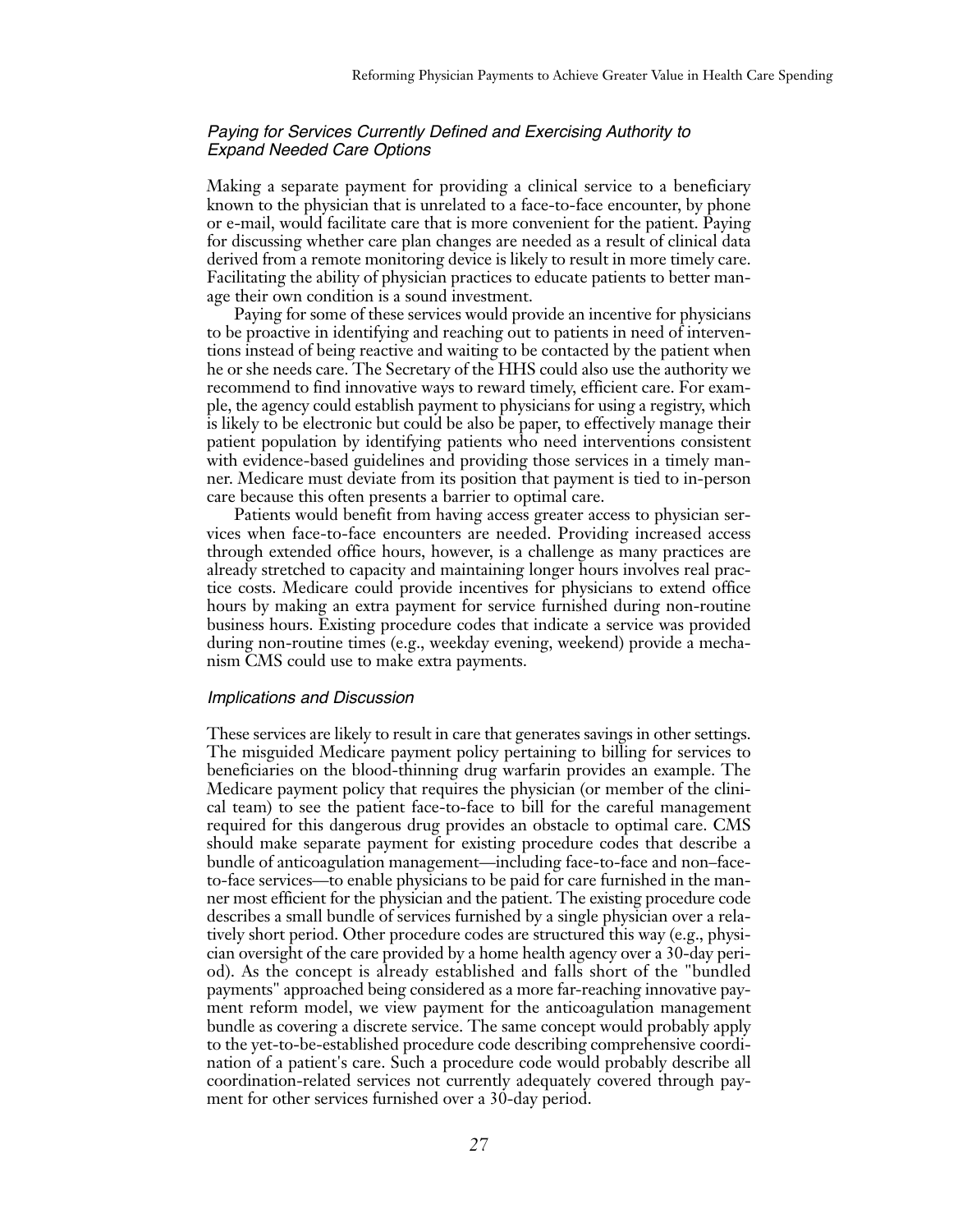Medicare recognition of a better way to pay for anticoagulation management services is likely to reduce overall costs. It is estimated that there are more than 43,000 adverse drug events treated in the emergency department each year related to anticoagulation therapy (59). Many patients treated in the emergency department will be admitted to the hospital, further degrading the health of the patient and adding to unnecessary expense. A minimal investment in the outpatient setting would reduce expenditures in more costly settings.

Paying separately for these services would facilitate and reward efficient care. While many of the service would likely be provided by primary care physicians, all physicians, especially those who manage patients with serious or multiple conditions and thus frequently provide care between visits, would benefit.

Billing and collecting relatively small amounts associated with individual phone, e-mail, and other services may be cumbersome and potentially involve administrative costs that equal the payment. Another mechanism may be warranted, especially for physicians who frequently communicate with a patient about their care outside of a face-to-face encounter. Increased payment for an evaluation and management service related to a face-to-face encounter could provide a more accommodating billing and payment system.

The College recognizes that a sound argument can be made that it is best to tie payment for these services to a new payment model—be it through a PCMH, a bundled or capitation payment, or other model—that would link payment for a set of services to performance against quality, cost, and patient experience metrics. As discussed elsewhere in this paper, ACP strongly supports the development of new models of payment and delivery of services, including but not limited to the PCMH, that would incorporate payment for care coordination services that is bundled and tied to expected performance. At the same time, however, the College believes that there is a need to create mechanisms, at least on an interim basis, within fee-for-service to support the delivery of services related to improved care coordination. This recognizes that most physicians will continue to be reimbursed under a fee-for-service system at least in the near-term, while promising new models, including the PCMH, are pilottested. The ACP recommendations would also create a pathway for practices that may not yet be able to achieve the qualifications to be recognized as a PCMH. Rewarding these practices for more efficiently coordinating care at least for some patients will encourage them to expand their capability.

#### **2. ACP recommends that Medicare make a separate payment for physician counseling related to beneficiary receipt of Medicare-covered preventive services furnished by another physician or entity.**

While Medicare covers numerous preventive services, it fails to pay for physician discussions with patients about receiving preventive services furnished by another physician or entity. A general internist may urge an eligible beneficiary to receive a Medicare-covered colonoscopy to screen for colorectal cancer. The internist will need to explain why the colonoscopy is indicated, discuss the benefits, answer questions, and address concerns. Medicare does not pay for this type of counseling, making it challenging for physicians to find time to discuss clinically indicated preventive services during an encounter for an acute condition or ongoing treatment of a chronic problem. The payment could be a bundled amount that includes physician counseling for all the Medicare-covered preventive services furnished by others. As coverage for preventive services is defined by patient characteristics as determined by clinical evidence, a bundled amount could be established for the typical beneficiary in different gender and age categories.

This action would benefit the primary care physicians who frequently pro-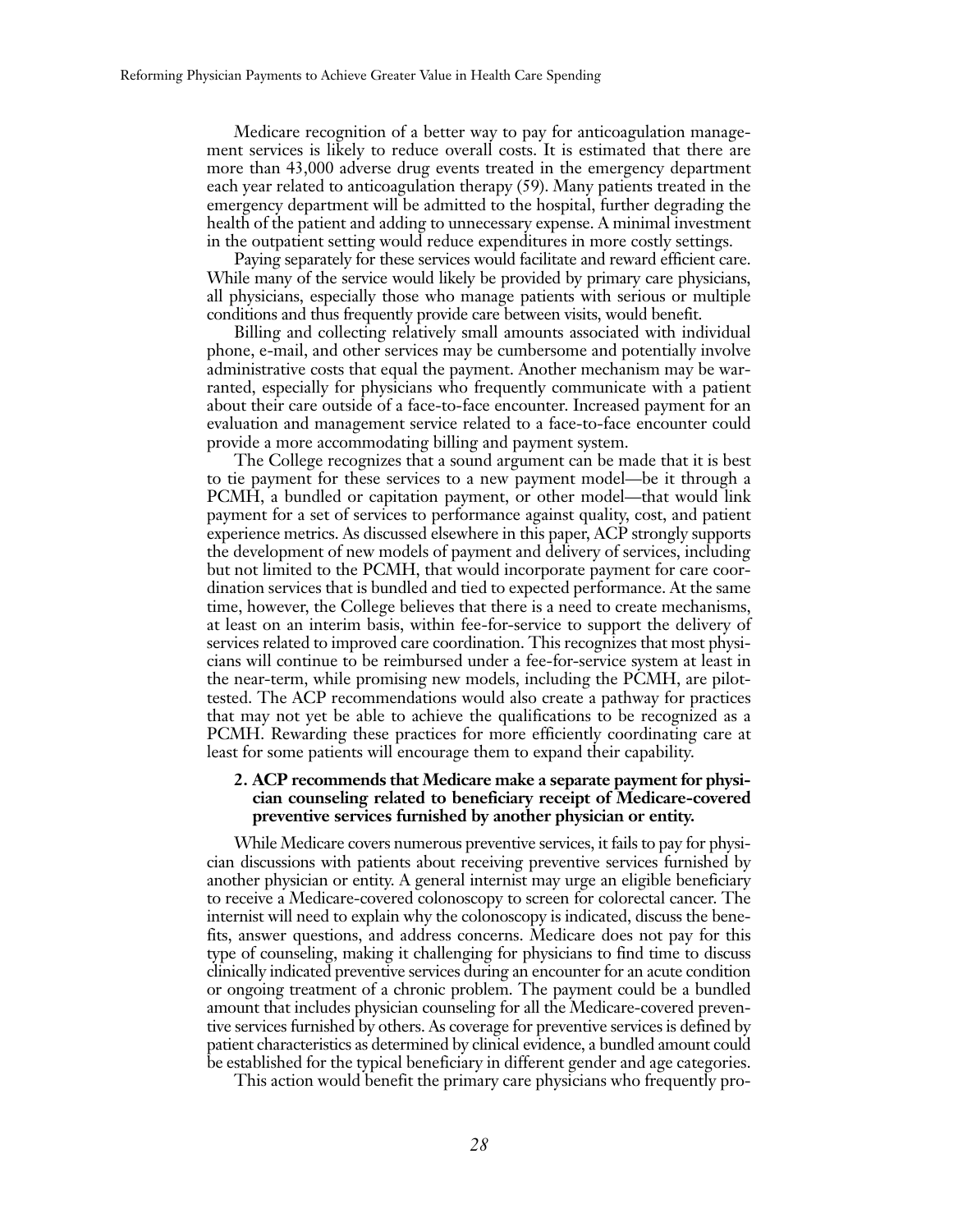vide the counseling and benefit patients by ensuring that they receive preventive services. Non–primary care physicians who furnish these services would have increased opportunities to provide evidence-based preventive care to patients. It would also facilitate a practice's ability to improve care coordination.

**ACP recommends that Congress direct the HHS to account for Medicare system-wide savings expected to result from payments for physician services that improve care coordination and provide patientcentered care and to use the amount of expected savings to increase the limit by which aggregate expenditures may rise before triggering an offsetting downward adjustment to maintain budget neutrality.** The Medicare statute requires CMS to make a budget neutrality adjustment if RVU changes increase or decrease expenditures by at least \$20 million. The statute should be modified to direct CMS to include Medicare system-wide savings that it expects to result from increased Part B expenditures for physician services that result from paying for additional services aimed at improved care coordination.

CMS would establish a mechanism to determine which services are eligible to trigger an increase in budget neutrality limits to reflect anticipated savings and how the savings should be calculated. The agency should use its efforts to project system-wide Medicare savings that the patient interventions and/or the application of technology can generate in its Medicare Medical Home and Electronic Health Record demonstration projects to guide its development of a mechanism to calculate expected savings.

Making this change will free CMS to invest through payments for new services and capabilities that can improve patient care and generate Medicare program efficiencies. The current budget neutrality adjustment requirement stifles innovation through the enormous barrier that paying for new services by lowering Medicare payments for all other services imposes. It would allow CMS to reward physicians who provide appropriate, efficient care without penalizing other physicians through budget neutrality–induced reductions in payments for the services they furnish.

ACP notes that provisions to accomplish the changes recommended above were included in H.R. 7192, the "Preserving Patient Access to Primary Care Act," which was introduced by Representative Allyson Schwartz in the 110th Congress (60). The College looks forward to working with the Congress to enact these provisions in the 111th Congress. It also will concurrently encourage CMS to implement the changes for which it has administrative authority.

The College emphasizes its position that payment reforms to make primary care more competitive with other specialties, to improve the accuracy of relative value units under the RBRVS, and to provide payment for care coordination services should not be dependent on showing that changes will result in immediate and "scoreable" budget savings. The methodologies to estimate budget impacts currently used by the Congressional Budget Office (CBO), Office of Management and Budget (OMB), actuaries, and others tend to discount the benefits—better outcomes and more effective use of services associated with investments in improving health care delivery, including primary care, care coordination, and prevention. While the mechanism we recommend to identify the expected savings should be more dynamic than current methodologies, we understand that additional funding may be needed to pay for these services. As over 100 studies show that primary care is associated with better outcomes and lower costs, providing this funding is a prudent investment.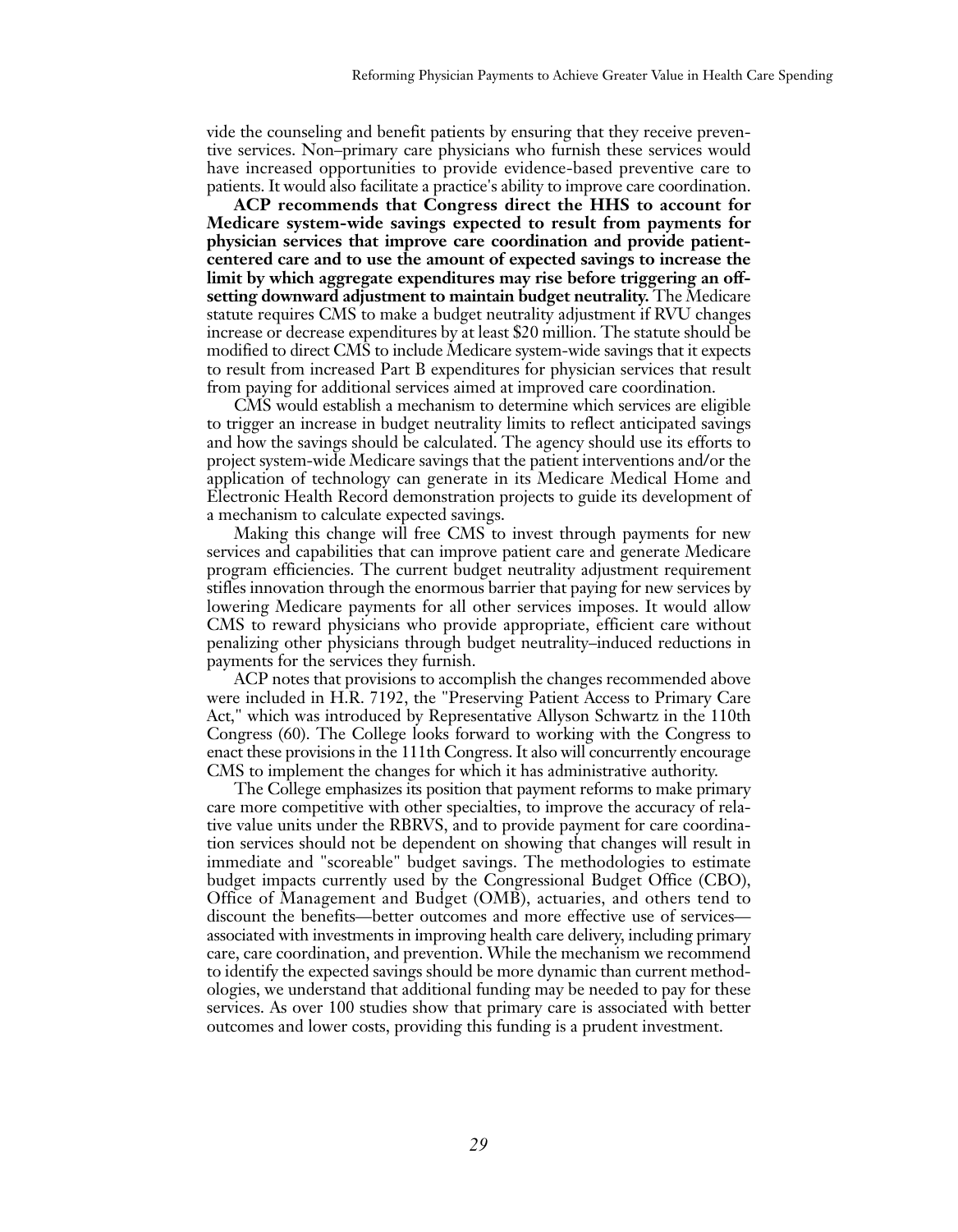# **VIII. Improving the Process by Which Medicare Physician Fee Schedule Payments Are Updated on an Annual Basis**

#### *Background*

The Sustainable Growth Rate (SGR) formula establishes an annual target for the growth in expenditures of physician services. The target is a mechanism to control growth in aggregate expenditures on physician services. The annual update to Medicare payments, implemented through an adjustment to the dollar multiplier figure, or conversion factor, for a year is determined by comparing actual expenditures to targeted expenditures in the previous year. If actual expenditures are less than targeted, the annual update is positive and the conversion factor for the next year is increased.

Under the current law, the update for a year is determined by comparing cumulative actual expenditures to cumulative target expenditures from April 1996 through the end of the year prior to the year for which the update is implemented. For example, the 2009 update reflects a comparison of cumulative actual to cumulative target expenditures from April 1, 1996, through December 31, 2008 (the 2009 update amount resulting from the SGR formula was not implemented as Congress enacted a law specifying an update amount, overriding the amount derived through the formula). Target expenditures for each year are equal to target expenditures from the previous year increased by the SGR.

The SGR is calculated based on the CMS estimate of the change in the following four factors:

- The estimated percentage change in fees for physicians' services
- The estimated percentage change in the average number of Medicare fee-for-service beneficiaries
- The estimated 10-year average annual percentage change in real gross domestic product (GDP) per capita
- The estimated percentage change in expenditures due to changes in law or regulations (61).

The change in fees for physician services is primarily determined by the Medicare Economic Index (MEI), which represents the growth in the cost of providing physician services (62). An assumption that physicians continually improve productivity is a factor built into the MEI calculation, resulting in a downward adjustment to the medical inflation figure (63).

Congress included GDP growth as a factor in the SGR formula, believing that would allow for reasonable growth in expenditures on physician services (64). In the past, MedPAC has recommended that GDP be increased by a small percentage (e.g., 1% or 2%) as a more reasonable yet affordable proxy. More recently, MedPAC recommends that Congress update physician payments consistent with medical inflation. For 2010, MedPAC recommends keeping the downward adjustment resulting from the assumption of increased productivity in the inflation calculation.

The comparison of actual expenditures to the growth allowance target determined by the SGR formula produces an "update adjustment factor." The update for a particular year is determined by multiplying the update adjustment factor and the MEI. The law specifies that an update adjustment factor cannot exceed 3% or be less than  $-7\%$  in a given year (65).

CMS includes Medicare expenditures for some services not paid under the physician fee schedule, including Part B–covered drugs. These Part B drugs fall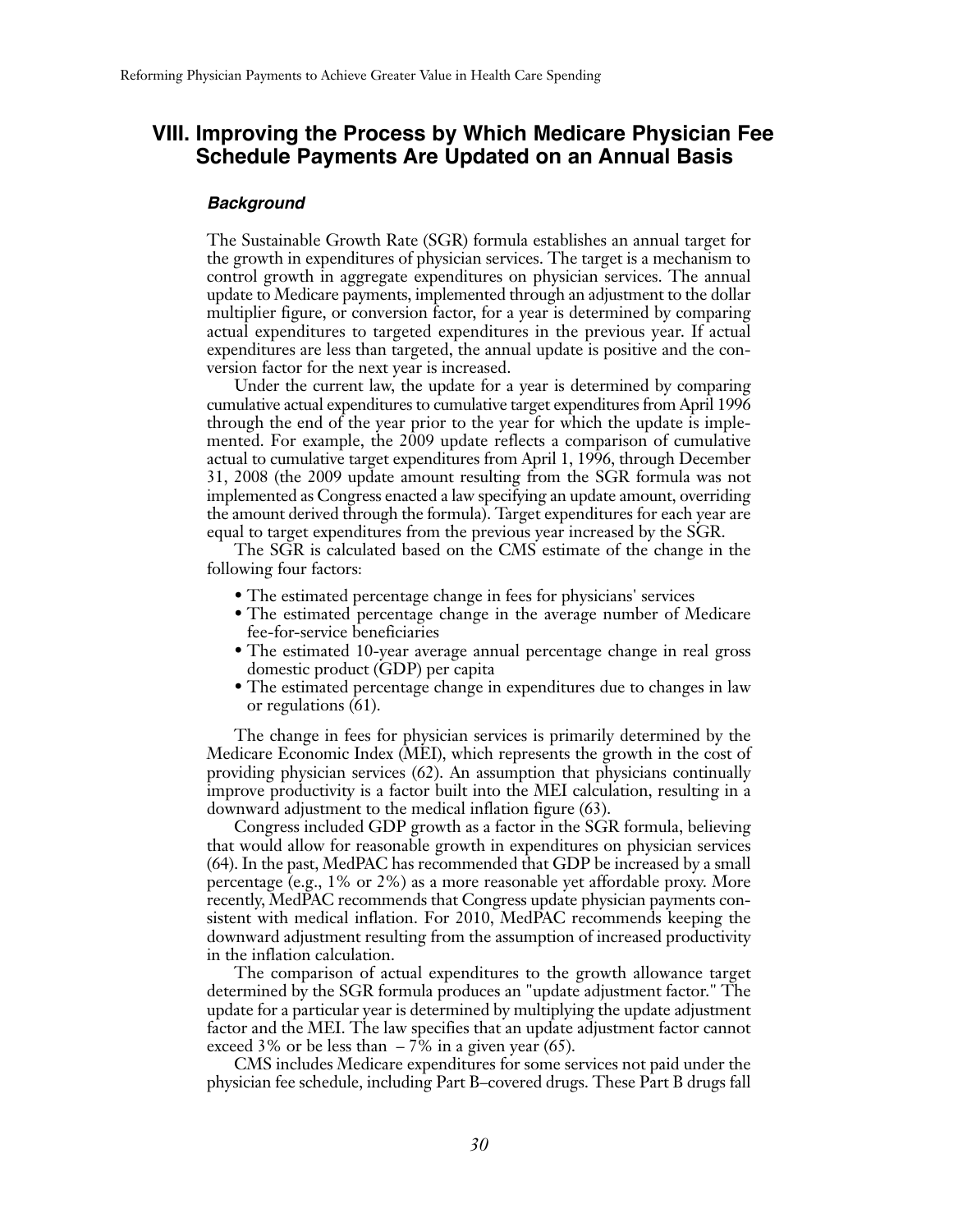into three general categories: those typically administered in a physician office setting; those administered through durable medical equipment items; and those that are patient-administered as allowed by statute. CMS is not required to include these expenditures in the update calculation under the SGR formula system but it chooses to do so because physicians directly control the provision of these services (66).

- **1. Congress should replace the unsustainable Sustainable Growth Rate formula with a system that provides fair, predictable, and stable updates for physician services. This change should provide a permanent solution or, at a minimum, a transition to a more viable system that provides predictable and positive updates for physicians going forward. To facilitate a permanent solution to the SGR:**
	- **a. CMS should retroactively remove expenditures on Part B drugs from the SGR formula.**
	- **b. Congress should rebase Medicare baseline spending to eliminate the accumulated debt created by the SGR since it was implemented in 1998.**

The SGR system has been a perpetual problem since early this decade. Congress acted to avert the annual negative update produced by the SGR system during this time frame in every year but 2002. Even with Congressional action to override the projected payment cut with a freeze or modest payment increase, Medicare payments to physicians have lagged well behind increases in practice costs.

The late decisions to override the SGR-induced payment cut, a nearly annual event that has become ingrained in the political process, place a tremendous strain on the ability of physicians to plan—in terms of whether to accept new Medicare patients, retain or expand personnel, or invest in technology. The sequence of events is maddening. Congress has retroactively overridden a cut after its effective date. It has averted a scheduled cut for only a 6-month period, requiring additional, essentially immediate action to avert the next scheduled cut. This entire ordeal has required legislators and physician organizations to devote an inordinate amount of time and energy that could have been spent pursuing more meaningful and lasting reforms. Most physician practices are small businesses. This creates an environment inhospitable to small business.

Congressional action to avert the nearly annual impending SGR cuts without it adjusting the underlying formula has stymied efforts to provide a lasting fix to the SGR problem. Each fix by Congress has essentially increased the debt that the law requires to be recouped under the cumulative SGR system. This dynamic has gradually and dramatically increased the cost of replacing the SGR. CBO determines the cost of legislative action by determining how expenditures that result from the action compare with expenditures that would occur absent the legislative change. The hypothetical case of Congress averting the approximately 21% cut in physician payments slated to occur in January 2010 by replacing it with a 1% increase from 2009 rates is illustrative. The cost associated with this change is not the amount of money required to increase physician payments by 1% for 2010--it is the amount required to fund the roughly 22% payment increase above what is determined by the law before any change. Further, the CBO would calculate a Congressional decision to avert the additional 5% annual cut projected for 2011 and beyond by comparing the required new expenditures to the cuts determined by current law.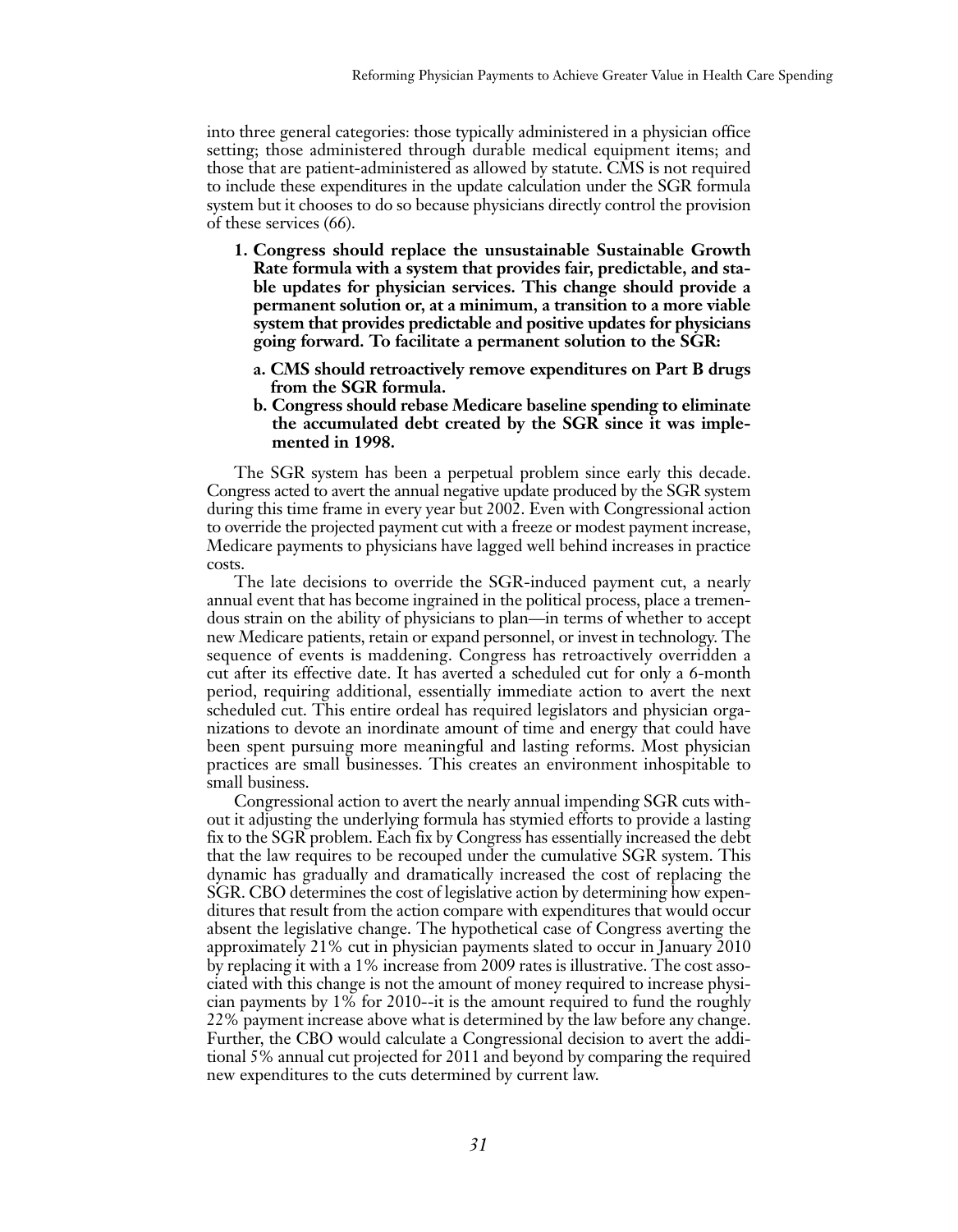The accumulated SGR debt has grown dramatically as a result of this vicious cycle. In December 2008, the CBO estimated that it would cost \$318 billion over 10 years to replace the SGR cuts with a freeze in payments at their current level and \$439 billion over 10 years to replace it with an annual update equal to medical inflation (67).

This situation is serious and will only get worse without dramatic action. Congress needs to eliminate the SGR-accumulated debt. The College commends the Obama Administration for its intent to dedicate funding to account for "additional expected Medicare payments to physicians" over the next 10 years that was specified in its 2010 fiscal year budget blueprint document (68). ACP is pleased that this policy is reflected in the Budget Resolution approved by the U.S. House of Representatives in April 2009. Accounting for the funds provides a foundation for an enduring solution. Congress must follow the lead of the President and act to end the SGR saga.

CMS should remove expenditures for drugs covered under Part B from the SGR formula, extracting spending attributed to these drugs going back to the first year the SGR was in use. Retroactive removal of the cost of drugs would dramatically reduce the cost of an overall SGR fix, which includes lowering the cost of eliminating the SGR-accumulated debt. According to a recent estimate by the AMA, retroactive removal of the cost of physician-administered drugs back to the base year for tracking expenditures under the SGR would reduce the 10-year cost of replacing the SGR going forward with updates based on MEI by \$150 billion (69). Spending less to address the SGR problem could free up funds for more constructive efforts, such as helping to fund payment improvements to make primary care specialties more competitive with other specialties.

- **2. In conjunction with elimination of the SGR, Congress should facilitate and fund the development of alternative physician payment models to introduce incentives for efficient and effective care, rather than paying solely on the basis of volume of services based on input prices. (The College's recommendations for promising payment models are discussed later in this paper).**
	- **a. The College believes that such changes in Medicare payment policies to create incentives for more efficient and effective care at the practice and individual physician level, as will be discussed later, may eliminate the need to replace the SGR with a new Medicare expenditure targets(s).**

There is no evidence that physicians respond to a national target in making treatment decisions (70), but there is considerable evidence that payment methodologies that introduce incentives for effectiveness and efficiency at a more "micro" level can influence physician decision-making. ACP continues to prefer that Congress only institute volume or expenditure controls as a backup mechanism to the extent that other reforms in payment methodologies to improve quality and introduce greater efficiency are found to be insufficient. These other reforms include aligning Medicare payments with quality improvement, promoting adoption and use of health information technology, and providing patient-centered care through the PCMH. These innovative initiatives, combined with more accurate payments for physician services under the RBRVS, should result in more rational expenditures.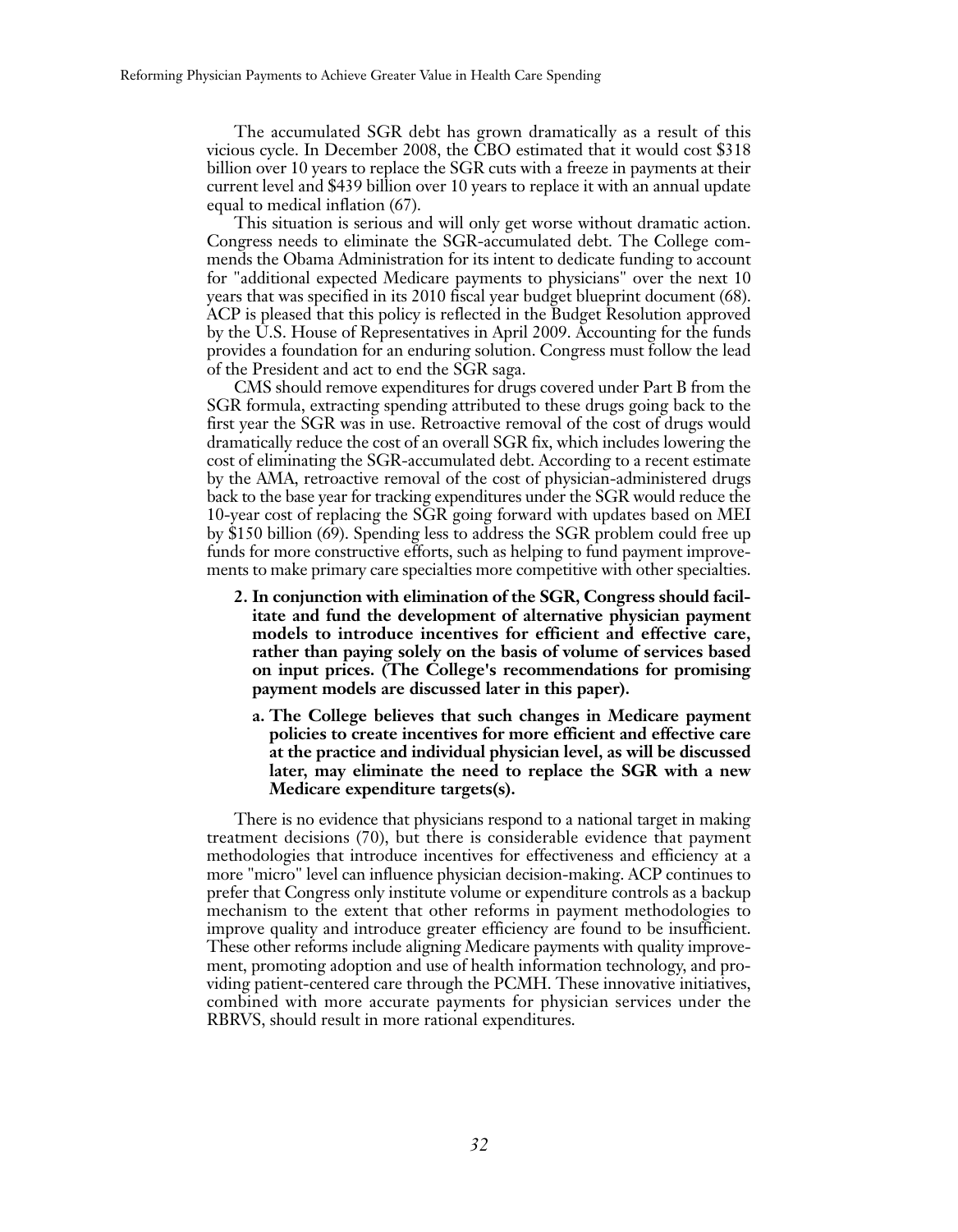- **3. Should Congress decide that a national expenditure target(s) is required, it should consider the following adjustments/alternatives.**
	- **a. New Single National Target for All Services—any national target to replace the SGR should:**
		- **Separate Medicare payment updates from per capita GDP.**
		- **Consider whether the components of the Medicare Economic Index still represent an accurate cost of medical inflation.**
		- **Refrain from decreasing the Medicare Economic Index for assumed increases in productivity.**
		- **Provide a full update that is not lowered by an amount attributed to assumed increased physician productivity.**
		- **Establish a realistic floor on payments so that physician payment in any given year would not be subject to drastic cuts.**
		- **Allow for expenditure increases resulting from new technologies.**
		- **Account for instances when a service/procedure previously performed exclusively in the inpatient setting becomes available in the outpatient setting.**
		- **Not be cumulative in nature.**
		- **Require that HHS more expressly and consistently take into account expenditure growth associated with new and expanded Medicare benefits.**
		- **Direct the HHS Secretary to take into account the impact of volume growth within physician services on substituting or reducing expenditures in other categories of Medicare.**
		- **Give the HHS Secretary authority to exempt specific categories of services, such as primary care services, from any payment reductions resulting from the single target, providing flexibility to achieve policy objectives.**

Linking physician payment updates to GDP introduces volatility and has been demonstrated to be unsustainable. The U.S. recession early in this decade, shortly after the SGR system was implemented, contributed to negative updates. Physicians experienced a 5.4% payment reduction in 2002 as a result. The application of a downward adjustment for productivity is unwarranted, as the assumption that productivity increases regardless of the practice environment is dubious. It is unfair, as no downward adjustment is made as part of the methodology for updating payments to any other type of provider. The cumulative nature of the SGR and failure to fund the cost of short-term fixes to avoid cuts in subsequent years has put us in this untenable situation. Congress should learn from these lessons and make adjustments going forward if it retains a single aggregate expenditure target for physician services. ACP makes these recommendations in the spirit of using the collective troubling experience to improve a single target system.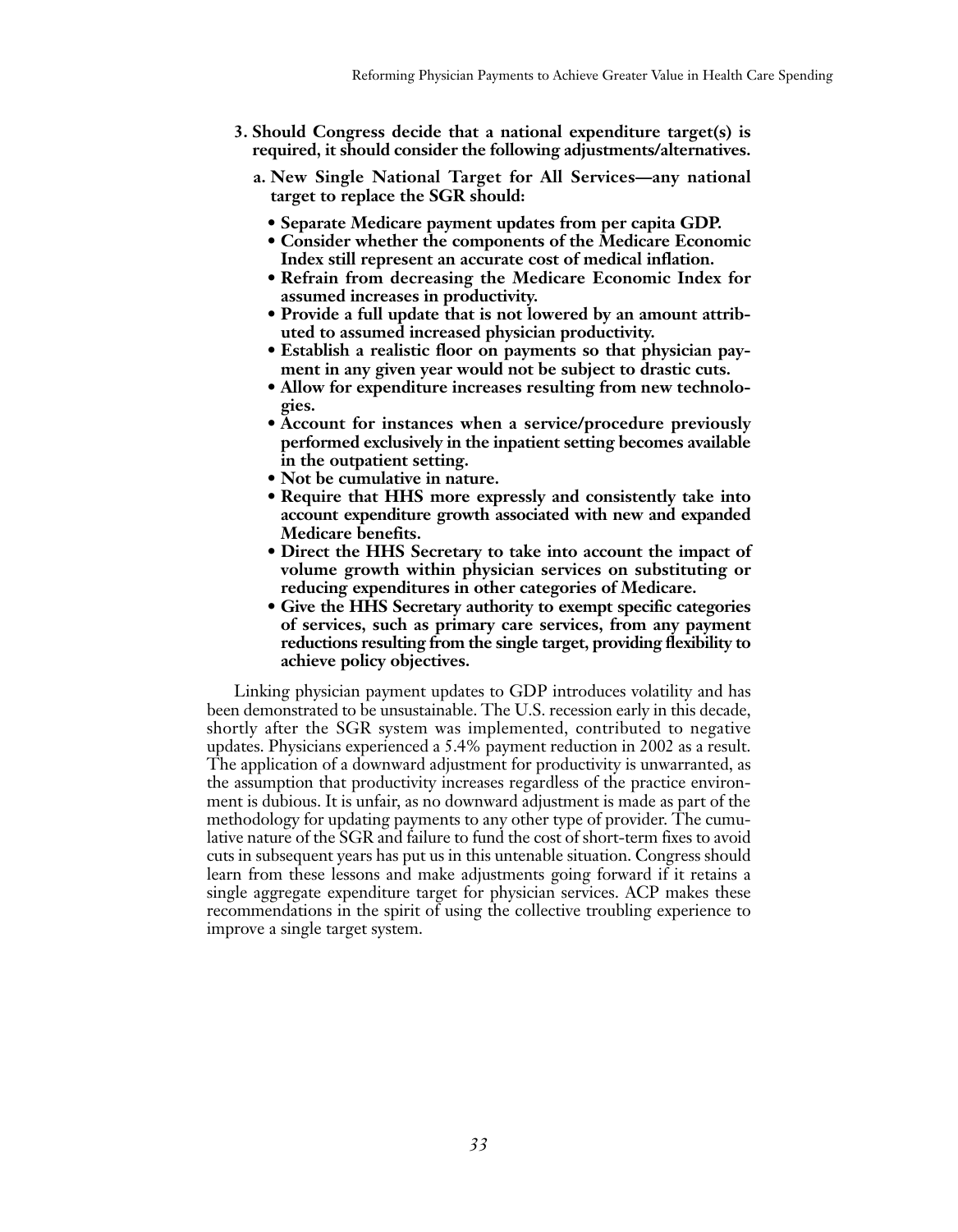- **b. Multiple Service Category-Specific Targets—any alternative that involves multiple targets by categories of service should:**
	- **Establish a new spending baseline that eliminates the need to recoup the SGR accumulated debt.**
	- **Ensure that primary care services have a higher expenditure growth allowance than other services.**
	- **Make information available on utilization and expenditures for service-specific categories available by geographic regions for informational purposes aimed at fostering local collaboration.**
	- **Establish a mechanism to assess how the change in expenditures for physician services impact spending on other categories of physician services and other components of the Medicare program, including Part A expenditures. This information should be used to determine how best to eliminate the artificial divisions between components of the program that are barriers to effective coordination and policy.**
	- **Give the HHS Secretary the authority to adjust a service category target upward should evidence show that increases in volume and expenditures for services included in that category have had a beneficial effect on reducing volume and expenditures in other physician service categories and on other parts of Medicare.**

Another alternative being considered by Congress would establish servicespecific expenditure targets. A bill that passed the House of Representatives in 2007 would have established six service-specific expenditure targets in 2010. The six service categories would have been:

- Primary care (i.e., office visits, home visits) and Medicare-covered preventive services (e.g., screening colonoscopy)
- Other evaluation and management (E/M) services
- Imaging
- Minor procedures
- Major procedures (e.g., procedures with 10- and 90-day global periods)
- Anesthesia services.

Actual expenditures for each category of services would have been compared with category-specific target expenditures. Each category of service would have received an annual update—accomplished by modifying the conversion factor maintained for that category—based on this comparison. The annual growth allowance for each category would have been tied to GDP. The primary care service category would be the exception; however, as its annual volume growth allowance would be GDP plus 2%.

The intent was for these expenditure targets to curb the rapid growth in the provision of some advanced imaging services and tests in a way that would promote, among other things, adherence to evidence-based medicine, reduced variation, and less redundancy. Although the Senate failed to act on the Housepassed bill, the separate targets would have been untenable in 2010 barring additional Congressional action because the bill required that physicians ollectively pay back the debt accumulated by the SGR system over many years beginning in 2010. This would have resulted in payment cuts for services in all six categories over multiple years before the debt was retired. Separate expenditure targets are not viable without rebasing the SGR.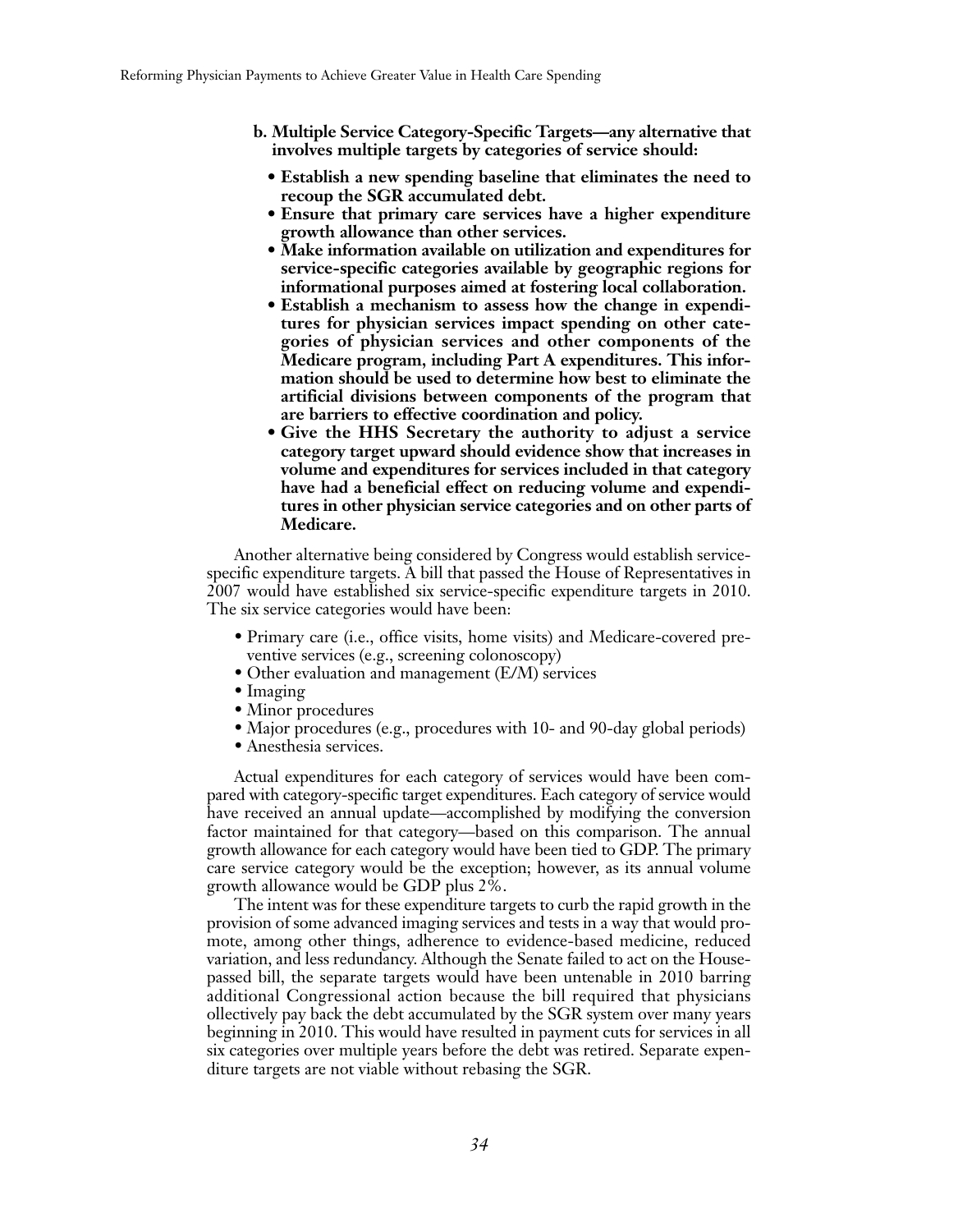The College believes that rebasing of the SGR and a higher growth allowance for primary care services are essential if category-specific targets are to be implemented. The ability of any service-specific expenditure target system to recognize the value of primary care services is essential. While the 2007 House-passed bill would have directed CMS to sign specific procedure codes to each service category, the relative low growth trend of primary care services as generally described in the bill would have generated updates above medical inflation for office visits and other primary care–oriented services if there was no requirement to pay back the accumulated debt. This approach is likely to have a positive impact on all physicians who predominantly provide these types of services and patients who benefit from having access to primary and preventive care.

The College recommends that Congress consider the following to ensure that any system fosters an environment that allows expenditures on primary care services to grow at a reasonable pace without adversely harming payment rates:

- Setting the E/M service conversion factor higher than the baseline for all other categories at the outset of the implementation of multiple targets to retroactively account for how primary care services have been historically disadvantaged under the current system. Kevin Grumbach, MD, Director, University of California San Francisco (UCSF) Center for California Health Workforce Studies Professor and Chair, UCSF Department of Family and Community Medicine, made this recommendation in his February 2008 statement to the Senate Health, Education, Labor, and Pensions Committee (71). MedPAC has conducted an analysis along these lines but it has not made a recommendation in this area.
- Explicitly prohibiting the primary care services expenditure category from incurring any cut as part of a separate service-category target system and updating that category to reflect medical inflation.' The primary care service category would not be subject to an absolute cut as a result of comparing actual expenditure growth to an expected target. Primary care services would be designated for fair, predictable, and stable positive updates, while monitoring the comparison of actual to target expenditures would be used to monitor for potential overutilization. Potential problems could be detected through such monitoring, which could trigger educational or other efforts unrelated to direct payment adjustments, with a payment reduction being reserved only for a sustained and inappropriate utilization increase. The CBO modeled the impact of a similar option in a December 2008 report (72).

ACP believes that providing utilization and expenditure data by geographic areas for informational purposes will encourage local and regional collaboration. While ACP does not support tying annual payment updates to geographic targets—nor does the College expect that Congress would establish a payment system that creates winners and losers explicitly by geographic area providing information by geographic area would be a new, direct mechanism to highlight utilization and expenditure trends and to serve as further impetus for quality improvement and cost-constraint projects. The CBO modeled a concept that would group physicians together in high-cost areas and decrease payments to those physicians if higher-than-typical costs persisted. The CBO notes in its review that the intent of the focus on high-cost areas would be to increase physician accountability and spur local collaboration (and peer monitoring). ACP does not support the payment concept that the CBO modeled but it does believe that geographic area–specific utilization and expenditure information can foster collaboration without it being linked to payment.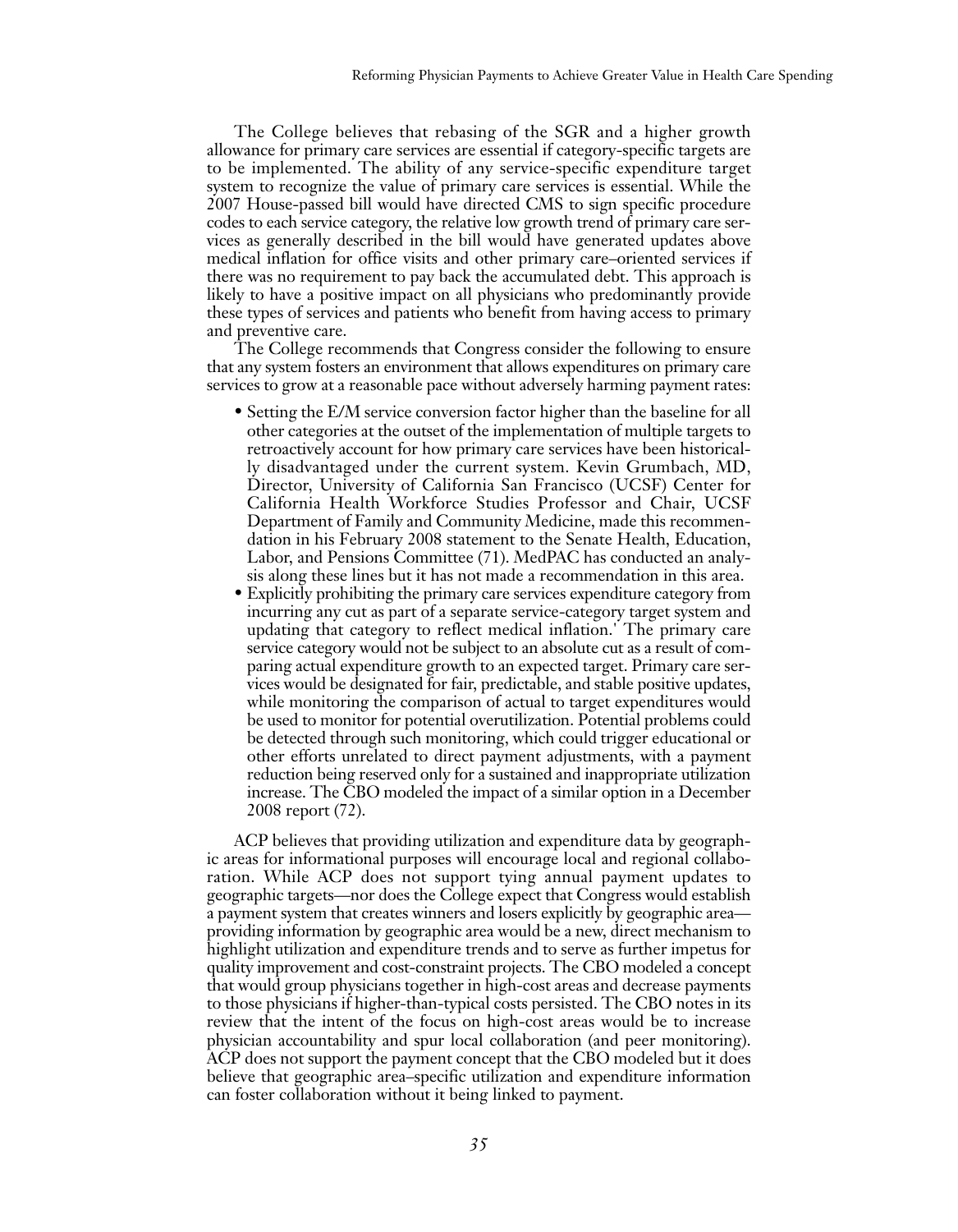The local and regional collaboration these informational data would foster may help to address persistent regional variation in care. Fisher and colleagues explain that high-cost/high-utilization areas have outcomes that are the same or worse than low-cost/low-utilization areas. They discount the availability of technology and the prevailing payment system as driving forces, instead citing the greater propensity to use discretionary services (e.g., referrals for services and tests, hospital admissions, in high-cost/high-utilization areas). In addition to recommending that payment systems provide physicians time to carefully make treatment decisions and to reward hospitals for optimal care, they cite physician leadership as a key to reducing unwarranted variation (73). Specific information on regional utilization/expenditures would help physicians to collectively lead.

**2. Congress should establish a mechanism to assess how the change in expenditures for physician services impacts spending on other components of the Medicare program. This information should be used to determine how to best eliminate the artificial divisions between components of the program that are barriers to effective coordination and policy.**

Maintenance of health care sector silos in the Medicare program is illogical. Physician interventions have a large impact on spending in other Medicare program components. Appropriate physician-provided care, especially when furnished by primary care physicians, can have a positive impact on quality and cost for ambulatory sensitive conditions. A payment system should reward physicians by allowing them to benefit from savings they generate and to foster direct collaboration between physicians and other health providers (e.g. hospitals). CMS efforts to assess the system-wide impact of physician services through a number of Medicare demonstration projects, including the Physician Group Practice demonstration—which measures the cost and quality of large practices and shares savings with them above a minimum threshold—can help achieve this goal. Congress should take this action whether using a system of single or multiple targets.

The results of an assessment of how spending on physician services impacts other Medicare program components could be incorporated into a physicianservice-expenditure target(s) approach until a more comprehensive sharedsavings model is established.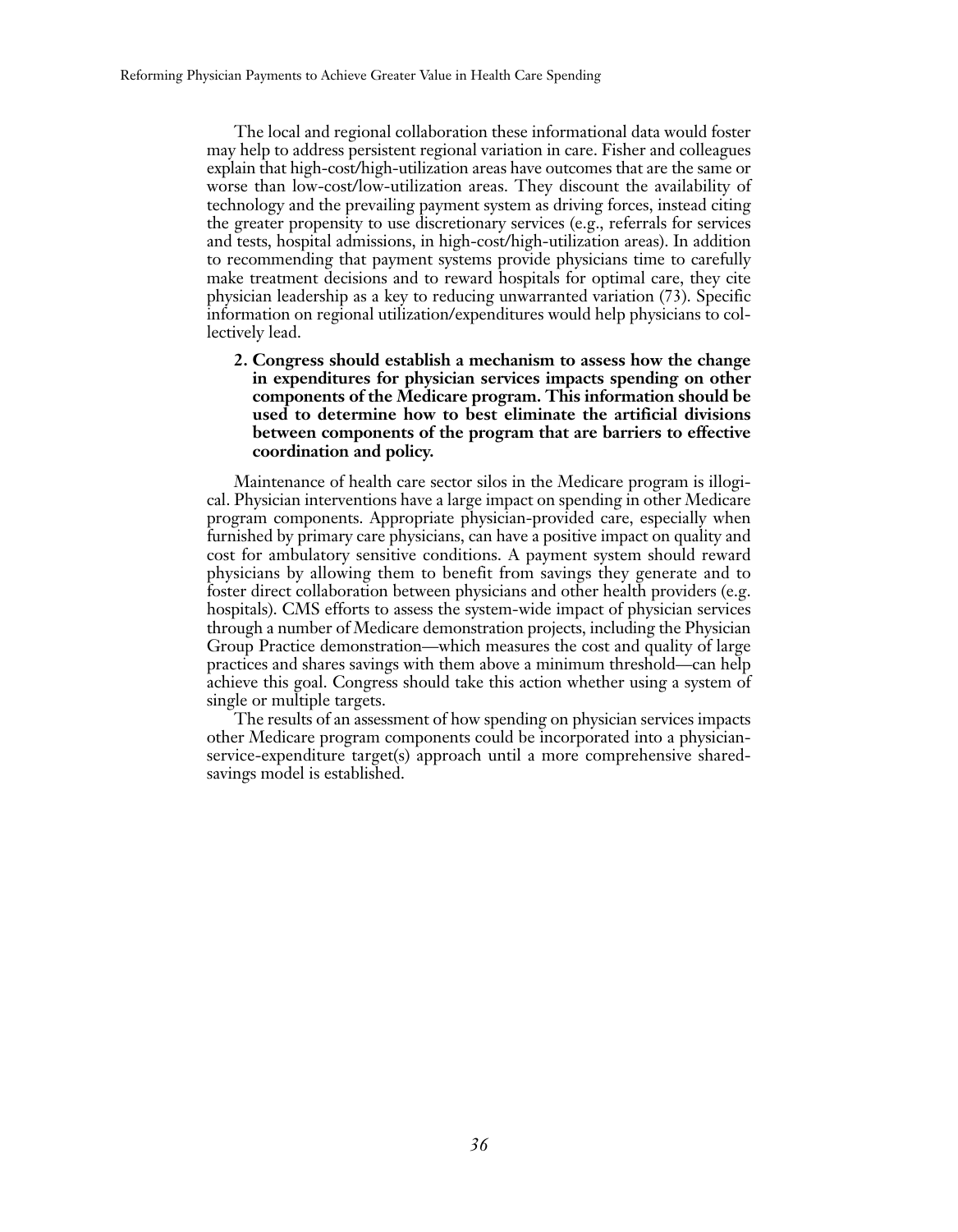# **IX. Administrative Simplification Recommendations Aimed at Supporting an Improved Payment Environment**

#### **1. Physicians who are participating in projects that involve practicecapability requirements, performance measurement, and/or other accountability for the quality and effectiveness of care should be subjected to fewer administrative requirements.**

Requiring physicians to adhere to very specific guidelines for documenting office encounters (and other evaluation and management services) with patients and to navigate prescription drug prior authorizations and cost containment processes may be unnecessary and even redundant when a physician is participating in a project that provides accountability through measurement.

The Medicare medical home demonstration project that is scheduled to start in January 2010 provides a testing opportunity. The requirements for a physician to have his or her practice recognized as a PCMH, supplemented by the likely metrics that Medicare and other health plans will use to assess the effectiveness of the PCMH model, provide an example. Practices need to be able to track patients by condition and other factors; coordinate among the practice team, other providers, and family and other caregivers; and use e-prescribing technology to be recognized as a PCMH. Medicare, and nearly all plans testing the PCMH, expect increased appropriate use of generic drugs and will assess their pharmacy expenditures as part of the project.

Congress and/or CMS should find opportunities to reduce administrative activities in tests of innovative payment reform models. Recognizing the government's need to ensure that federal funds are spent appropriately, ACP recommends the development of program integrity mechanisms that are less burdensome to physicians and patients.

# **X. Options to Assist in Funding Payment Reforms**

Below is a summary of the recommendations ACP has included in this paper aimed at finding the necessary funding to execute the two main components needed to realize comprehensive payment system reform, with a notation of the specific context within which it was made.

- Use the expected decrease in costs in other parts of the Medicare program calculated to result from more robust primary care to help fund a program of immediate and sustained increases in payment to primary care physicians for primary care services.
- Use the expected decrease in costs in other parts of Medicare program calculated to result from separate Medicare payment for discrete physician services that improve care coordination and provide patientcentered care. The intent is to use these expected savings to correspondingly increase the amount by which Part B expenditures can rise—to accommodate newly valued services and services for which values increase—without CMS having to make a downward adjustment to maintain budget neutrality.
- Establish a mechanism to assess how the change in expenditures for physician services impacts spending on other components of the Medicare program. The intent is to use this information to determine how to best eliminate artificial divisions between different parts of the program and to help determine optimal funding for increasing payments for physician services through an annual update process.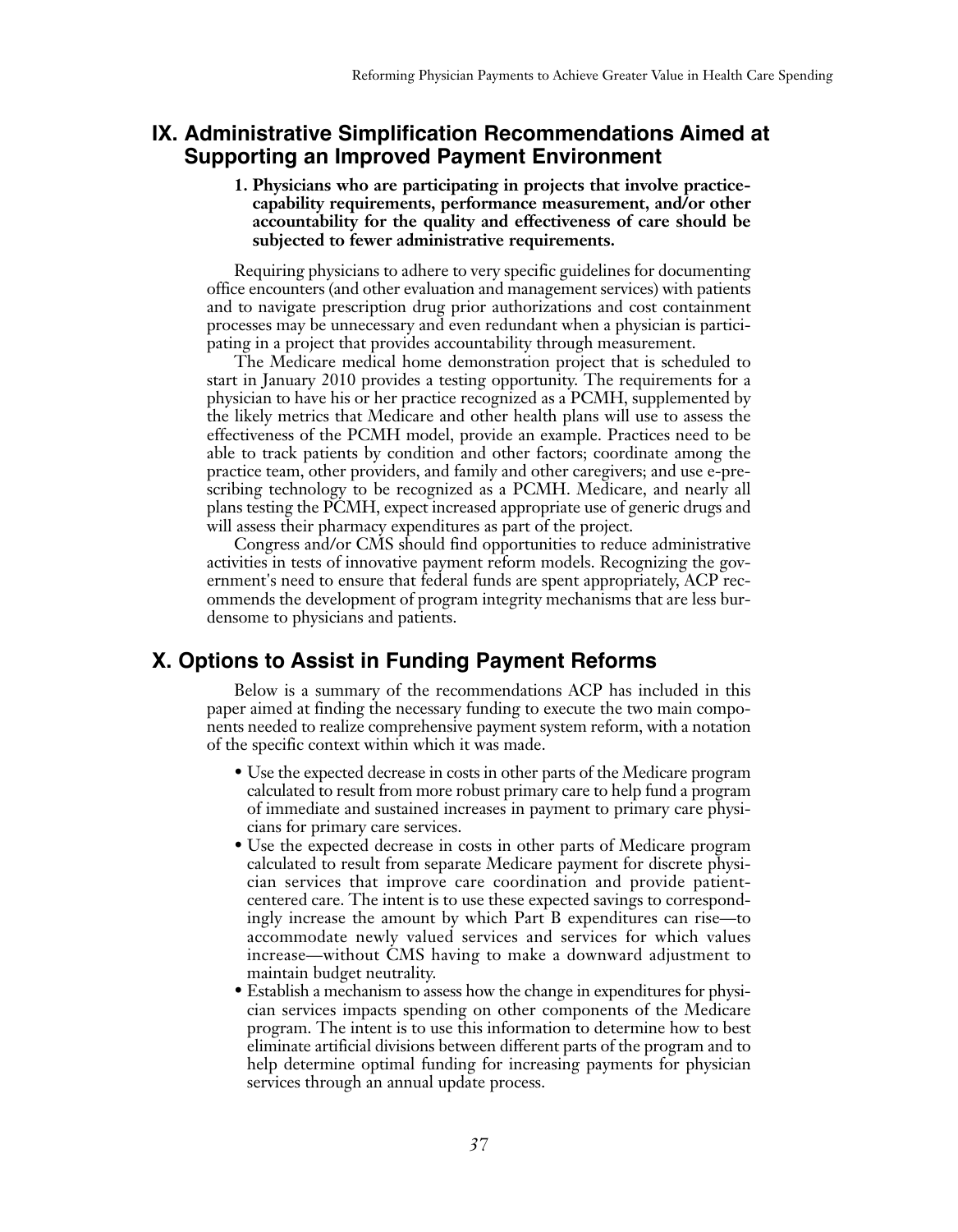ACP has cataloged some options that could be used to fund payment reform, including the primary care payment increase. These options, many of which are technical in nature, are available at www.acponline.org/advocacy/ events/state\_of\_healthcare/options09.pdf.

ACP notes that the CBO report that models the cost associated with over 100 reform options, including many that aim to constrain costs, is a valuable resource as policymakers consider options. The College has not taken a position on many of the reform options listed in the CBO report but finds it helpful in gauging impact of many reforms. The complete CBO report is available at www.cbo.gov/ftpdocs/99xx/doc9925/12-18-HealthOptions.pdf.

### **Conclusion**

ACP recommends a two-component process to realize the comprehensive payment reform that will result in better value for health care spending in the United States. The first component is to develop, test, and evaluate innovative payment models that align incentives with quality, effective, and efficient care instead of paying on the basis of the volume of services. The second, concurrent and complimentary component is to improve the current fee-for-service payment system, which is largely based on the RBRVS. This involves changes to reverse the declining interest in the practice of primary care that is on the verge of making these specialties extinct and to provide a better environment for physicians to respond to patient needs. Refinement of the fee-for-service system is needed because it is likely to remain in effect until new, more effective payment models are identified and implemented and it may serve, at least in part, as the basis for determining payments under these new models.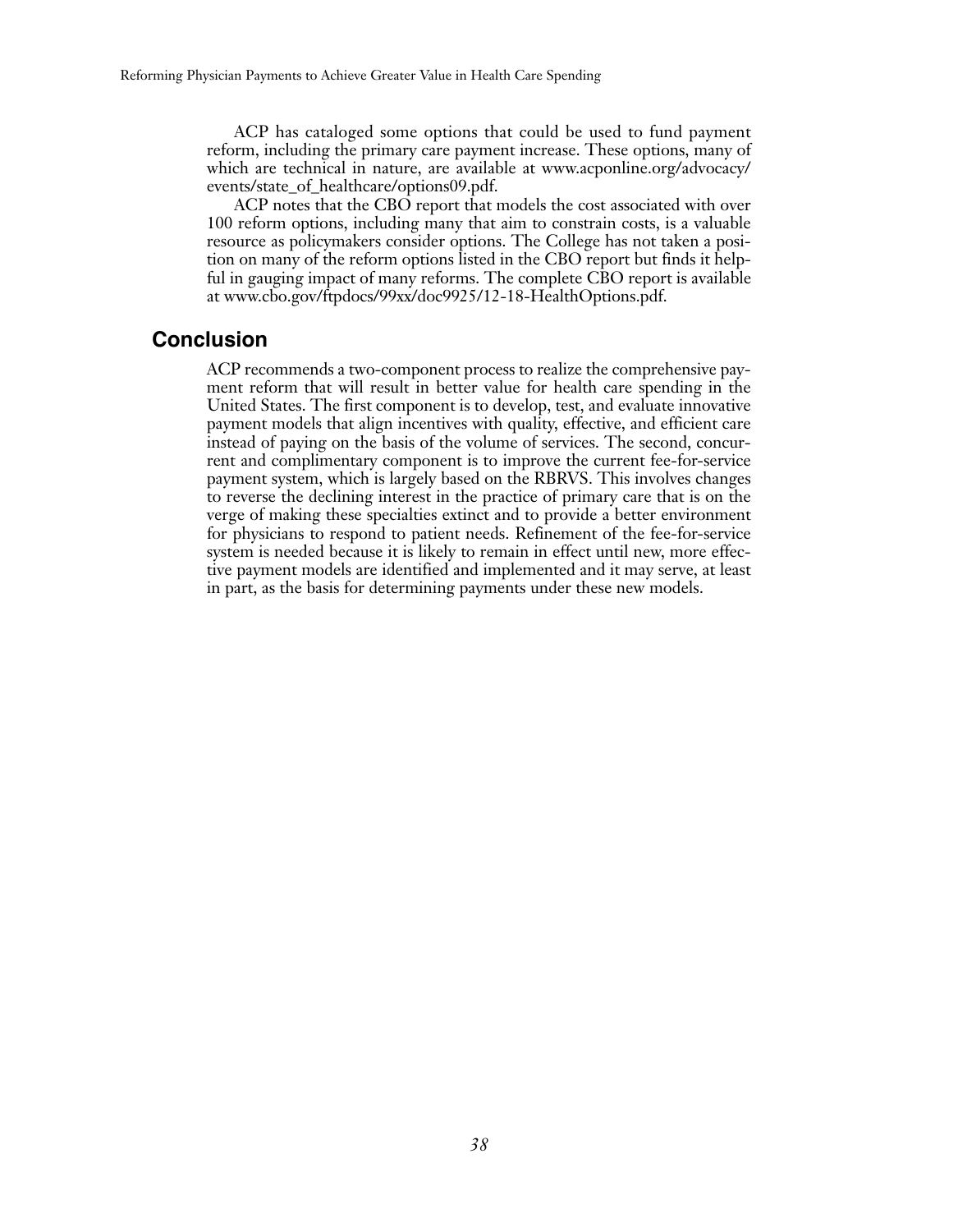# **References**

- 1. **American College of Physicians.** Improved Availability of Comparative Effectiveness Information: An Essential Feature for a High-Quality and Efficient United States Health Care System. 2008.
- 2. **American College of Physicians.** Policy Statements Pertaining to Health Plan Programs to Rate Physicians. 2008. Accessed on March 5, 2009, at www.acponline.org/ppvl/policies/e001260.pdf.
- 3. **Information on the Consumer-Purchaser Disclosure Project's "Patient Charter for Performance Measurement, Reporting and Tiering Programs: Ensuring Transparency, Fairness, and Independent Review" is available at healthcaredisclosure.org/activities/charter/.**
- 4. **Kahn J, Kronick R, Kreger M, Gans D.** The Cost of Health Insurance Administration in California: Estimates for Insurers, Physicians, and Hospitals. Health Affairs. 2005 Nov-Dec;24(6): 1629-39.
- 5. **AARP.** Building a Sustainable Future: a Framework for Health Security. 2008.
- 6. **Hibbard J, Cunningham, P.** Center for Studying Health System Change. How Engaged are Consumers in Their Health and Health Care, And Why Does it Matter.. Research Brief Number 8. October 2008.
- 7. **AARP.** Building a Sustainable Future: a Framework for Health Security. 2008.
- 8. **American College of Physicians.** Nurse Practitioners in Primary Care. 2009.
- 9. **Centers for Medicare and Medicaid Services.** Medicare Hospital Gainsharing Demonstration Fact Sheet. Accessed March 3, 2009, at www.cms.hhs.gov/DemoProjectsEvalRpts/downloads/ DRA5007\_Fact\_Sheet.pdf.
- 10. **Centers for Medicare and Medicaid Services.** Solicitation for Applications, Acute Care Episode Demonstration. Accessed March 3, 2009, at www.cms.hhs.gov/DemoProjectsEvalRpts/ downloads/ACESolicitation.pdf.
- 11. **Jencks SF, Williams MV, Coleman EA.** Rehospitalizations among Patients in the Medicare Feefor-Service Program. New England Journal of Medicine. 2009 Apr 2;360(14):1418-28.
- 12. **Cherry DK, Hing E, Woodwell DA, Rechtsteiner EA.** National Ambulatory Medical Care Survey: 2006 summary. National health statistics reports; no 3. National Center for Health Statistics. 2008.
- 13. **Commonwealth Fund Commission on a High Performance Health System.** The Path to a High Performance U.S. Health System: A 2020 Vision and the Policies to Pave the Way. February 2009.
- 14. **Government Accountability Office.** Medicare Physician Payment: Care Coordination Programs Used in Demonstratoin Show Promise, but Wider Use of Payment Approach May Be Limited. GAO-08-65. February 15, 2008.
- 15. **Miller RH, West C, Brown TM, Sim I, Ganchoff C.** The Value of Electronic Health Records in Solo or Small Group Practices. Health Affairs. 2005 Sep-Oct;24(5):1127-37.
- 16. **DesRoches CM, Campbell EG, Rao SR, Donelan K, Ferris TG, Jha A, Kaushal R, Levy DE, Rosenbaum S, Shields AE, Blumenthal D.** Electronic Health Records in Ambulatory Care-A National Survey of Physicians. New England Journal of Medicine. 2008 Jul 3;359(1):50-60. Epub 2008 Jun 18.
- 17. **Miller RH, West C, Brown TM, Sim I, Ganchoff C.** The Value of Electronic Health Records in Solo or Small Group Practices. Health Affairs. 2005 Sep-Oct;24(5):1127-37.
- 18. **Center for Studying Health System Change, Most Medicare Outpatient Visits Are to Physicians With Limited Clinical Information Technology.** July 2005.
- 19. **Hauer KE, Durning SN, Kernan WJ, Fagan MJ, Mintz M, O'Sullivan PS, Battistone M, DeFer T, Elnicki M, Harrell H, Reddy S, Boscardin CK, Schwartz MD.** Factors associated with medical students' career choices regarding internal medicine. JAMA. 2008;300(10):1154-1164.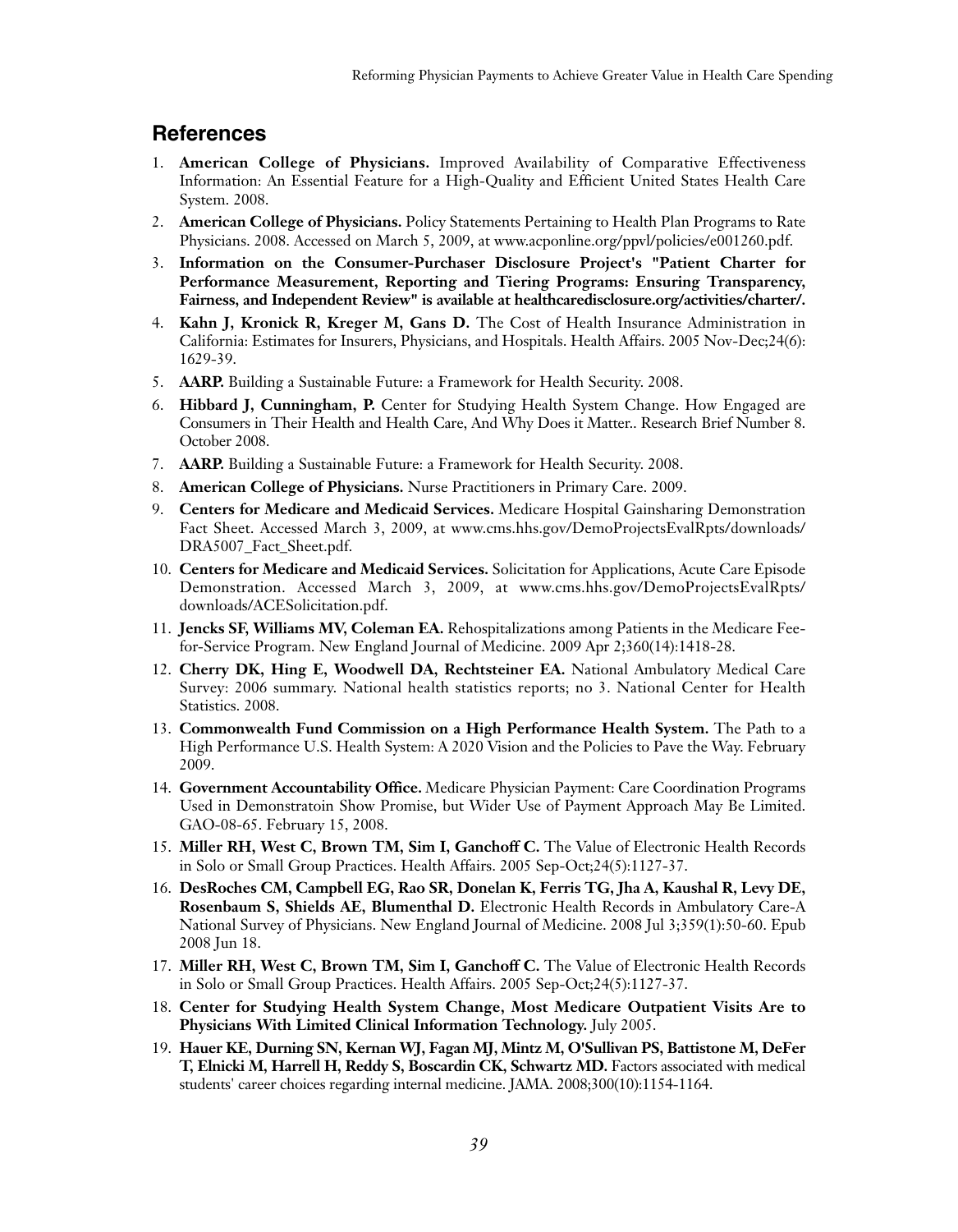- 20. **Foote SM.** Next Steps: How Can Medicare Accelerate The Pace Of Improving Chronic Care? Perspective. Health Affairs. 2009 Jan-Feb;28(1):99-102.
- 21. **American Academy of Family Physicians, American Academy of Pediatrics, American College of Physicians, and American Osteopathic Association.** Joint Principles of the Patient Centered Medical Home. Accessed on March 19, 2009, at www.pcpcc.net/content/joint-principlespatient-centered-medical-home.
- 22. **National Committee for Quality Assurance.** Physician Practice Connections-Patient Centered Medical Home physician recognition program description. Accessed on March 19, 2009, at www.ncqa.org/tabid/631/Default.aspx.
- 23. **Patient Centered Primary Care Collaborative Member List.** Accessed March 19, 2009, at www.pcpcc.net/content/collaborative-members.
- 24. **Medicare Payment Advisory Commission.** Report to Congress. June 2008.
- 25. **National Academy for State Health Policy.** Medicaid Medical Home State Scan. Accessed March 19, 2009, at www.nashp.org/\_docdisp\_page.cfm?LID=980882B8-1085-4b10-b72c136f53c90dfb.
- 26. **Patient Centered Primary Care Collaborative.** Patient Centered Medical Home, Building Evidence and Momentum: a Compilation of Pilot and Demonstration Projects. Accessed March 19, 2009, at http://www.pcpcc.net/content/pcpcc\_pilot\_report.pdf.
- 27. **Center for Medicare and Medicaid Services.** Medicare Medical Home Demonstration Questions & Answers. Accessed March 19, 2009, at www.cms.hhs.gov/DemoProjectsEvalRpts/ downloads/MedHome\_Design\_Clarification.pdf.
- 28. **Center for Medicare and Medicaid Services.** Medicare Medical Home Demonstration Questions & Answers. Accessed March 19, 2009, at www.cms.hhs.gov/DemoProjectsEvalRpts/ downloads/MedHome\_Design\_Clarification.pdf.
- 29. **American College of Physicians.** Research Center. Medical Practice Survey: Report of Findings. April 2004.
- 30. **American College of Physicians description of Colorado Multi-Stakeholder, Multi-State PCMH Pilot project.** Accessed March 19, 2009, at www.acponline.org/running\_practice/pcmh/ demonstrations/coloradomultistakeholder.pdf.
- 31. **Center for Medicare and Medicaid Services.** Medicare Medical Home Demonstration Fact Sheet. January 9, 2009. Accessed March 19, 2009, at www.cms.hhs.gov/demoprojectsevalrpts/ downloads/medhome\_factsheet.pdf.
- 32. **National Committee for Quality Assurance.** Physician Practice Connections-Patient Centered Medical Home recognition program description. Accessed March 19, 2009, at www.ncqa.org/ tabid/631/Default.aspx.
- 33. **The Complexities of Physician Supply and Demand: Projections Through 2025.** AAMC. November 2008.
- 34. **Lipner RS, Bylsma WH, Arnold GK, Fortna GS, Tooker J, Cassel CK.** Who is maintaining certification in internal medicine-and why? A national survey 10 years after initial certification. Ann Intern Med. 2005;144:29-36.
- 35. **Hauer KE, Alper EJ, Clayton CP, Hershman WY, Whelan AJ, Woolliscroft JO.** Educational responses to declining student interest in internal medicine careers. American Journal of Medicine. 2005; 118 (10) 1164-70.
- 36. **American College of Physicians.** How Is A Shortage of Primary Care Physicians Affecting the Quality and Cost of Medical Care? A Comprehensive Evidence Review. October 2008.
- 37. **Baicker K, Chandra A.** Medicare spending, the physician workforce, and beneficiaries' quality of care. Health Aff (Millwood). 2004 Jan-Jun;Suppl Web Exclusives:W4-184-97.
- 38. **Bodenheimer T, Berenson RA, Rudolf P.** The Primary Care-Specialist Income Gap: Why It Matters. Annals of Internal Medicine. 2007 Feb 20;146(4):301-6.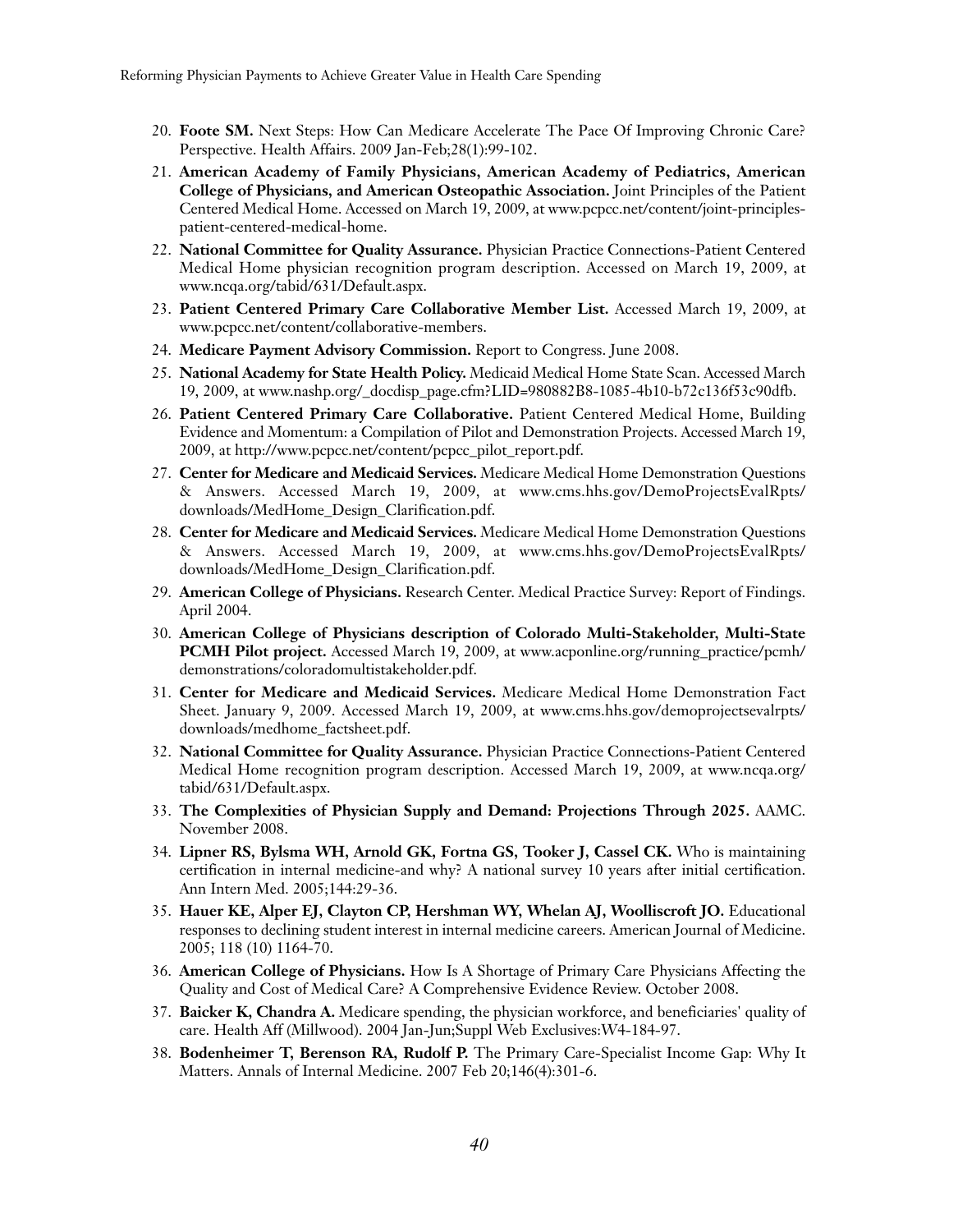- 39. **American College of Physicians analysis based on data from two sources: Medical Group Management Association 2008 and Merritt Hawkins 2008 Review of Physician and CRNA Recruiting Incentives-Top Twenty Searches.**
- 40. **Robert Graham Center: Policy Studies in Family Medicine and Primary Care.** Specialty and Geographic Distribution of the Physician Workforce: What Influences Medical Student & Resident Choices?, Washington, DC, March 2009.
- 41. **Hauer KE, Durning SN, Kernan WJ, Fagan MJ, Mintz M, O'Sullivan PS, Battistone M, DeFer T, Elnicki M, Harrell H, Reddy S, Boscardin CK, Schwartz MD.** Factors associated with medical students' career choices regarding internal medicine. JAMA. 2008;300(10):1154-1164.
- 42. **Ebell MH.** Future salary and US residency fill rate revisited. JAMA. 2008;300(10):1131-1132.
- 43. **Medicare Payment Advisory Commission.** Report to Congress. March 2009.
- 44. **Commonwealth Fund Commission on a High Performance Health System.** The Path to a High Performance U.S. Health System: A 2020 Vision and the Policies to Pave the Way. February 2009.
- 45. **Medicare Payment Advisory Commission.** Report to Congress. March 2009.
- 46. **National Business Group on Health.** The Healthcare Delivery System Should Be Focused on Primary Care. Accessed on March 4, 2009, at www.businessgrouphealth.org/pdfs/primarycareposition statement.pdf.
- 47. **American Medical Association.** Medicare RBRVS: The Physicians' Guide. 2008.
- 48. **Council on Graduate Medical Education.** November 19-20, 2008 meeting minutes. Accessed on March 4, 2009, at www.cogme.gov/minutes11\_08.htm.
- 49. **Summary of e-mail communication with Rhode Island Insurance Commissioner.** March 2009.
- 50. **Ham C.** Chronic Care in the English National Health Service: Progress and Challenges. Health Affairs. 2009 Jan-Feb;28(1):190-201.
- 51. **American College of Physicians.** Achieving a High Performance Health Care System with Universal Access: What the United States Can Learn from Other Countries. 2007.
- 52. **American Medical Association.** Medicare RBRVS: The Physicians' Guide. 2008.
- 53. **Medicare Payment Advisory Commission.** Reviewing the work relative values of physician fee schedule services. Report to Congress: Medicare Payment Policy. March 2006.
- 54. **Ginsberg P, Grossman J.** When the price isn't right: How inadvertent payment incentives drive medical care. Health Affairs. 2005;Web Exclusive 376-384.
- 55. **Medicare Payment Advisory Commission.** Report to Congress. March 2009.
- 56. **Congressional Budget Office.** Budget Options Volume 1, Health Care. December 2008, p 117.
- 57. **McCall N, Cromwell J, Braun P.** Validation of Physician Survey Estimates of Surgical Time Using Operating Room Logs. Medical Care Research and Review. 2006 Dec;63(6):764-77.
- 58. **American Medical Association.** Medicare RBRVS: The Physicians' Guide. 2008.
- 59. **Budnitz DS, Pollock DA, Weidenbach KN, Mendelsohn AB, Schroeder TJ, Annest JL.** National Surveillance of Emergency Departments for Adverse Drug Events. Journal of the American Medical Association. 2006 Oct 18;296(15):1858-66.
- 60. **Preserving Patient Access to Primary Care Act, H.R.** 7192. Introduced in 110th Congress by Representative Allyson Schwartz. Access on March 5, 2009, at thomas.loc.gov/cgi-bin/bdquery/ D?d110:21:./temp/~bdjNCR:@@@L&summ2=m&Reforming Physician Payments to Achieve Greater Value in Health Care Spending/bss/d110query.html.
- 61. **Centers for Medicare and Medicaid Services.** Estimated Sustainable Growth Rate and Conversion Factor for Medicare Payments to Physicians in 2009. Accessed on March 11, 2009, at www.cms.hhs.gov/SustainableGRatesConFact/Downloads/sgr2009f.pdf.
- 62. **Government Accountability Office.** Testimony Before the Subcommittee on Health, Committee on Ways and Means, House of Representatives. Medicare Physician Payments: Considerations for Reforming the Sustainable Growth Rate System. February 10, 2005.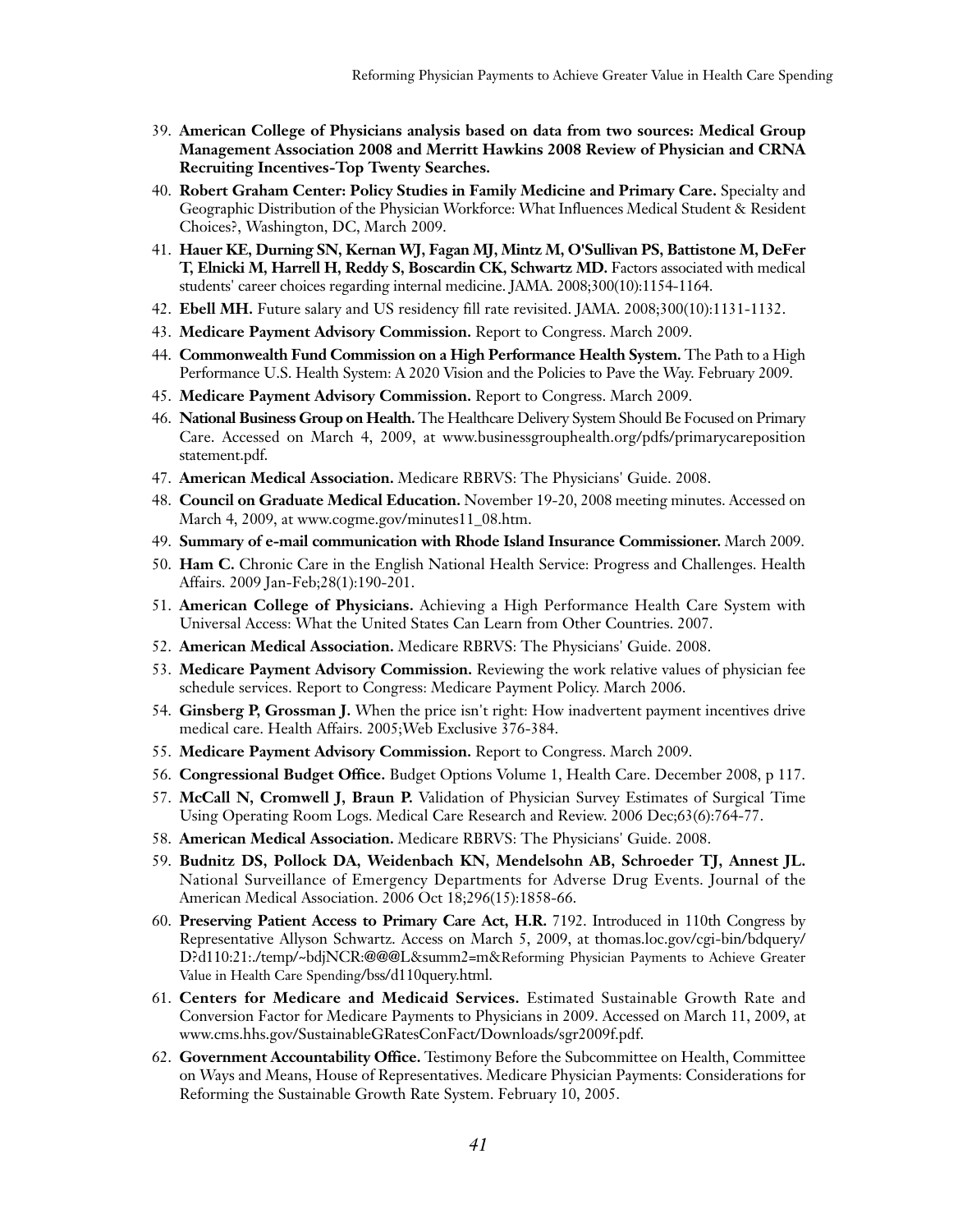- 63. **American Medical Association.** Medicare RBRVS: The Physicians' Guide. 2008.
- 64. **Government Accountability Office.** Testimony Before the Subcommittee on Health, Committee on Ways and Means, House of Representatives. Medicare Physician Payments: Considerations for Reforming the Sustainable Growth Rate System. February 10, 2005.
- 65. **Centers for Medicare and Medicaid Services.** Estimated Sustainable Growth Rate and Conversion Factor for Medicare Payments to Physicians in 2009. Accessed on March 11, 2009, at www.cms.hhs.gov/SustainableGRatesConFact/Downloads/sgr2009f.pdf.
- 66. **Government Accountability Office.** Testimony Before the Subcommittee on Health, Committee on Ways and Means, House of Representatives. Medicare Physician Payments: Considerations for Reforming the Sustainable Growth Rate System. February 10, 2005.
- 67. **Congressional Budget Office.** Budget Options Volume 1, Health Care. December 2008.
- 68. **Office of the President of the United States.** Office of Management and Budget. A New Era of Responsibility: Renewing America's Promise. United States Government Printing Office. 2009.
- 69. **American Medical Association.** Medicare Physician Payment Reform. Accessed March 19, 2009, at www.ama-assn.org/ama1/pub/upload/mm/399/hsr-medicare-reform.pdf.
- 70. **Congressional Budget Office.** Budget Options Volume 1, Health Care. December 2008.
- 71. **Grumbach K.** The Crisis in the Primary Care Physician Workforce. Testimony to the Senate Committee on Health, Education, Labor and Pensions. February 12, 2008. Accessed on March 11, 2009, at help.senate.gov/Hearings/2008\_02\_12/Grumbach.pdf.
- 72. **Congressional Budget Office.** Budget Options Volume 1, Health Care. December 2008.
- 73. **Fisher ES, Bynam JP, Skinner JS.** Slowing the Growth of Health Care Costs-Lessons from Regional Variation. Perspective. New England Journal of Medicine. 2009 Feb 26;360(9):849-52.